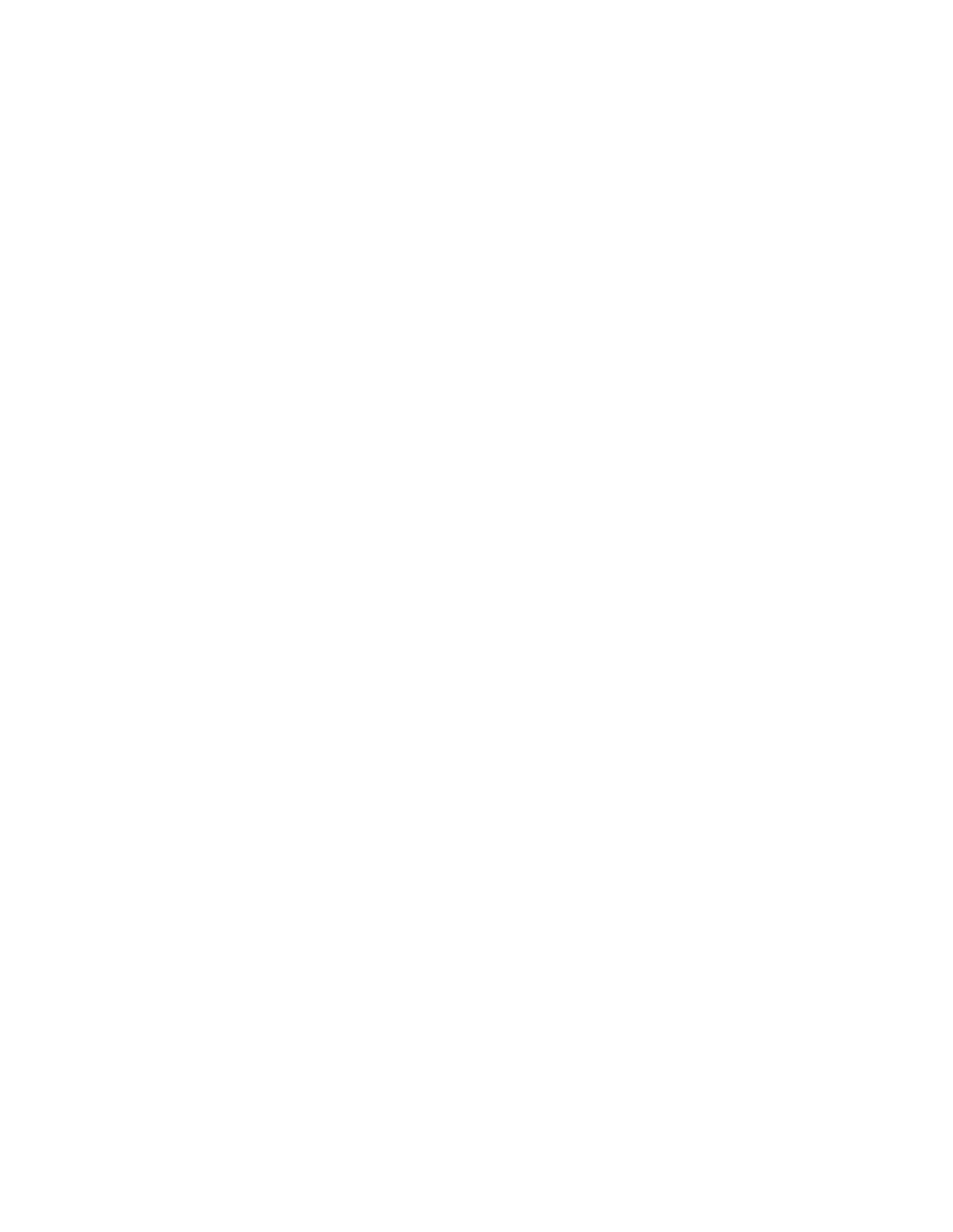### *From the Editor*

**Stephen Spitalny**

Silence is golden! Yet silence is not something highly valued by the mainstream culture. It is a rare experience in most lives these days. Just listen to the sounds of modern life all around us. We resist the experience of quiet; perhaps we even are afraid of silence. It is a common practice for a family to have their radio or TV on as long as people are home and awake, as background noise. Few people drive without the radio or CD player sounding. And one needs only to look at all the people with their headphones and earpiece cellphones to see that many, many people want to be filled with electronic sounds wherever they go.

As childcare givers and guides for parents we have great opportunities to model being comfortable with silence, actually enjoying silence—we are the example for the children and parents alike. If we want children to grow up with the capacity for their own meditative practice, we have to show them that we both value and practice silence. They imitate us, and our actions are an imprint for their later activity, like a seed. We all know that in kindergarten, in our Steiner-inspired early childhood work, we do not fill the silence with our own speaking. We allow the children to be in the quietude of their inner life as they experience the outer world, or to initiate the talking to which we respond. We don't need to intrude into their world with our speaking except when necessary. We don't chat for the sake of chatter, to fill a void. How do we help the parents to discover the importance of giving the children the gift of silence?—not only for their own sake, and for what the silence gives them, but also for their children and for the future. Can we be agents of renewing the practice and valuing of silence?

I suggest reading the July/August 2008 issue of *Ode* Magazine, which was dedicated to various aspects of silence. Here is one quotation from that issue: "What on earth is wrong with modern people that makes us bent on doing whatever we can to chase away the silence? Are we afraid of it? . . .Silence may be scary, but a lack of silence is much scarier. Those who don't seek occasional silence to make contact with their deeper core,

higher self, pure soul, Buddha nature or whatever you want to call it, become detached from God. As a yogi friend said, 'To hear the voice of God, you must be silent.' I asked why. He looked at me as if the answer were obvious. 'Because God whispers.' " *(*Tijn Touber, "Because God Whispers")

It is becoming a trend at *Gateways* that we have more articles than we can print. What a difference from when I first began as editor and found that gathering articles was a bit like pulling teeth. This issue finds articles from familiar writers, and some new to our pages, all giving the sense of the breadth and depth of the work with young children arising out of the inspiration of Rudolf Steiner's ideas. We also have been receiving rather large articles, and in this issue we include part two of two separate articles by Nancy Blanning and Dr. Adam Blanning. Cindy Brooks sent us two therapeutic stories she created as a wonderful example of the healing possibilities in story. Nancy Blanning offers us another therapeutic circle time, and her thinking behind it. Ruth Ker has written about another aspect of first grade readiness that deserves consideration. We've included another thoughtful article by Renate Long-Breipohl and a first-time-in-our-pages article from Jo Valens. I have always wanted this publication to be a venue for conversation about ideas and approached, a place to pose questions and get responses. In a previous issue we included an article I wrote about the Sistine Madonna painting, and it elicited a wonderful article from Nancy Poer as a response. All in all, I am very happy with this issue, and I look forward to hearing your thoughts and questions that arise from reading it. Perhaps responding to articles can become a trend?

There is a plentiful harvest of new books by WECAN to support and further inspire our work. This issue is too full for a full book review section, but several wonderful titles need mentioning, the first two published by and available through WECAN. *Creating a Home for Body, Soul and Spirit: A New Approach to Childcare* by Bernadette Raichle characterizes twenty-five years of work at Awhina Day Nursery and Kindergarten in New Zealand. The Awhina practices were developed out of an attempt at understanding the archetype of home, the essential role of the adult and the developing of the fourfold human bodies, all out of the foundations of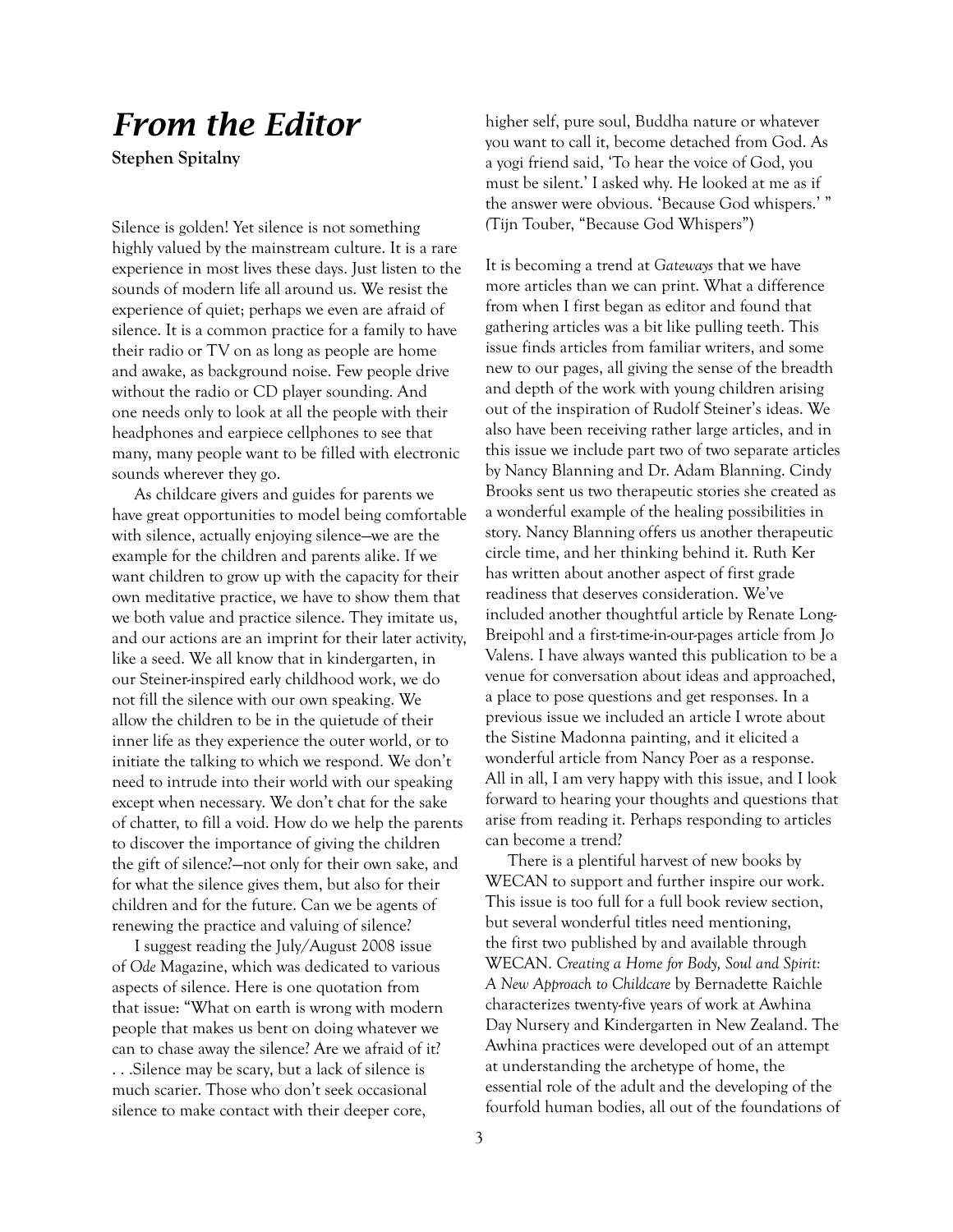anthroposophy.

*A Warm and Gentle Welcome: Nurturing Children from Birth to Age Three* is a compilation of the work of the RIE/Pikler WECAN task group. Full of articles on the changing needs of the family and the developing child, supporting parents, and the art of caregiving, this is the fifth in the Gateways series. The reader will find this an essential addition to his or her library on the work with young children, whether in a "program" or at home.

Another book deserves mention as well. Kindergarten teacher Dzvinka Hayda has published her version of a Waldorf kindergarten birthday story entitled *Little Angel's Journey*, by Trillium Forest Press. Her simple yet beautiful pictures accompany her unique version of an old staple.

And finally I want to mention *Bio-Typing: Beyond Body Language* by Johnny Seitz, published in 2004 by iUniverse. This innovative book is a look at the biographical moment of coming into uprightness, and how the particular method utilized at that important moment imprints the physical body and the soul of the human being. Mr. Seitz gives us a key to the code of human movement and its relationship to personality and soul by examining the various ways of attaining the vertical. A few excerpts:

*The body you inhabit today works the way it does as a direct result of how you first learned to use it in response to your environment. The way you first went about these early movements reflected the way you saw yourself and your relationship to the world. This is why the act of climbing to one's feet is so critically important. The muscles you first developed created a domino-like effect that caused some muscles to develop and others to go largely unused. This pattern of discovery and development led to the evolution of which muscles were to become most available to your body, causing certain muscles to be stronger* 

*than others. As a result, the primary postural support muscles that we initially depended upon to stand have shaped how we move for the remainder of our lives* (12-13).

*It all started when we opened our eyes for the first time. We found ourselves in a new body, and it was entirely up to us to figure out how to use it. First we discovered fingers and feet. Next we began to realize that these were connected to us. Then we began the quest for control over our body. The world around us [was] filled with exciting sounds and sensations that called out to us. Fairly soon, we discovered that the higher we lifted our head, the more we could see, smell and hear. In time, our crib became too small to contain our curiosity. Raising our head as high off the floor as possible became more and more of a full time preoccupation. It slowly led us to the next step: How could we get our feet under our body and bring ourselves upright over them?* (15)

The effects of three different ways of attaining uprightness and the longstanding muscle use patterns that result are the theme of this wonderful book. Johnny Seitz is not a student of Rudolf Steiner, but he has taken an in-depth look at a point in an individual's biography that Steiner pointed to as archetypal for the individual, and observed patterns of personality connected to the threefold methods of attaining uprightness. Please let me know what you think about this. As always, *Gateways* is open for your experiences, observations, and research, as well as your comments and questions.

> Stephen Spitalny *Gateways* editor Santa Cruz, California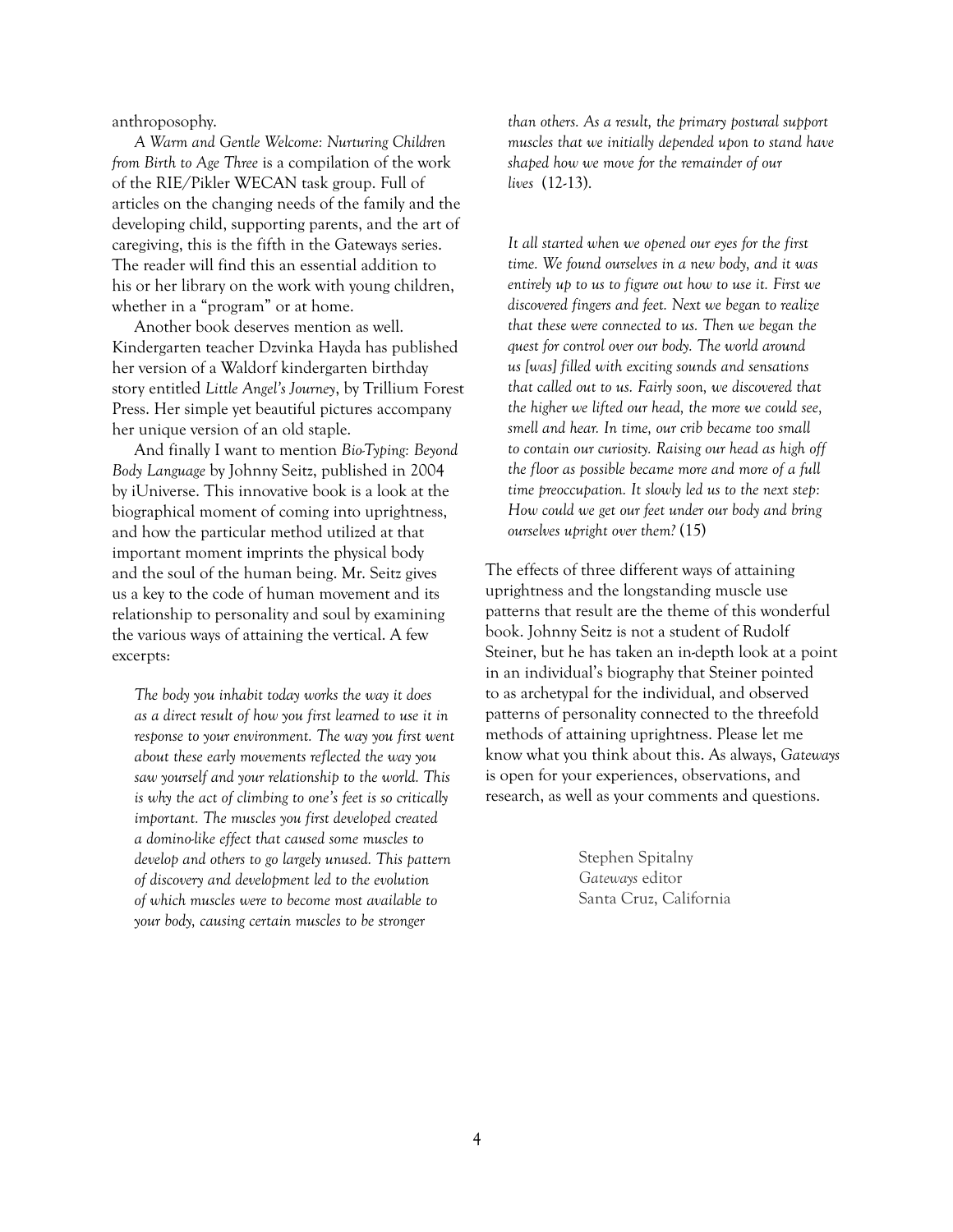### *Reading the Book of Nature Science Education in the Kindergarten*

#### **Jo Valens**

*There will come with the greater love of science greater love to one another. We cannot see how impartially Nature gives of her riches to all without loving all, and helping all.*

—Maria Mitchell, nineteenth century astronomer

I have just been out in the woods, standing still and waiting for the birds to come back again after my approach initially disturbed them. The effort of patience relaxes into a satisfied waiting. My eyes are open, I feel the cool, wet air. Then, there it is! The fluttering wings of the chickadee—I cannot see the bird, but I have learned to distinguish that sound. When, how, where did I learn that? Nobody told me and I didn't read about it. I've learned this information over time; it's not just a thinkingknowing but a body-knowing and, as such, I feel I can claim it as my own. When one can experience such a thing, one needs very little else except, perhaps, a hot cup of tea to go home to. When Nature reveals herself to you, it fills you up. Who needs greater entertainment? As a teacher of young children, I wish to offer an education that will foster this ability to "read the Book of Nature." This, as I see it, is the essence of scientific inquiry. How can we teach this kind of "reading" in an appropriate way to the kindergarten children?

*Men love to wonder, and that is the seed of our science.*

*—*Ralph Waldo Emerson

Cultivating a sense of wonder is of great importance. Wonder is, of course, most natural to a child, but this inherent capacity can be dulled or even put to sleep by too many pre-digested facts and concepts. Every concept is a judgment, and although at times concepts may enhance our perceptions, they also very often can stand in the way of perception. When we perceive through the lens of concepts, the perception is not free, for it adjusts to fit the concept and we do not see what is really there before our eyes.

I've seen young children come to school with enormous amounts of facts and figures, passed on by well-intentioned adults, about solar systems, digestive systems and all sorts of phenomena in between. I think of this as "un-earned knowledge," gained without effort on the child's part. No patience was practiced, no willingness to not-know, no turning over of stones. I have noticed that this kind of information can lead to contentious social interactions in which children hoard their facts, lording them over each other and arguing about who knows more first. And yet this contentious spirit never seems to rear its head when the children learn by discovery.

Out of a sense of wonder comes curiosity. "What's under there? Is that wooly bear dead?" Or, one of my favorites, after the candle is snuffed, "Where did the flame go?" The ideal way to answer these questions is with a sense of imagination and open-endedness. We try to enter the realm where children naturally live, offering responses that can be grasped by a young child. We speak with loving respect of Father Sun and Mother Earth, King Winter and Lady Spring, all of whom relate to one another in a manner that is true to the "facts" while being, at the same time, true to the child's innate understanding of the holistic interweaving of life. When a young child asks where the sun goes at night, how are we to answer? We can describe a heliocentric universe with the sun as a mass of hot gases, and so on. . . or we can tell a story of how Father Sun has worked hard to care for his children and now must rest so that he can greet us again in the morning.

The first description is cold and even frightening to a young child. It's as though when someone asks, "Who is Henry?" we would answer with a description of Henry's bodily fluids and parts. We all know that *that* is not Henry, even though the facts are accurate. Such information about the makeup of physical phenomena is appropriate at an older age and can be learned with greater interest and respect if children have had an earlier experience of imaginative and loving learning on which to base the factual information.

Sir Isaac Newton—mathematician, physicist and one of the foremost scientific intellects of all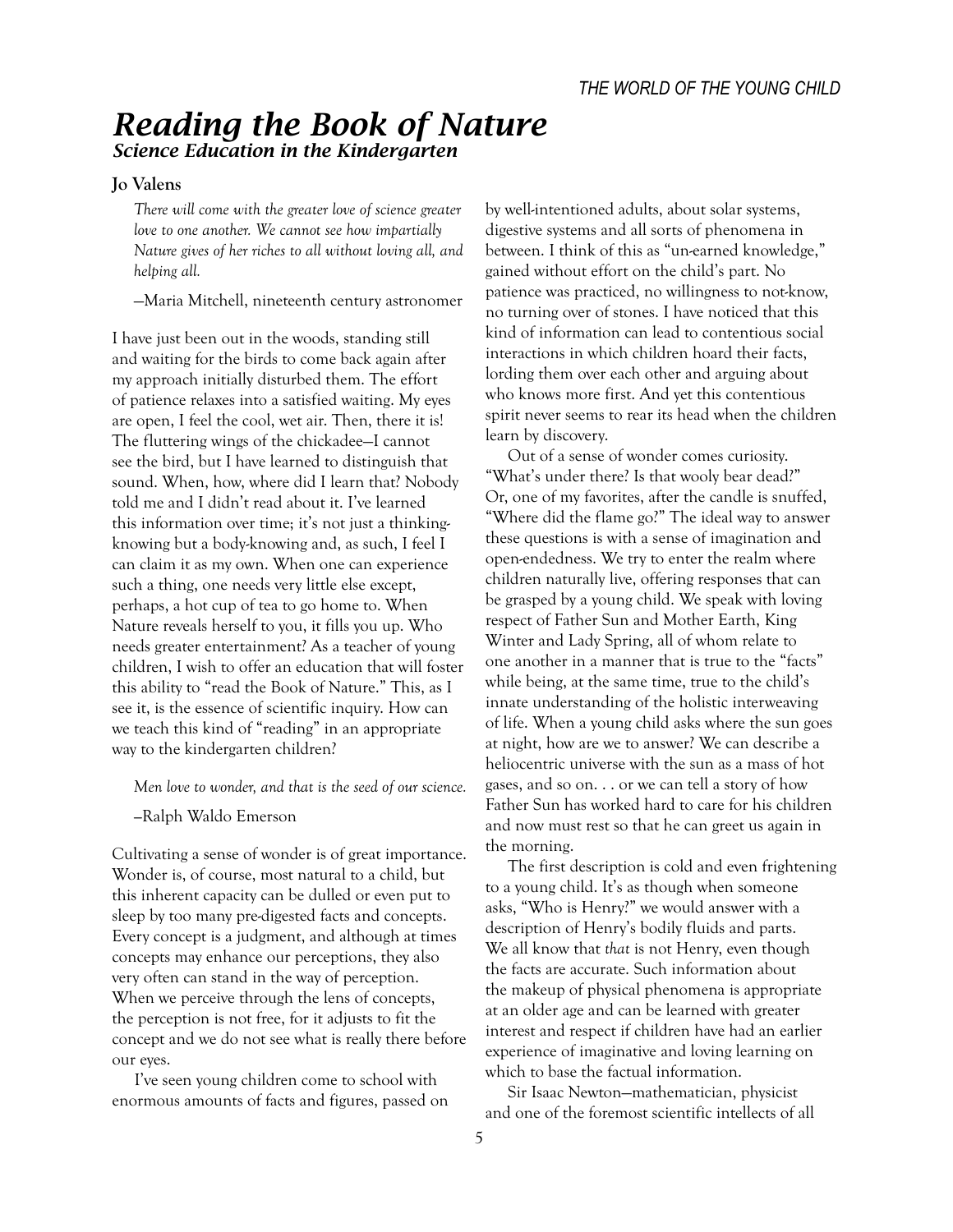time—said, "I do not know what I may appear to the world, but to myself I seem to have been only like a boy playing on the seashore, and diverting myself in now and then finding a smoother pebble or a prettier shell than ordinary, whilst the great ocean of truth lay all undiscovered before me." His insight points to how, along with a sense of wonder and curiosity, a child should be free to exercise his natural playfulness. So much is gained from rolling a marble across the floor or a snowball across the field! Or from looking at the world upside down!

*The senses are our bridge between the incomprehensible and the comprehensible.*

—August Macke, German painter

The development of the senses is of tremendous importance in the early childhood years. As with wonder, the senses unfold naturally in a young child and their development needs not be taught but, rather, allowed and gently encouraged to happen.

Learning to use the senses can be compared to learning to use tools. When you have learned to use pliers, you have acquired two new skills. The first is the capacity to use the pliers for the proper aims. Because you have become acquainted with pliers, you will notice the occasions in life when pliers may be useful, and now you are capable of using the tool properly. This capability arises because you meet a force within yourself that can accomplish in a non-material sense what pliers can do in the outer world. The soul discovers its ability to take hold of something. Edmund Schoorel, in *The First Seven Years: The Physiology of Childhood*, has said that when exercising their senses, children learn in a similar twofold way. They learn something new that enables them to perceive the outer world, and at the same time their soul acquires new capacities.

How do we educate the senses? We bake bread! The feel of the gooey dough and the dry flour, the smell of the yeast. . . and then the baking, and the tasting when we eat it! How about setting the table? Daily domestic life is full of sensory, motor and cognitive lessons. But we don't speak about it, we don't analyze it. Analyzing at this stage has the tendency to destroy the experience.

The young child learns with body and soul. This is why over-stimulation is counter-productive. A child needs to digest what is taken in through the senses and this is done in a healthy manner when children play. Sensory overload can lead to frantic gestures, nonstop talking, and even illness. As protection, the child's natural sensitivity may harden, requiring ever-greater stimulus to elicit a response. This can become painfully evident during the adolescent years. Given a manageable environment, ideally one including the elements of simplicity and beauty, the senses may naturally develop in a healthy way. Getting to know and trust one's own ability to perceive leads to a trust in one's own perceptions, and eventually in the ability to think for oneself—a capacity much-needed in a world of confusing and manipulated information.

*Science is not fact until it is discovered.*

—Ann Sagarin, Great Barrington Rudolf Steiner School class teacher

When we have wonder, we take interest. Combine interest and curiosity with healthy sensory activity, add a dose of patience, and you have discovery! Author and teacher Arthur Zajonc has said that the moment of seeing is the moment of discovery—one then perceives the hidden coherence in nature. That, he maintains, is the longed-for objective in science. I have recently been inspired by a course given at The Nature Institute in Harlemville, NY, titled "In Dialogue with Nature," through which I am learning to perceive in this Goethean sense. Craig Holdrege, one of the teachers of the course, writes in the Institute's journal, *In Context*, "The perceptual world has endless richness of detail and pattern to disclose. . . We must look, look once more, and look again. The basis of a dialogue with nature is that we immerse ourselves in perceptions. . . seeing what the plant has to reveal. . . We are not trying to explain the plant; we are not asking about causes. . . "

Pay attention. Be present. Be awake. How can young children begin this adventure of learning about the natural world in a way that inspires them to keep on wanting to learn? Derrick Jensens provided a clue in the November 2007 issue of *Sun* magazine, "The solution is to let your child explore nature. . . Right now I'm looking at spiders on my wall, and they sit for hours, sometimes days. I often wonder what they're experiencing. I'll probably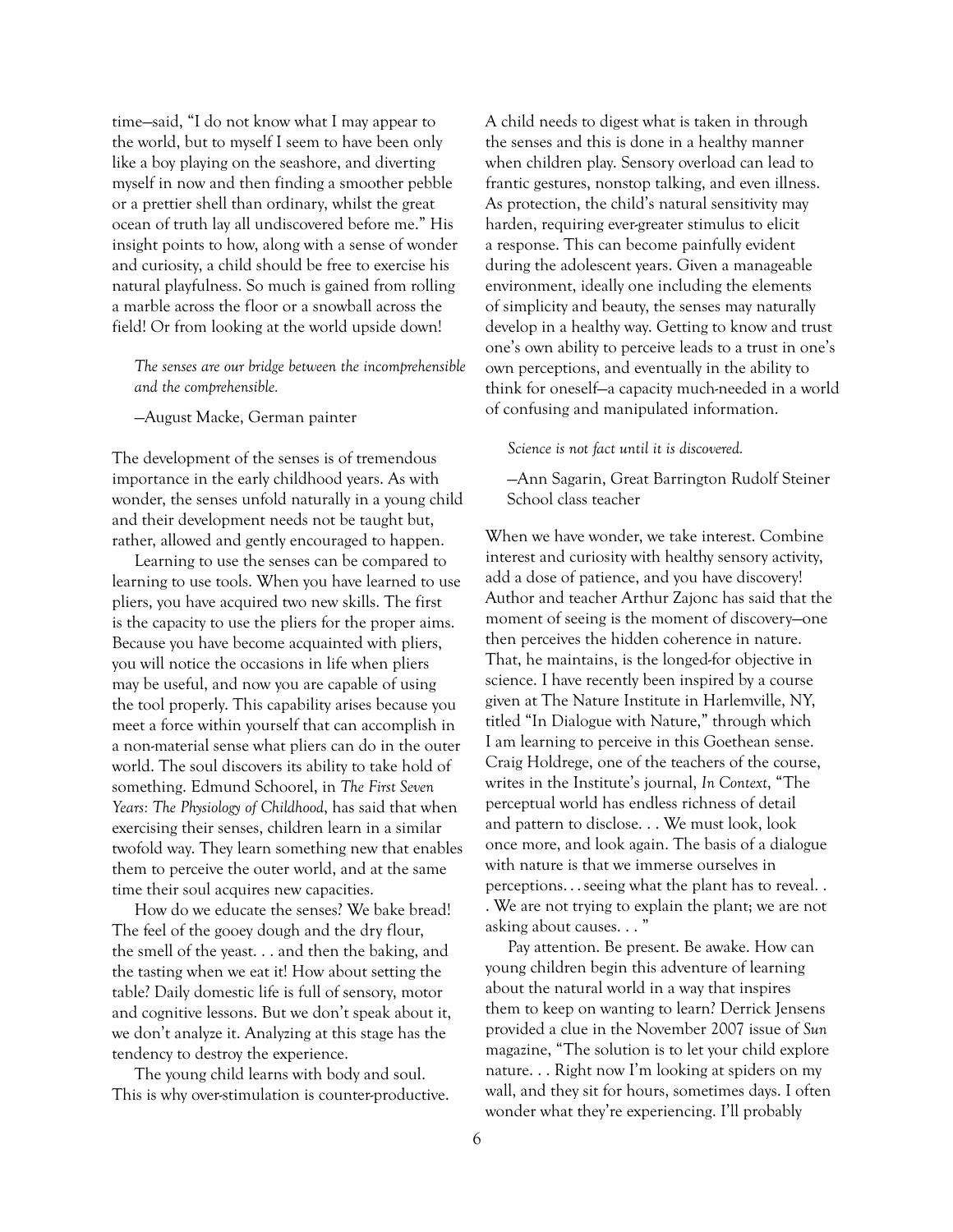never know unless they communicate with me. And even if they do that, I won't perceive it unless I'm paying attention, and unless I've learned at least a little of their language. And that, once again. is precisely the point."

This afternoon I waited for the birds and they came. As a teacher, I would be satisfied if I felt I had passed on to the children in my care an ability to wait and to listen. Their discoveries will lead us in the future.

*In ancient Greece, it was said that all human striving after knowledge must proceed from wonder.*

*In every soul who seeks to reach to the truth, there must at one time be present this experience of standing*  *in awe before the universe. Otherwise, our thinking will attain merely to what is correct, but never to the truth in its reality. . .*

*Someone may be the most astute thinker, but if he has never passed through this stage of wonderment, nothing will come of it; it will remain merely a spinning of ideas.*

*All real knowledge must, in a certain respect, have as its seed-kernel—wonder.*

—Rudolf Steiner

*Jo Valens teaches kindergarten at the Great Barrington Rudolf Steiner School in Great Barrington, MA.*

# *Creating Partnerships with Parents in First Grade Readiness Decisions*

**Ruth Ker**

In my first years of teaching in a mixed-age kindergarten class I felt anxious about the challenge of making decisions around first grade readiness. Witnessing the grandness of the change that the six-year-olds experience on all levels left me confused as to what criteria I should consider when making decisions about their future placement. The ability to understand what I was observing was not living in me yet, and I relied heavily on my instincts and untrained observations. Many times I simply fell back upon the school's cut-off date for grade school entrance and hoped that the parents would support this.

Then I began to meet more and more mystery children whose development and future placement posed even larger questions to me and also more and more parents who wanted to know what was behind my recommendations. Many times I felt inadequate to meet the important questions of the parents. How I longed for skilled and informed local companions to accompany me in making these decisions!

Some Waldorf schools are fortunate to have school doctors, readiness committees, or remedial or curative teachers to assist them when it comes time to consider whether it's appropriate for a child to enter first grade, but in many schools the kindergarten teachers are on their own when determining whether the child is ripe for school. Results from the last extensive WECAN survey on "The Older Child in the Kindergarten" show a variety of ways that schools in North America cope with the decision about first grade placement. Most established schools stated a definite procedure for shepherding the children into first grade—some more elaborate than others. Many kindergarten teachers reported using the cut-off date as the sole determinant. One school relayed that their assessment process and the subsequent report had become so stressful for the parents, children and faculty that they were questioning its benefits. This same teacher commented that she was going back to observing the children in their natural classroom setting rather than setting up separate out-of-class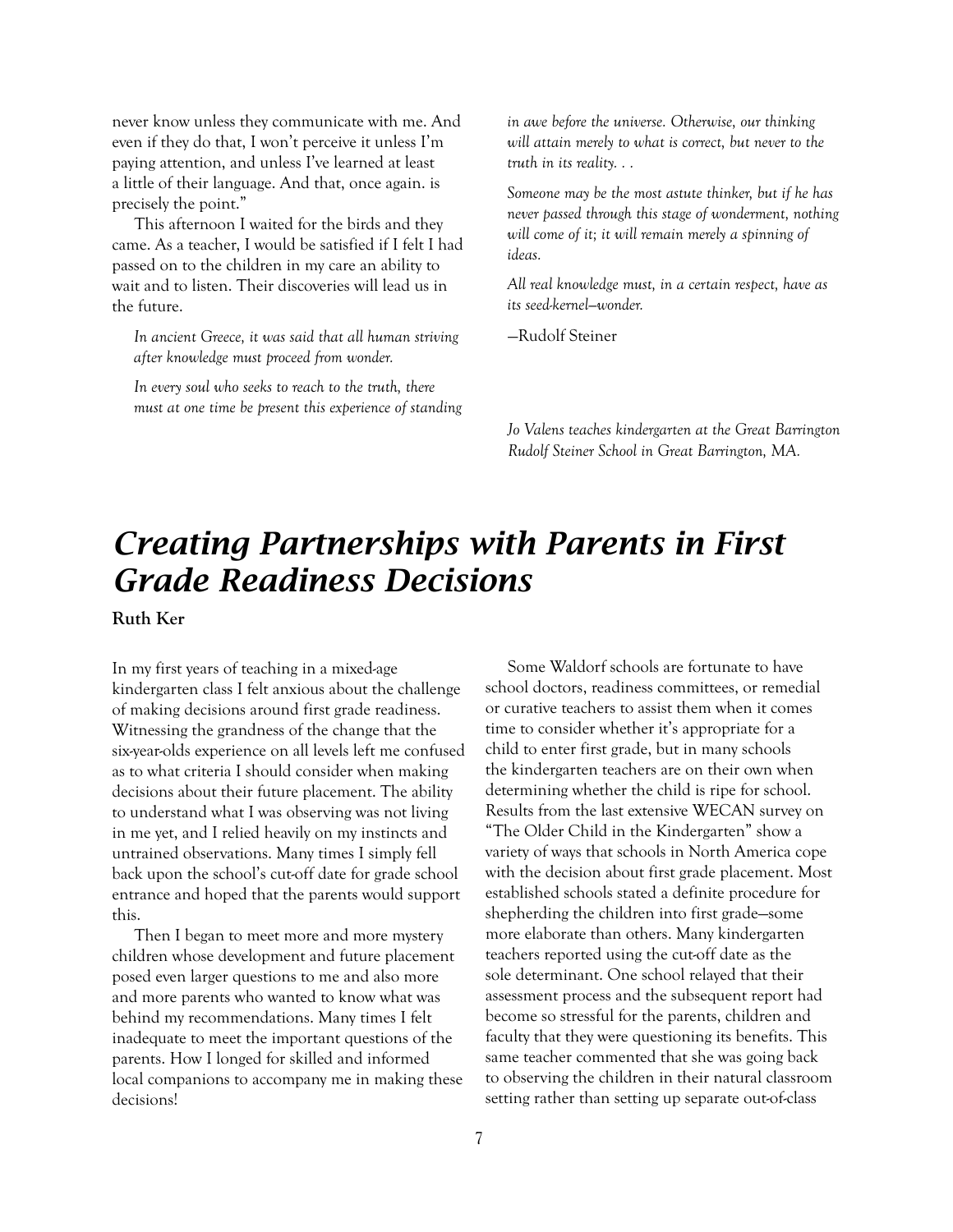screening appointments. However, the majority of schools reported being at varying stages of establishing clear, effective assessment procedures and are still revising these practices. Many schools also stated that there is uneasiness about who gets to make the decision when the parents and the kindergarten teachers disagree about first grade placement.

This survey also showed that even in schools that had extra professional support there seemed to be different understandings as to who should be responsible for this decision. Here are some aspects of the question:

- Is it the responsibility of the remedial teacher or the child's kindergarten teachers or a care committee (comprised of the child's kindergarten teachers, the remedial teacher, grade school representatives, a member of the College of Teachers and/or an admissions person)? The answer to this question seemed to vary according to the personnel resources that the particular schools had.
- There was also the underlying question of whether it is best for the kindergarten teachers who have observed the child regularly to develop the skills of carrying the first grade readiness assessment, or are these teachers already too subjective?
- Another part of this question is the issue of how it affects the children's response to the assessment if they are taken out of a familiar environment to interact with someone, perhaps a remedial teacher or other school representative, who is unknown to them. One school reported that their remedial teacher had regular weekly contact with the kindergarten classes and teachers and this made it easier for her to do the assessments in consultation with the children's kindergarten teachers.

So we can see that there are a variety of perspectives and opinions on how to achieve recommendations for first grade placement.

At our school in British Columbia, Canada we do not have a curative or remedial teacher, a care group, or a readiness committee, and our first grade teacher often does not arrive until the summer before the next school year starts. Out of necessity, I have had to labor diligently to hone my observation skills and to develop my own process for determining the placement of the kindergarten children in the next first grade class. When I feel stumped I consult with my colleagues in the kindergarten and the grade school. Sometimes I consult with remedial teachers in other schools.

I owe much gratitude to a colleague who, through her own studies, began to share some of the ways in which she was beginning to gain fresh eyes in which to see the children. This opened doors to me and I began to realize that, through research and observation, I too could find ways to understand and look for developmental milestones. I began to determine what the common phenomena are that most children display at the transition between kindergarten and first grade. Some of these manifestations of the six-year change can be witnessed in the regular indoor and outdoor play of the children and are described in the book *You're Not the Boss of Me*!—*Understanding the Six/Seven-Year-Old Transformation* (WECAN, 2008).

As time progressed, I also began to realize that some of the children's changes could not be witnessed easily by me while the children were engaged in their normal daily interactions with their peers. I began to wish for opportunities to be alone with the children in order to look more closely at other developments that are necessary for success in the first grade year. Memory, fine motor dexterity, fine balancing, crossing the midline, dominance, awareness of body geography, language development, stamina, and the child's ability to follow directions are just a few of the things that could not be easily observed while the distractions and needs of the group were ongoing. This is when I decided to begin a procedure of spending time alone with each one of the children who are candidates for the future first grade class. This decision has served the children, the parents, and me very well.

Research and consultation with other teachers and doctors has resulted in the development of an objective process including a checklist with criteria for objective observations of the children. Because I do not feel comfortable with the word "assessment," I refer to the time I spend with the children as "the first grade readiness games." However, the children themselves do not know that this time has anything to do with first grade readiness. They only see that they have a chance to play games with their teacher.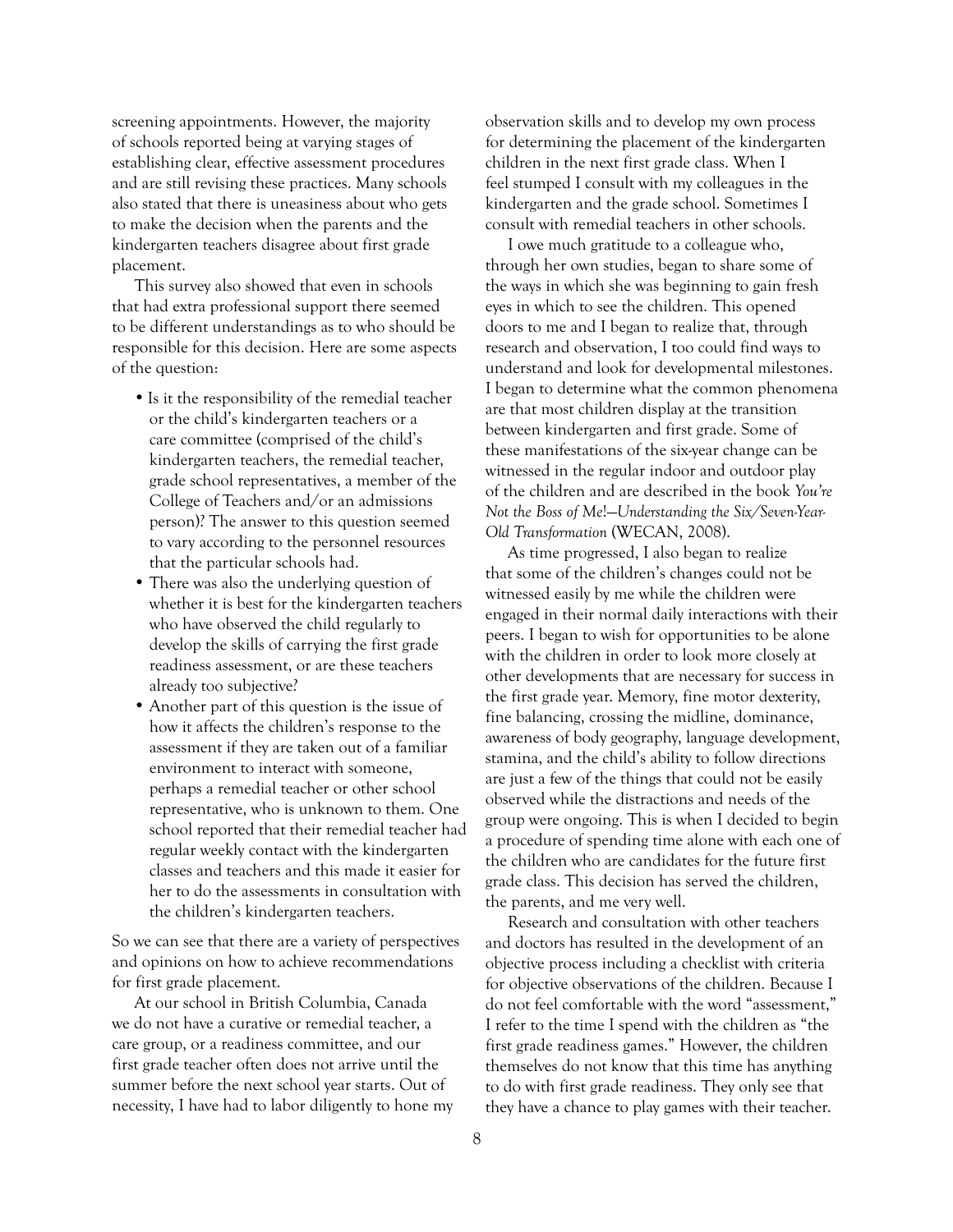So each year I "play games" with each child who is a potential candidate for first grade the following year, for one hour at a time, for one day only. I begin at the end of January, asking the oldest and most obvious candidates first. My colleague and I discuss when we should begin this process in the new year and whether there is a need to call in a substitute to assist her on the playground while I am inside with each individual child. In this way, all of the children have had their turn by the time that we have the Parent/Teacher interviews in March and I can feel more sure of the recommendation I have for the parents then. The younger children in the kindergarten aren't as interested in the games. They would rather play outside. The sun children (as we call them) are content to wait until next year for their turn when they will be one of the big helpers in the kindergarten.

As time has progressed, my initial clumsy observations have been replaced with a deepening of interest and understanding. Witnessing similar responses from the children as they played the games helped me to pinpoint the important milestones demonstrated before me. By repeating these experiences with different children over and over again I have been able to hone my own powers of observation and find my way into recognizing various nuances in the signs of readiness. The value of developing some concrete criteria that can be used year after year cannot be overestimated. There is an old adage that goes, "The journey of a thousand miles begins with one single step." I would encourage kindergarten teachers to take their initial steps upon this rewarding journey. Childhood and the six-year-old transformation came alive for me in a different way when I included the first grade readiness games in my yearly plan.

There has also been an added dimension of joyful interaction as I witness the enthusiasm with which the children look forward to the opportunity to play games with their teacher. Another bonus is the respectful response of the parents for the first grade readiness recommendations when they discover that it has a definite procedure and a set of observations behind it.

More importantly, these games have given me a venue in which I can make a deeper connection, a soul-spiritual link with the child and parent. I can't say enough about the value of this. There have been times when I have felt stumped by the placement of a child and, after playing the first grade readiness games with the children and consulting with the parents, I have known what my recommendations would be. I regard this time that I spend with the individual children as a time that supports a depth of observation so poignant that, in the evening when I carry the question of the child's placement into my sleep, I am able to present a truer picture of the child to his/her angel. Then I think that the child's angel, the parents' angels, and my own angel are able to find each other, draw closer, collaborate and inspire us all with the right decision.

Although my intent in this article is to share some ideas about being in this decision-making process with the parents, it seemed necessary for me to explain beforehand the benefit of having a first grade readiness assessment process that engenders the necessary respect from the parents, who have the potential to be some of our greatest allies and helpers. Below are some considerations that I implement in my work with the people who are most familiar with the children and tend to know them very well: their parents.

A very valuable piece of advice was given to our teacher training class by Joan Almon: "Before you begin to advise the parents, find a way to love them. When you strive to do this, then you will eventually be able to say what you need to say to them." Each year I take this up as my mantra right from the very beginning of my encounters with the children's parents. Here are some ways that I develop this loving relationship through time:

- When I first meet a family I take interest in the parents as well as the child. What are the parents' hobbies, activities, and viewpoints? What are their concerns about their child? What was their childhood like? This initial openness paves the way for a strong future connection.
- If there is a child that I sense may be in the position of needing another year in the kindergarten then I work very hard at creating this connection with their parents. I want trust, respect, and warmth to exist between myself and the parents when, later on, I know I will be advocating another year in the kindergarten for their child. At the initial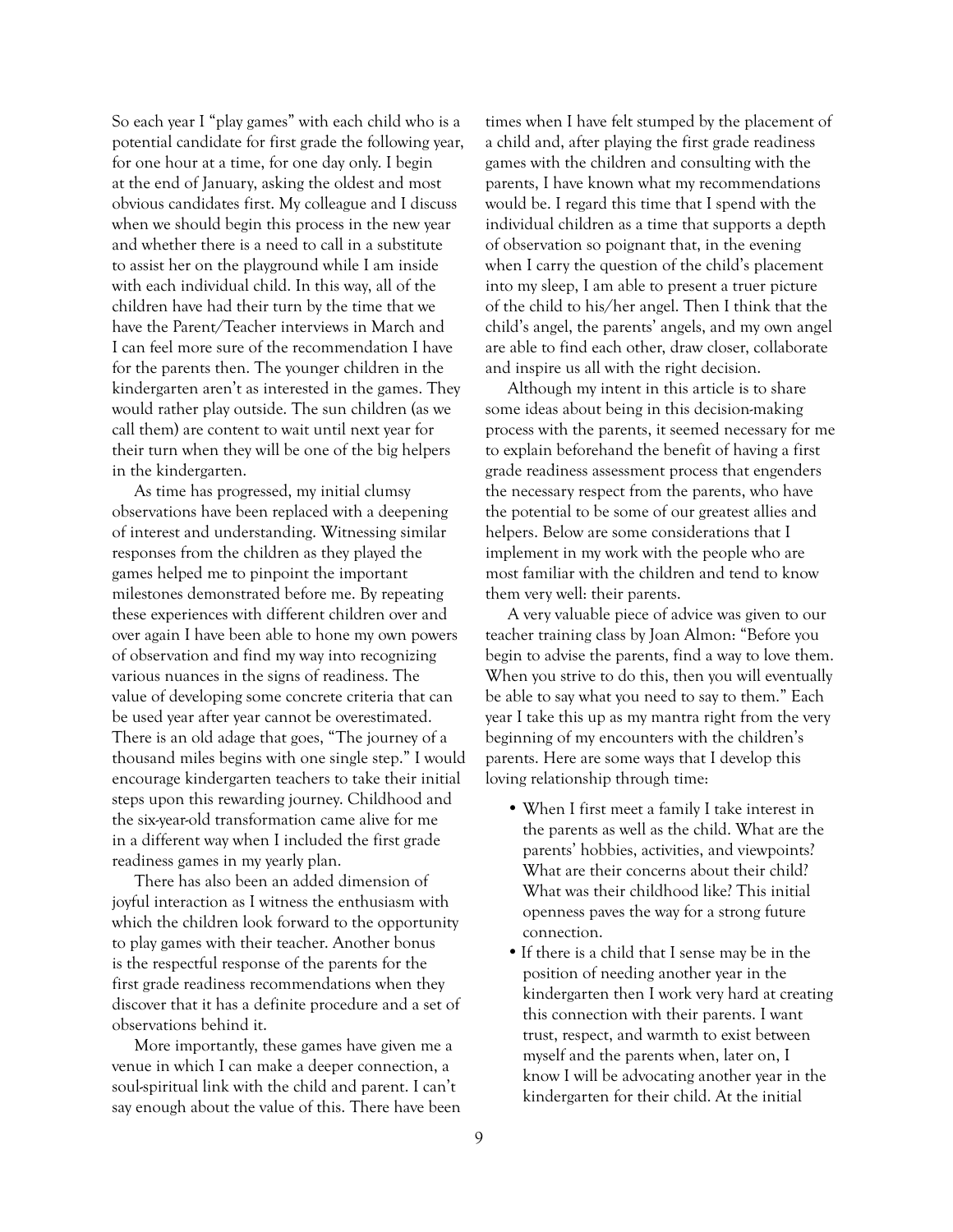interview when I meet the family I am very clear about stating our cut-off date for first grade readiness. If the child falls within this time then I explain the benefits of another year in the kindergarten.

- Engaging the parents in warm conversation by phone or taking them aside at drop-off or pickup times is very helpful.
- Involving the parents in some kindergarten tasks can engage their interest and make the kindergarten year(s) more meaningful for them.
- Sometimes, I also incorporate the parents in my evening meditation by accurately seeing them in my mind's eye.
- When I sense that an issue is brewing in the parent group, newsletters can be an effective and neutral way to build group trust by addressing the issue and sharing living stories that are part of the kindergarten day. Sometimes it's easier to speak about an issue to the whole group, as if the topic just occurred to me, then it is to risk defensiveness or offending someone by approaching them directly. Reading a newsletter gives them the opportunity to read the idea and ruminate on it in freedom.
- Creating a vessel for the parents to get together and talk while I am present also paves the way for open discussion about parents' observations and questions. I host a monthly Parent Discussion and Craft Circle.

During the school year there are several meetings with the parents. At each one of these events, the six/seven-year-old transformation and first grade readiness are mentioned, sometimes briefly and other times in greater detail (depending on what developmental manifestations we are witnessing in the older kindergarten children). Explaining common behaviors that can be witnessed at this age helps the parents to see the reason for their child's upheaval as being related to the six/seven-year change and not the "fault" of the kindergarten.

As the year progresses and the children show more signs of the change, I speak directly to individual parents about it again. "Have you noticed Sarah's giggling and that she's racing around more lately? Have you noticed that Johnny has increased

his appetite and is going through a growth spurt? Is Allison questioning your authority at home? Do you notice Nathaniel's fascination with teenagers lately?" By comparing observations the parents tend to be put at ease and feel more fellowship and support when their children are going through these changes. This can be a confusing time for parents and teachers alike. If this atmosphere of warmth, mutual respect and trust has been built and the parents have been properly informed beforehand, then it can be welcome news when the teacher recommends that a child have another year in the kindergarten.

The cut-off date for our school is June 1, although we often give May birthday children (especially boys) the opportunity to attend kindergarten for another year. As I look back over the past five years I see that we have been blessed with some March and April boys and girls turning seven during the end of their kindergarten year. Through time I have discovered some important ways to bring this possibility to the parents. The following suggestions are helpful when parents question the teacher's recommendation and are determined that they want their child to go on into first grade.

First, rather than using the language that the child is "staying back" (the connotation being that he/she is missing something), it works better to place the emphasis on the benefits of another year. The language I use is, "Let's give Sally the *opportunity* to have another year in the kindergarten."

Here are some of the benefits that can be mentioned to the parents:

- Rather than having to struggle to keep up with his peers, the child who has more time can have the opportunity to develop the self-esteem that comes with being fully ready to take on tasks with ease.
- A child who is the youngest in his or her family can have the opportunity to practice being an older "brother or sister" in the kindergarten.
- An only child or a youngest child in the family constellation can have an opportunity to nurture younger children, because in her second year in the kindergarten she will be in the position to be a helpful older child.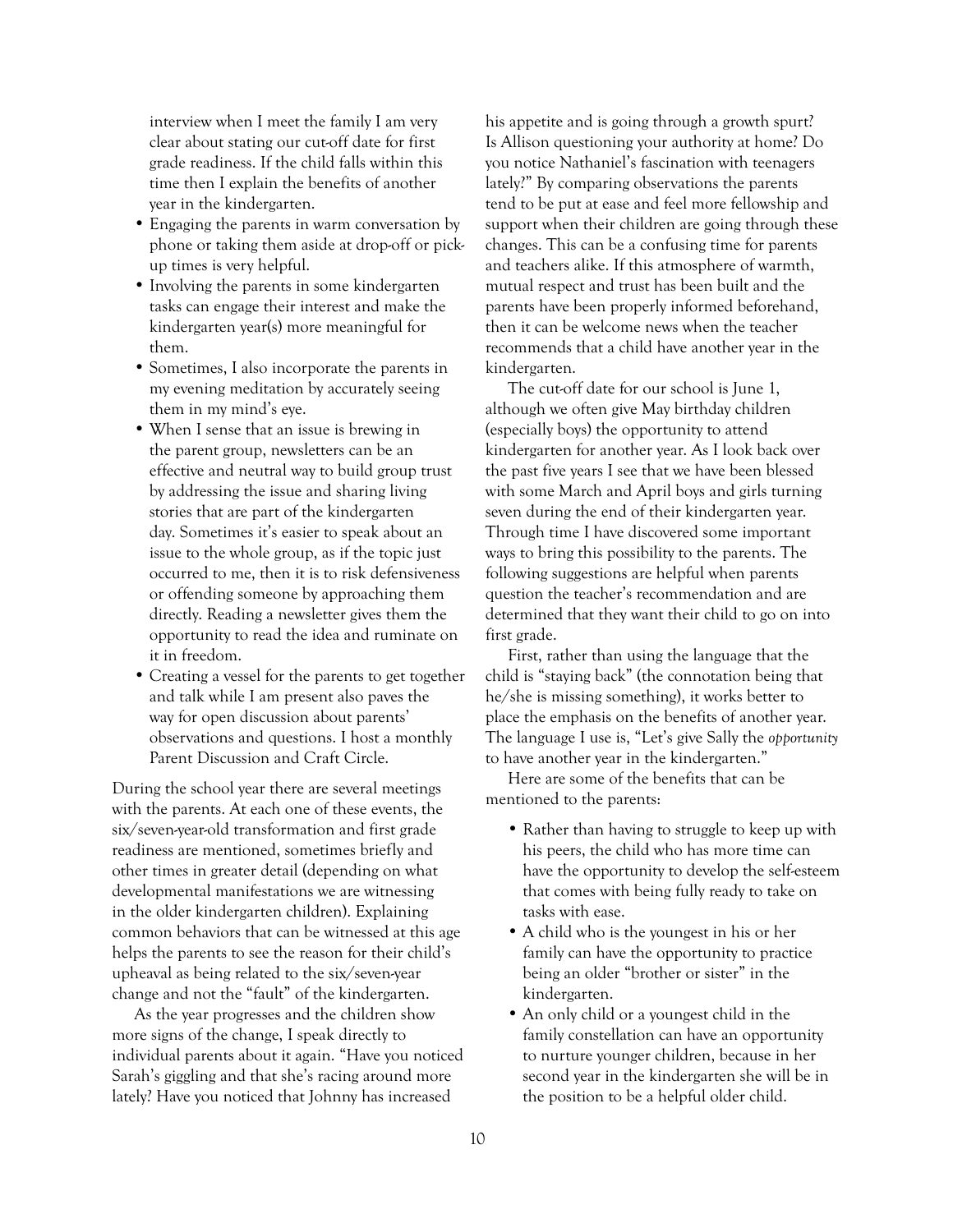- If the child has just begun to show signs of the six/seven-year change then it can be helpful for him to have some consolidation time through more movement opportunities rather than sitting at a first grade school desk for longer periods of the day. It's often helpful to ask the parents if they can imagine their child managing her impulses and sitting contentedly for long periods of time.
- Having an extra year in the kindergarten can help a child who would have been the youngest in first grade to be one of the oldest in the kindergarten. Cultivating leadership qualities prepares the child for a successful future.

As well as discussing the benefits with the parents, there are also a few helpful strategies that can assist the decision.

- By far the most helpful strategy that I have found is to make a list, in order of age—oldest to youngest—of the children who will be going on into first grade, and then, in the same manner, a list of the children who will be staying back in the kindergarten. Then, with the parents present, plot where their child would be situated on these lists age-wise. Often when parents see that their child would be the very youngest in the first grade class and, as it often turns out, not even the oldest in next year's kindergarten class, they understand what that could mean for their child.
- Sometimes a decision can be assisted by the teacher saying "If I can let go of Johnny being in kindergarten next year, can you let go of him being in first grade next year and we'll just give this decision some more contemplation time?" If the parents agree, I ask them if we can keep this conversation open to future sharing of our observations. Then I often tell the parents about the importance of the child going on with his or her own peer group. I tell them that I will document daily whom the child plays with. Sometimes the parents invite over an older child and a younger child to their home (on separate occasions) and they can then witness how their child's play changes depending on the age of the playmate. It's important to keep in mind here that often the younger child becomes the slave of the older

child, fetching things and so on. When we sensitively observe their play we can see that the younger child is not really playing as an equal with the older one.

- Handouts from parents expressing successful results from giving their child the opportunity for another year in the kindergarten are very helpful.
- Members of the parent body who struggled with this decision of first grade placement and whose children are in the grade school now can be a rich resource if they are willing to accept phone calls from a current questioning parent.
- Hosting a parent evening where the first grade readiness games are explained (after the games have been played with the children) eases the parents' concern that this decision be made by qualified professionals.

The warm bond that we make with the child's parents is essential for a healthy year in the kindergarten. The efforts we make to insure that the social fabric we weave together is abundant with the golden threads of love, trust, and respect are welljustified, forming a foundational garment that can be carried forward into the future.

*Ruth Ker teaches kindergarten at Sunrise Waldorf School in Duncan, BC. A WECAN Board member, she recently edited* You're Not the Boss of Me! *This article will be part of the companion volume on first grade readiness.*

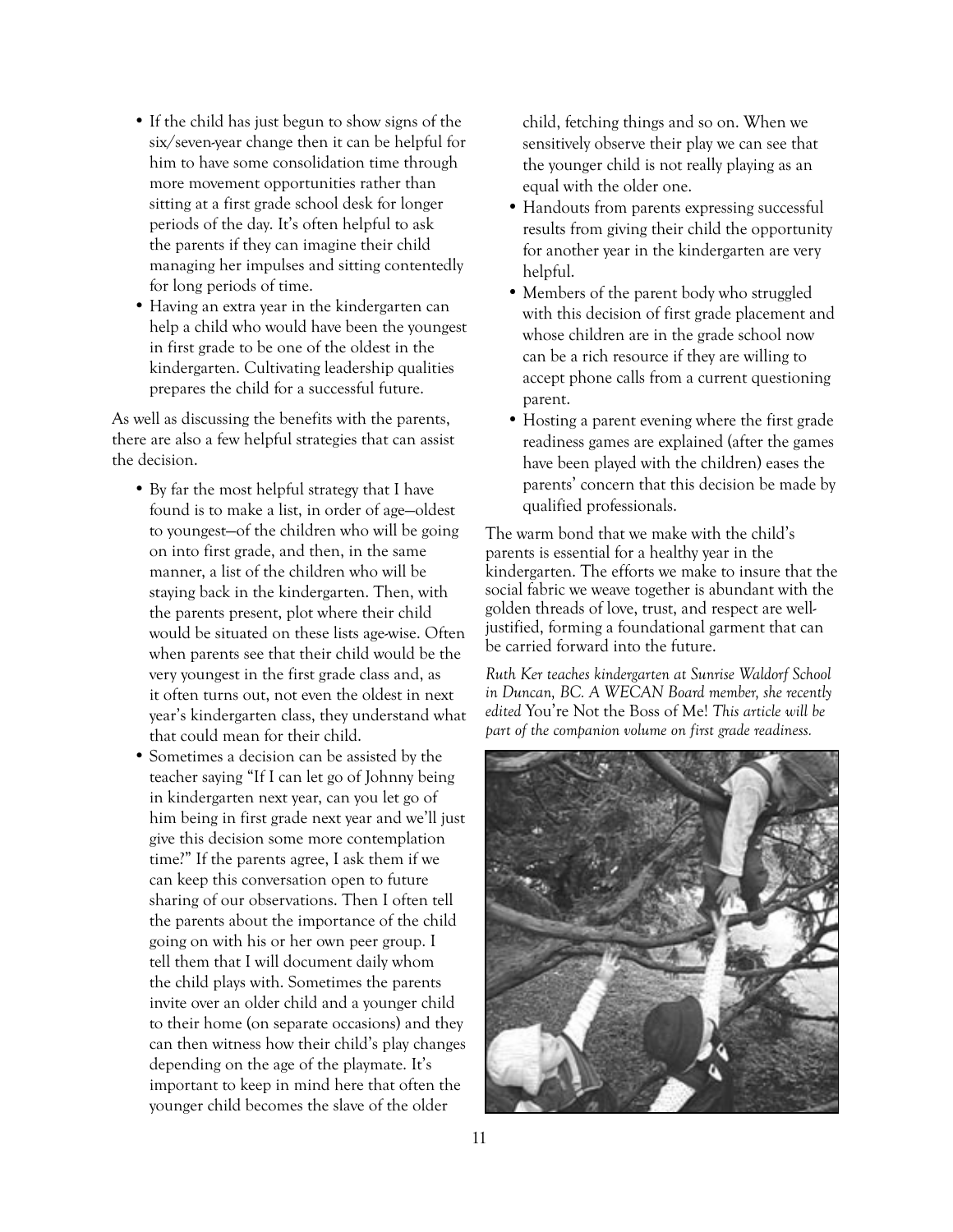### *Therapeutic Stories*

### **Cindy Brooks**

*The following therapeutic stories, while adaptable for an early childhood group setting, were intended for parents who have children between the ages of three and nine. It is still possible to tell therapeutic stories to children age nine or over, but parents need to know their child and what she or he is likely to find inspiring. Once the child turns nine she will more likely see the correlation between a therapeutic story told by an adult and the adult's motivation in telling the story, although not always. True stories, especially from one's own experiences or biographies of historic figures, are usually more useful as therapeutic stories for children age nine and older.* 

*"The Little Seed's Journey" is helpful for building a sense of security, safety and confidence in the young child. Meant especially for children ages three to seven, this story could be used with children up to ages eight or nine. "A Stormy Day in Mother Earth's Garden" is helpful for bringing healing after a day of explosiveness—a child's or yours or both! Parents may find that reading this story at bedtime after a "stormy" day leads to greater calm in the child the next day.*

#### *The Little Seed's Journey*

Once there was a lovely green meadow high up in the distant mountains. In summer the meadow was filled with every kind of beautiful flower—yellow and white daisies, blue cornflowers, purple lupines, orange and red paintbrushes, and pink and white wild orchids.

This meadow was filled with abundant life! The fairies came to play and dance day and night. All kinds of birds, big and little, swooped over and through the trees, singing all manner of songs. Butterflies and bees visited the flowers every day and chased the golden sunbeams dancing through the meadow.

In the midst of this field of flowers there stood a lone sunflower. She had grown from a seed spilled by a young boy early in the springtime while he hiked through the meadow with his family. The sunflower was by far the tallest flower in the meadow! Baby seeds were just starting to grow inside her blossom, but they were still sleeping.

One day, towards the end of summer, the bees came visiting. On the back of every bee there rode a fire fairy, sending warm light all around. On this day one especially fuzzy bee flew atop the sunflower and sat down quietly. The fire fairy on that bee was wearing a fiery red dress and she glowed with a sparkling halo. She stepped down onto the sunflower's yellow petal and bowed very gracefully, as fairies always do. She noticed that one of the little seeds was waking up, standing very straight and tall. She bowed to the little seed and her halo sparkled all over her. The little seed had never seen a fire fairy before, let alone a fairy bowing to him, but he was sure that he should bow to her too and so he did. He bowed so far down that his head touched the very tips of his feet and he thought he might fall over!

The fairy spoke to the seed. "On this day I have brought you a special gift. I have made this gift especially for you. You will need it very soon, for soon you are going on a very long journey." The seed stood up even straighter—even though he did not know what it meant to go on a long journey. The fairy had wrapped her present in the finest of silks, one for every color of the rainbow. Since the seed was still quite young, the fairy unwrapped the silks to show him what was inside. What a wondrous sight he did behold! Underneath the silk wrapping there glowed the most radiant golden blanket! It was woven of golden threads filled with light from the stars, moon and sun. The seed was filled with wonder and said, ever so respectfully, "Oh, thank you dear fairy for this beautiful gift," and bowed his head down to his toes.

Then the fire fairy bowed to the seed, climbed back on the fuzzy bee and they flew away. The sunflower told the little seed of the great long journey he would be taking one day when Brother Wind began to blow his cold winds across the land.

Mother Earth was very busy deep down underground. She was making tiny beds to welcome all the seeds for winter, for flower seeds are oh so tender and do not like the cold. Soon Brother Wind would blow his gusty winds through the meadow, and then the little seeds would pack their bags and travel the long path down to Mother Earth's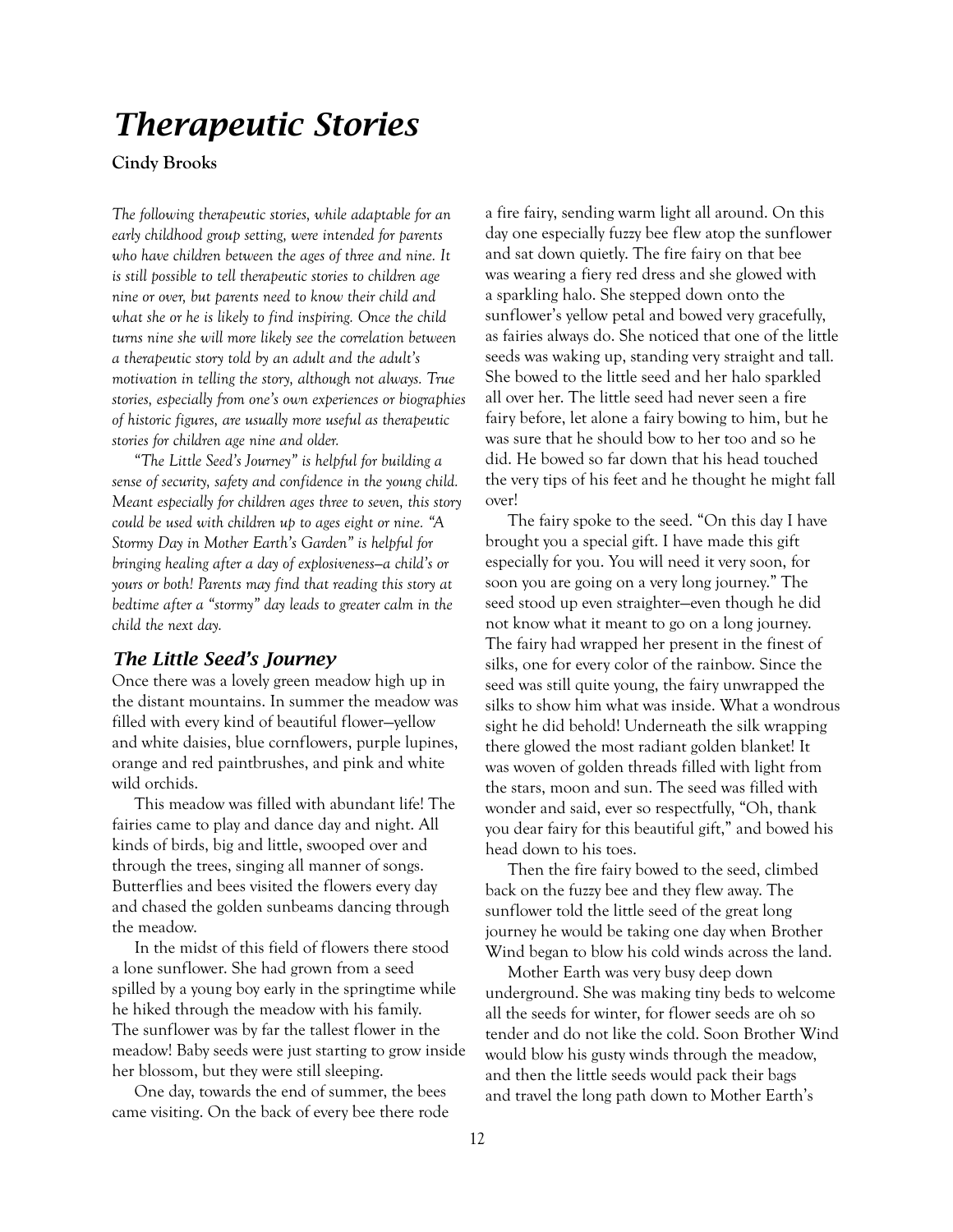underground garden.

Brother Wind began to blow his cold breath through the land. All the little seeds packed their bags and started down the steps to find the land where Mother Earth was waiting for them. The little seed went with them. He carried his golden blanket wrapped in the fairy's rainbow silks. He walked and walked. Soon he found the door to a long, dark tunnel. A friendly gnome working there told him that this was the way to go. As the little seed made his way through the tunnel he saw many gnomes inside. They were hacking and cracking the rocks and the stones, finding sparkling crystals and beautiful shining ores. It seemed that the gnomes never slept, they just kept working all the time! They scooted the little seed along his way whenever he felt drowsy, and so he kept on going through the long tunnel.

Then he came to the end of the tunnel and there was Mother Earth waiting for him. She had lit some fires in fire rings to keep her land underground toasty warm. The little seed loved this warm and cozy world. Mother Earth showed him to the little bed she had made especially for him and helped

him settle into it. For he and all the other seeds were going to sleep a very long time while Old King Winter stormed about in the meadow high above.

So the little seed carefully unwrapped his golden blanket from the layers of rainbow silk that were wrapped around it. Then he snuggled into his bed. Mother Earth tucked his golden blanket carefully around him so that he would be toasty warm. Then she sang the sweetest lullaby he had ever heard. Soon he was fast asleep. High above, King Winter reigned supreme. He blew his icy winds hither and yon and sent his frost boys and snowflake girls dancing all around. The grasses were frozen stiff; long icicles hung from the branches of the trees; not one bird, flower, butterfly or bee was anywhere to be seen.

The little seed lay peacefully in his warm winter bed, wrapped in the sparkling warmth of his golden blanket and tended oh so lovingly by Mother Earth. He dreamed of flower meadows, sunny days, fairy dances and bird songs. Mother Earth hummed sweet lullabies as the little seed slept snuggled in his bed. And the little seed's golden blanket shone with the light of heaven all winter long.

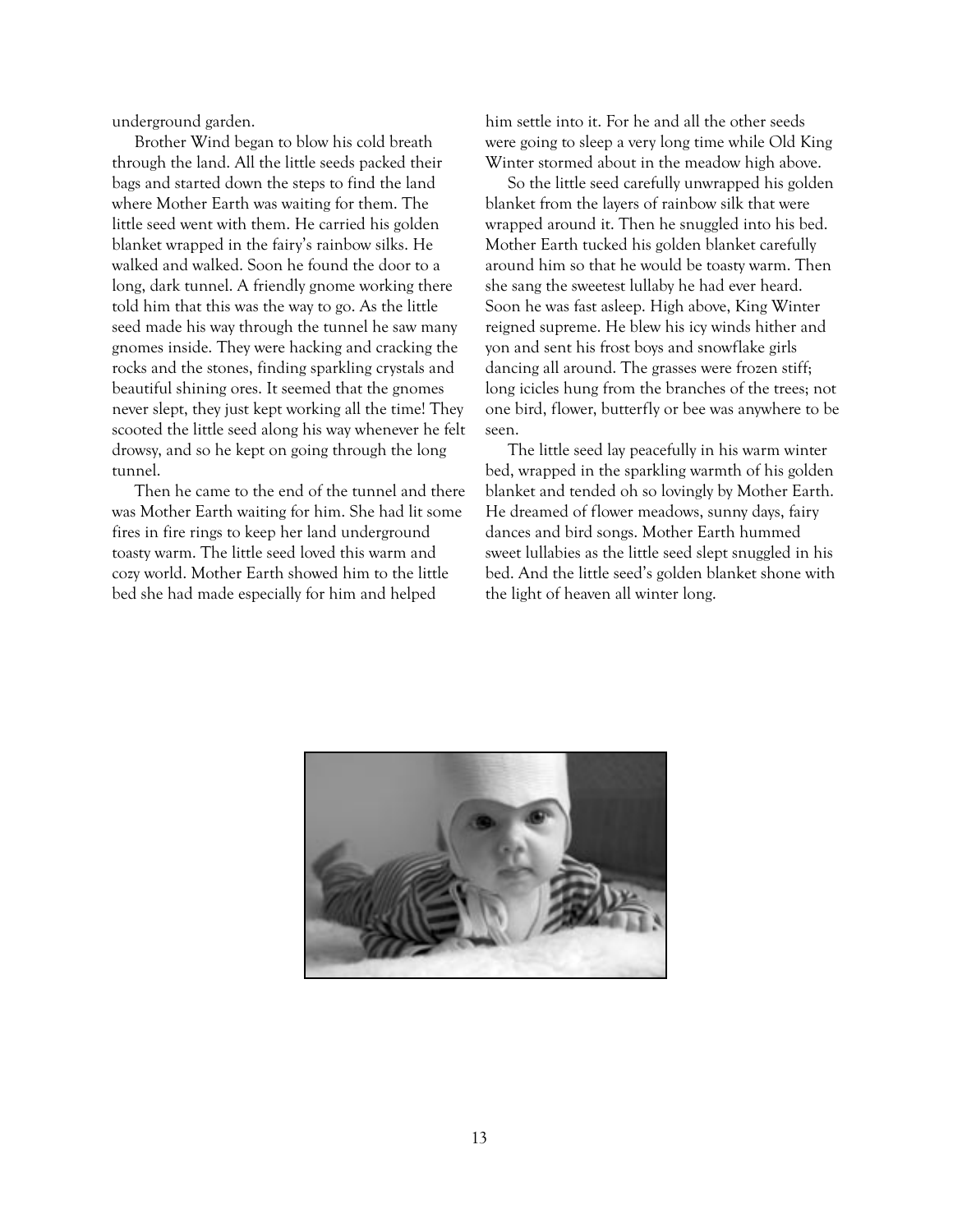#### *A Stormy Day in Mother Earth's Garden*

Mother Earth lives in a beautiful green garden. In the back of her house is a lovely blue pond, as round as the moon and as blue as the sky on a bright sunny day. When Father Sun shines his warm sun rays down to Mother Earth's garden, they dance around on the surface of the pond behind her house, and then the golden fishes living there jump up high to catch them.

At one edge of the pond is a great old willow tree, whose branches float over the edge of the water. Under the willow tree, at the edge of the pond, is a patch of soft green lily pads, where all the frogs that live in the pond like to sit. The great big frogs sit on the great big lily pads and the little frogs sit on the little lily pads, and they all sit there and sing together when Father Sun wakes up and again when he goes to sleep. Their song is very loud, so even Father Sun can hear it!

The little frogs like to swim in the pond all day long and they are friends with the golden fishes that live there. Sometimes they swim together with the golden fishes down to a world of rocks at the very bottom of the center of the pond. This is their very own castle and they love to play there, for there are many rooms to play in!

Brother Wind comes visiting Mother Earth's garden some days and blows his gentle breath across the land. Then the branches of the old willow tree dance on top of the pond and tickle the great big frogs that are sitting on the lily pads there. Brother Wind sends his gentle breath across the surface of the pond and the golden fishes are rocked ever so gently down below. Sister Rain sometimes comes visiting Mother Earth's garden and sprinkles her drops all around. The little frogs love to swim on the surface of the pond when she comes to visit and to feel the pit-a-pat, pit-a-pat of her fingers tapping on their backs.

One day, Brother Wind came visiting Mother Earth's garden and brought two new friends with him: Terrible Thunder and Crackling Lightning. Even Brother Wind didn't know how much trouble they could make! Into Mother Earth's garden they came to play. At first nothing seemed unusual. But then Terrible Thunder began to clap and shout so loudly that all the little frogs went dashing down to the bottom of the pond to their castle of rocks to

get away from the terrible sound. Then Crackling Lightning began to shriek and pounce, and all the golden fishes went dashing down to the bottom of the pond to get away from him. Brother Wind was so upset that he began to whirl and dash here and there, round and about, great waves began to crash on the edge of the pond and the great old willow tree's branches got tied into a terrible knot.

Mother Earth heard all the noise in her garden, and saw how frightened everyone was. She went outside and called to Father Sun for help. Together they shooed Terrible Thunder and Crackling Lightning on their way. Only then did Mother Earth see what a terrible mess they had made! Then she called to the flower fairies and garden elves, and together they worked to make the garden beautiful again. The flower fairies untied the great old willow's terrible knot and her branches hung gently over the edge of the pond again. But the little frogs and the golden fishes were nowhere to be found! They stayed hidden in their underwater castle until Mother Earth called her water fairies to swim down and tell them all was safe again.

That night the great big frogs and the little frogs sang to Father Sun as he got ready to go to bed, and they were as loud as ever could be. They wanted Father Sun to know how glad they were to see him again! That night Lady Moon brought all her star children to shine and sparkle in the dark night sky and they sang lullabies over Mother Earth's garden all night long.

*Cindy Brooks is a Licensed Marriage and Family Therapist in Santa Cruz, CA, who specializes in working with children and adults. A graduate of the Bay Area Center for Waldorf Teacher Training (2003), Cindy is integrating Anthroposophy and Depth Psychology in her work as a parent educator and therapist. These stories are part of a book she has co-authored with Joya Birns, Waldorf Teacher, called* Parenting with Spirit. *For more information, contact parentingwithspirit@gmail.com.*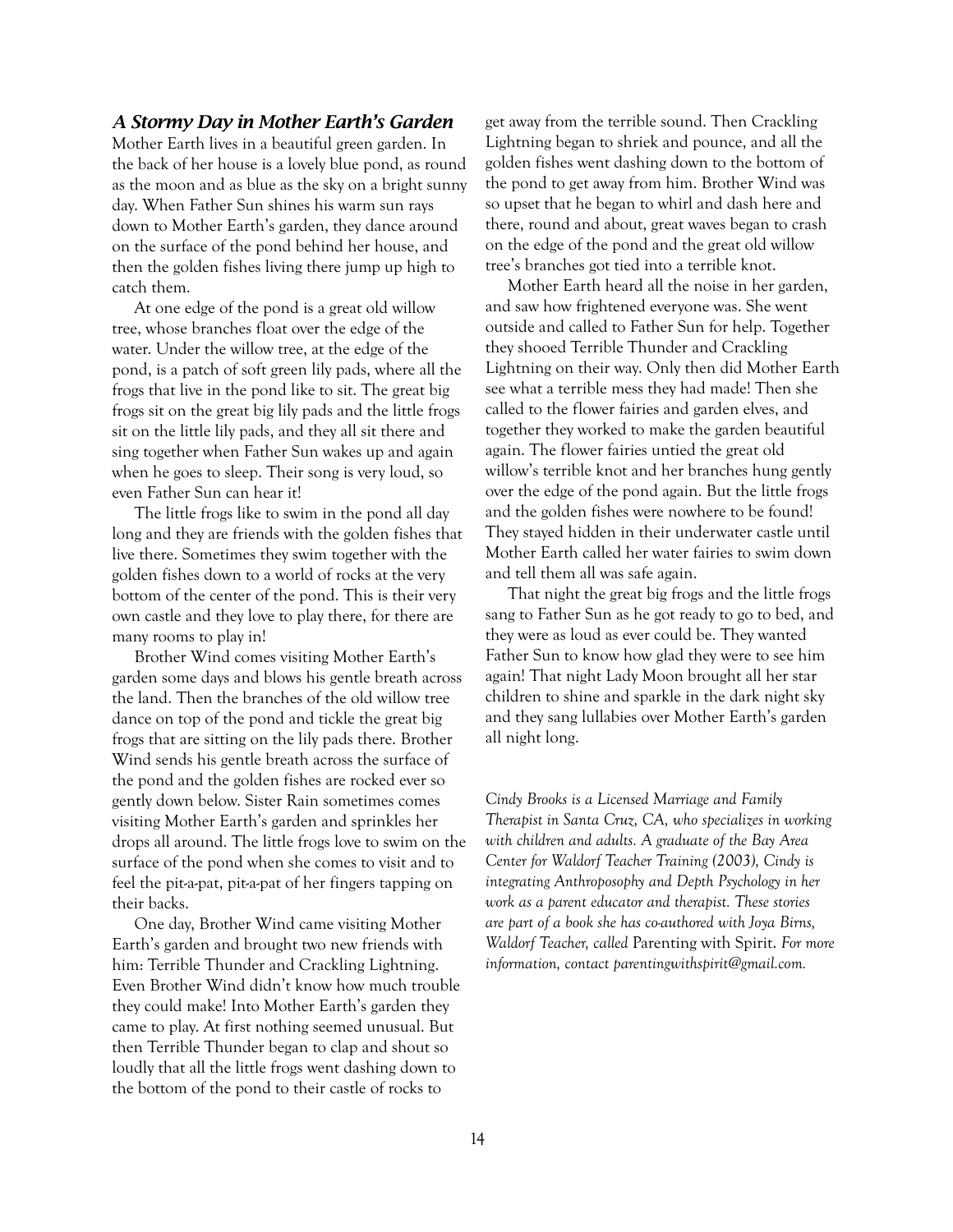### *Reflections on the Sistine Madonna*

**Nancy Jewel Poer**

*The Sistine Madonna is one of the greatest and noblest works of art in human evolution.* 

*—*Rudolf Steiner, *The Mission of Raphael in the Light of Spiritual Science*

*Man is the sun, his senses are the planets.*

*—*Novalis

The Sistine Madonna has long been a loving presence in Waldorf kindergartens, acting as a gift to the children that brings them an image of an embracing archetypal heavenly mother and heavenly child. This work of art has profoundly lifted and transformed the souls of those beholding it for over five hundred years, for it reminds us of our true spiritual nature. In our classrooms around the world, it is has been there to give hope, transformation, and a sense of protection to generations of children.

As our world becomes more interwoven with the wonderful diversity of people of all races and backgrounds, so too do our Waldorf schools. Some of our earnest Waldorf kindergarten colleagues, striving to be inclusive and with acquiescence to the diversity of their parent body, have made decisions not to have the Sistine Madonna in their class rooms or have removed it. Though it is far from an exclusively Christian icon, they feel that thus it will not be there to offend those who may experience it that way.

Another consideration is that sometimes the image has not been so "quietly" displayed in our classrooms. When it is given a church-like altar, this can certainly create an issue for some parents, especially if along with it comes any dogmatic attitude from the teachers. We can have empathy for the strong emotional responses to such situations that may come out of past or current religious experiences. (A number of these were published anonymously last year in *Kindling,* the British counterpart to *Gateways*.)

As modern freedom-loving individuals, we are rightly repelled by the appalling acts perpetuated throughout history in the name of institutionalized Christianity (as well as other religions). But just as

we are asked to see beyond the tantrums and ugly behavior of young children to perceive the striving of their spirit, as Waldorf teachers we are also asked to look beyond our subjective experiences and those of some parents to serve the children whose time is now. As public representatives of Waldorf education, with our tremendous debt to Rudolf Steiner for making this education possible, surely we need to earnestly engage in learning about the universal spirituality that is the heart of Anthroposophy. We need to understand why he calls it an esoteric all-embracing Christianity.

With regard to the image of the Sistine Madonna in our kindergartens, my response, and that of many other experienced teachers, is not to *remove* it but rather *add to it*. People from all backgrounds need to feel met in our schools, so we can add other warm art images to the room—Madonnas of different ethnic backgrounds and even family groups. With the Sistine Madonna, I prefer to use the top half of the painting with just the mother and child.

#### *Anthroposophical insights*

As Waldorf educators we are called to carry Anthroposophy in inclusive and exemplary ways to our communities. With that in mind, how can we live into why this image and its creator were so important to Rudolf Steiner? We find that in the last four weeks of his life, as he lay gravely ill, Rudolf Steiner spoke to a close colleague imploring that Anthroposophists strive to understand the incarnations of John the Baptist and John the Evangelist (Boardman and Newbatt, 10).

John the Baptist is the great personality who will become Raphael, the painter of the Sistine Madonna, and then later will become Novalis, the poet. Prior to the incarnation as John the Baptist, he was Elijah the prophet who foretold the coming of the Messiah, the prophet whose words carry the "will and the future," as Evelyn Capel puts it. In all these incarnations is the golden thread of esoteric Christianity and announcement of renewal for the human soul through the spirit, the possibility of renewal for all humanity through the deed of Christ.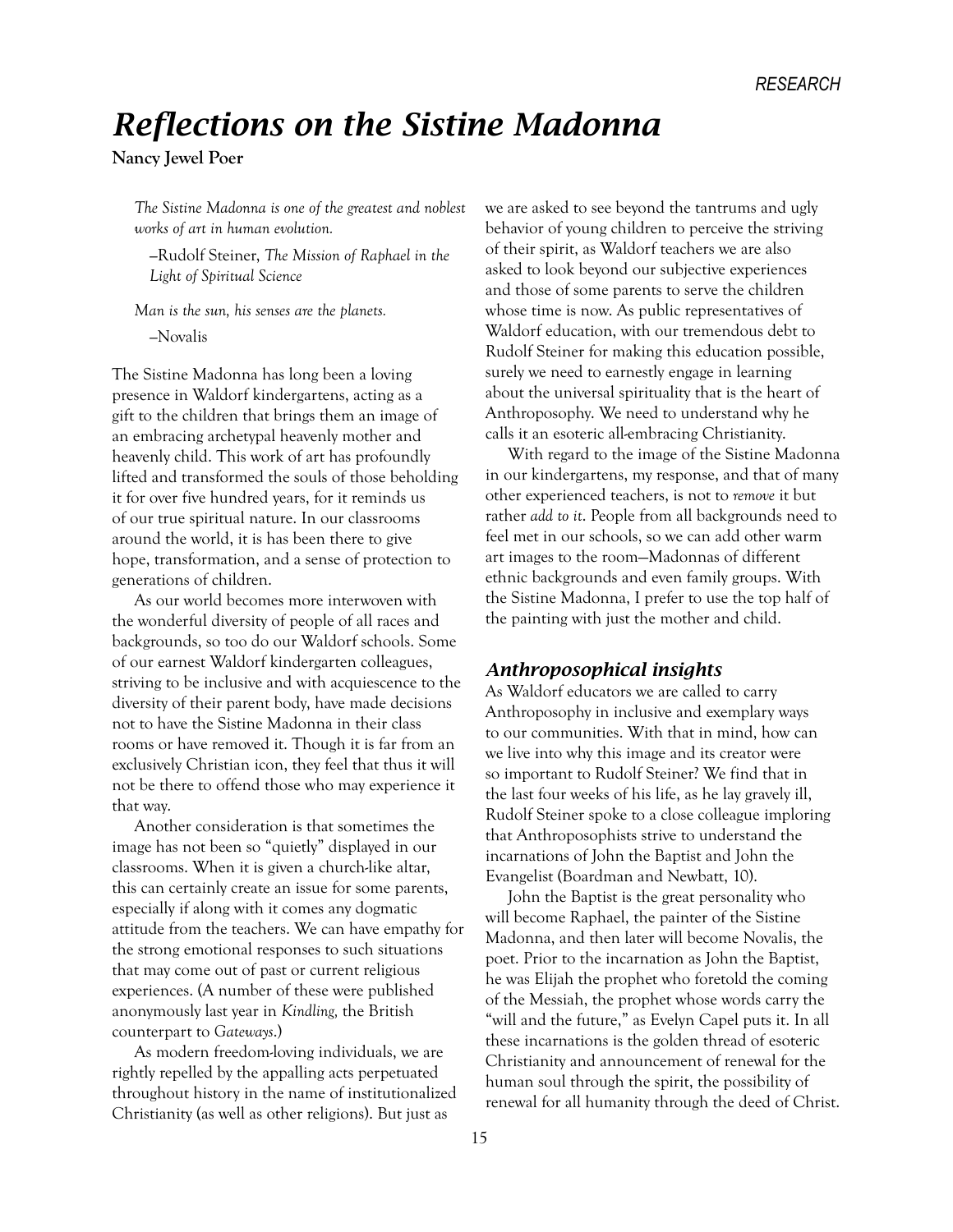The Bible refers to this series of incarnations when it speaks of Elijah becoming John: "I say to you, that Elijah is come already and they knew him not. . . Then understood the disciples that he spoke to them of John the Baptist" (Mattthew 17:12-13; Revised Standard Version).

 As Novalis, the young poet, this powerful individuality described (esoteric) Christianity:

*Christianity is of a threefold form. One is the creative element of religion, the joy in all religion. One is intercession in and of itself, faith in the universal capacity of all earthly things to be the bread and wine of eternal life. One is faith in Christ, His Mother, and the Saints. Choose which one you will. Choose all three, it makes no difference. You will thereby become . . . members of a single, eternal ineffable community (*Novalis*, Hymns to the Night and Other Selected Writings,* 62)*.*

#### *John the Baptist*

John the Baptist actually knew the holy mother in person. His elderly mother, Elizabeth was visited by her cousin, Mary, when they were both pregnant. The infant John leapt in the womb when he first felt the spiritual presence of the babe, Jesus, who would be born six months after his own birth. As John, he experienced the earthly incarnation of the pure and holy soul who was the mother of the child who would later bear the spirit of Christ. It was he who would recognize and baptize Jesus to become Christ.

In regard to further great mysteries of the spiritual interpenetrations our mortal existence, Steiner speaks of John the Baptist as the over-arching inspirer of all the disciples following his death, and of his merging with the being of Lazarus as Lazarus went through initiation by the Christ. Lazarus was the first human being resurrected from death to new life. Thereafter, he had a new identity as John, the Evangelist, the writer of the most mystical and exalted gospel and the book of the Apocalypse. Christ-initiated, he was so filled with the power of new life that he appears as youthful and beardless in Leonardo's Last Supper as "the one whom the Lord loved." (This picture does not represent Mary Magdalene, the sister of Lazarus.)

#### *Raphael, the Painter*



Raphael (1483-1520) was born on Good Friday, lived in tumultuous times with a calm beauty of body and soul, and died on Good Friday when he was only thirty-seven years old. In this incarnation, he painted the heavenly Sophia that rayed through the earthly being of Mary he knew in his former incarnation. The mood of this painting (known as the Sistine Madonna) he will later describe in his next incarnation as Novalis:

*If I but have him, Is the world mine too; Blissful as a heavenly cherub Who the Virgin's veil may hold. Raptly, deeply gazing, I can feel no dread of earthly things.*  (Novalis, *Hymns to the Night,* 35)

#### And further:

*The veil is for the Virgin what the spirit is for the body, its indispensable organ, the folds of which are the alphabet of its sweet annunciation; the endless play of these folds is like music, for speech is too bold for the Virgin—her lips open themselves only into song . . . to me it is nothing other than a solemn call to a new archetypal assemblage, the mighty beat of wings of a passing angelic herald. They are the first pains. Let each prepare himself for birth!. . .To a brother I will lead you; he shall talk with you that your hearts*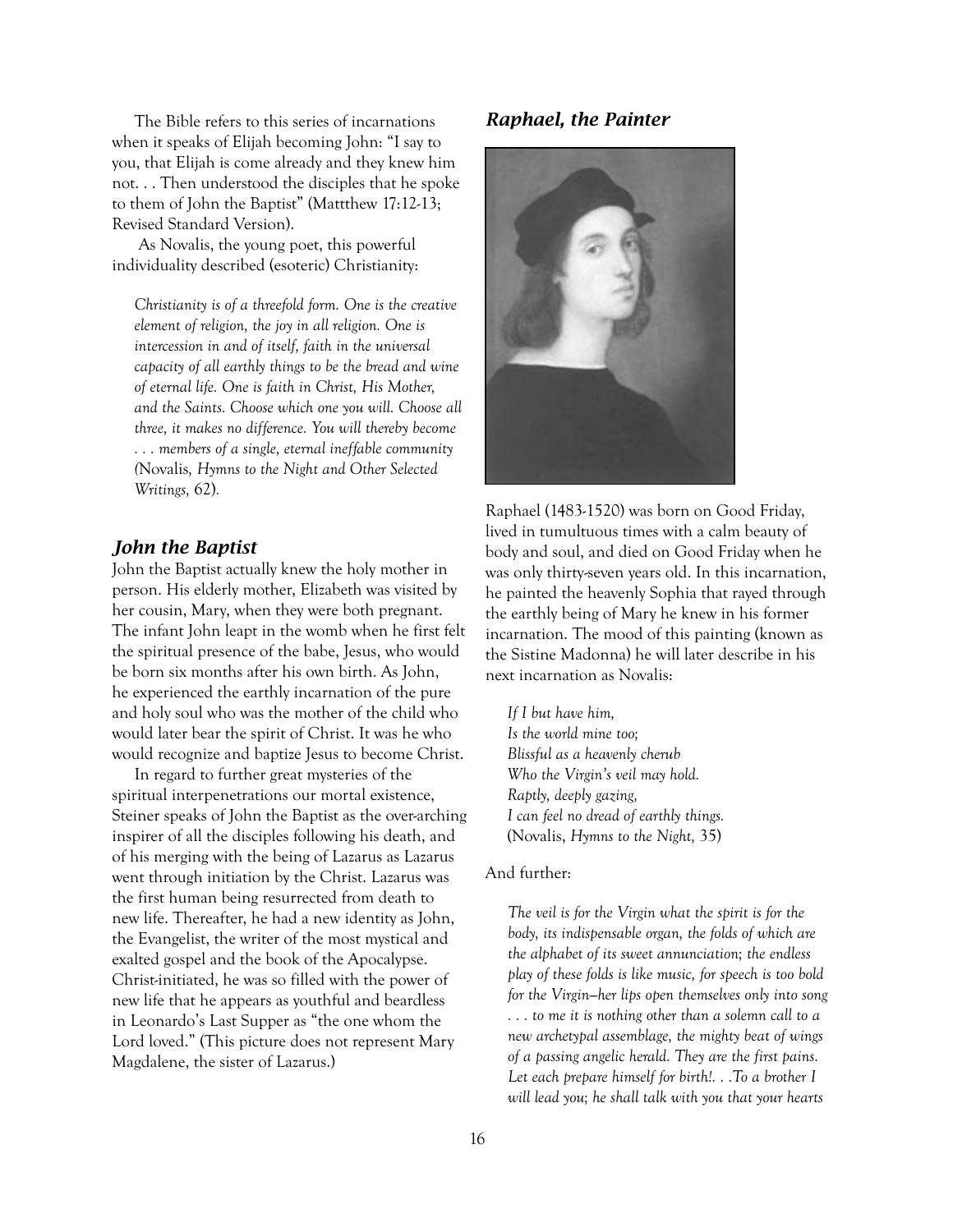*shall open, and you shall robe your withered beloved expectation in a new garment. . . This brother is the heart beat of the new age; whosoever has felt it no longer doubts its coming and steps. . . to join a new band of disciples. For this brother has made a new veil for the Holy one. . . able to wrap her more chastely than any other* (Novalis, *Hymns to the Night and Other Selected Writings,* 62).

This sublime painting of the Sistine Madonna has quite a different quality than the eternal calm of Raphael's many other beautiful and benevolent Madonnas. One of his last, it reflects Raphael's experience from the spiritual world, beyond the threshold. This is shown by the green curtains being "drawn aside" to reveal a truth about the uplifting power of the archetypal eternal feminine. Rudolf Steiner writes,

*The Sistine Madonna was born out of a deep instinctive knowledge of nature and the spirit. . . Mary folds in her robe following the forces of the earth while in the region of her chest the garment is inwardly rounded. . . a feeling of inward enclosure . . . Here the sun forces can find entry and the innocent Jesus child . . . is the sun activity resting on Mary's arm with the radiance of the stars above. . . .The head and eyes of Mary are as though a light were shining out from within them towards humanity. . . the Jesus child. . . as though emerging from the rounded cloud shapes, tender and loveable and inwardly sheltered* (Steiner, *The Four Seasons and the Archangels,* 40).

While earth forces are revealed in the folds of in her lower garment, the upper half with her veils is almost like a heart-shaped womb. That it speaks of spiritual birth, and not physical one, is evidenced in the child's firm, un-childlike gesture, holding his leg across the lower body. The mother's veils, that we can imagine as golden, are wafted in heavenly winds from the astral and etheric realms. Both mother and child look at us with penetrating, even challenging gazes—as though impelling us to ask, "Can we realize the spiritual birth in our own souls that this image implies?"

#### *Novalis, the Poet*



This individual's next brief life is as Novalis (pen name of Friedrich von Hardenberg, 1772-1801); he dies at 29. He falls deeply in love on the first meeting with an angel-like 13-year-old girl, Sophie, who has a pure and unearthly majesty about her. As he devotedly and respectfully waits for her to grow older so they can marry, she suffers a long and painful illness that she bears with great courage and nobility, and soon dies. Novalis is utterly devastated. He visits her grave night after night wishing for death for himself. Then Sophie, now in her full spiritual dimensions and further irradiated with eternal Sophia wisdom, initiates Novalis from the spiritual world. His desperate anguish in face of her death has prepared his soul for a resurrection, an initiation from across the threshold that has been prepared by his previous lives. He describes it in tender words:

*I see you in a thousand pictures, Maria, in loveliness portrayed. But none is able to depict you The way my soul beholds you. . .*  (Steiner, "The Christmas Mystery")

Never in the history of the world has a series of incarnations so profoundly revealed the importance, presence, and call to us today to honor and seek the wisdom of the Sophia being. Steiner writes that we have the Christ, the Sophia is what we must find.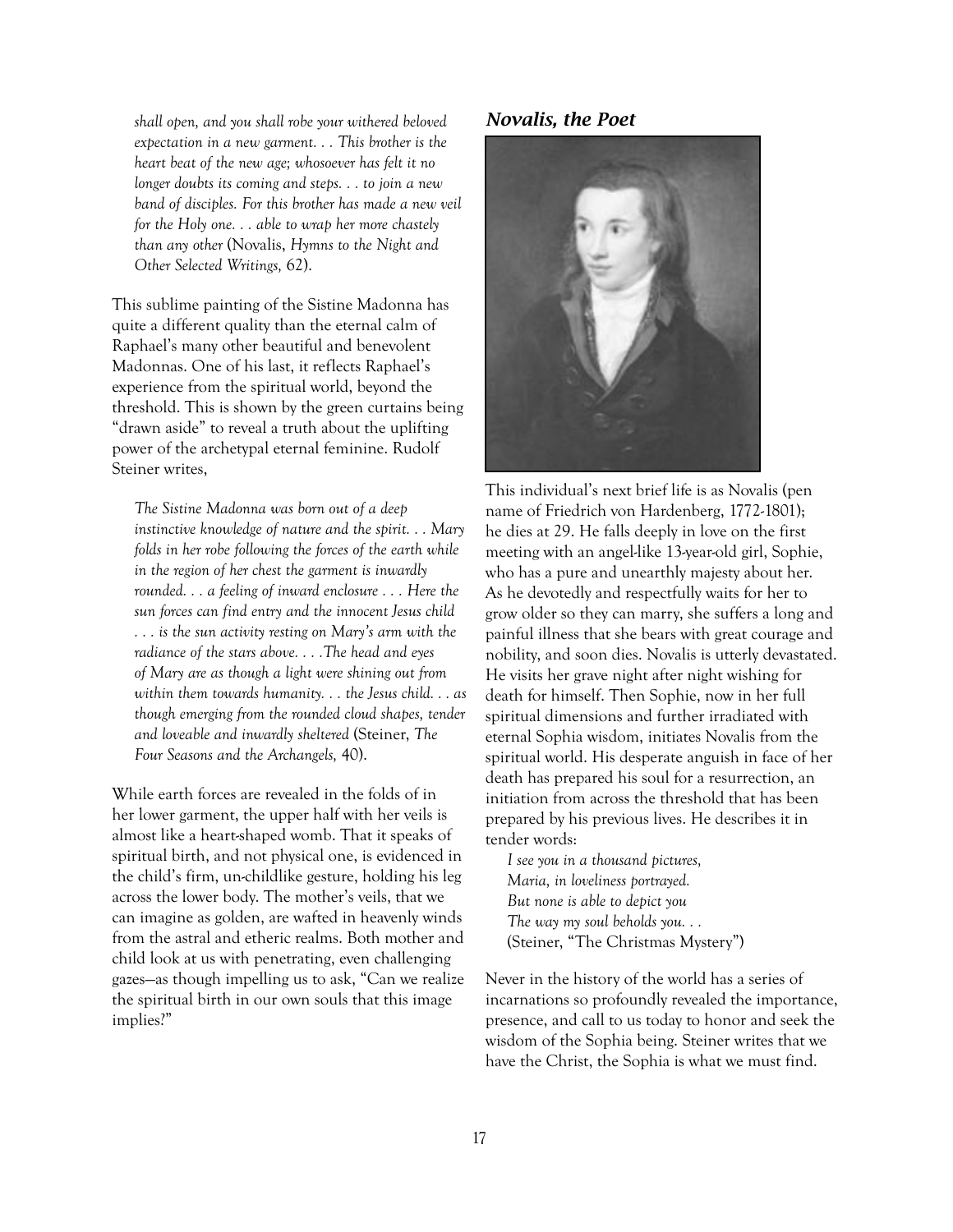I feel the following words can only resound in our souls in the deepest and most serious way when we realize these were the last words that Rudolf Steiner was able to give in a public address before he collapsed into illness at Michaelmas, 1924. He emphasizes that this great individuality who incarnated as Elijah, John the Baptist, Raphael, and Novalis will be "he who will lead you now and beyond the great crisis in which we are engaged." He refers to the "well nigh heavenly splendor" in the magical idealism of Novalis and then he states:

*And so we see in Novalis a radiant and splendid forerunner of the Michael stream which is now to lead you through the gate of death, you will find in the spiritual supersensible worlds all those others among them also the being I am speaking of today, all those with whom you are to prepare the work that shall be accomplished at the end of the century, and that shall lead mankind past the great crisis in which it is involved* (Steiner, "The Last Address,"171).

The words of Novalis come as a plea to us today to work on ourselves for the sake of world peace, a plea as powerful and relevant as when they were written about the destiny of Europe.

*Blood will flow over Europe until the nations recognize their frightful insanity which drives them vainly in circles; until touched and softened by a heavenly music they step in motley coalition before olden altars. . . Only true religion can awaken Europe once more, reconcile the peoples and install [esoteric] Christianity with new splendor visibly upon earth in its ancient function of ministering peace. . . Will not [the nations] forget all enmity, when the same Divine Compassion itself speaks to them, and one and the same misfortune, one lamentation, one common feeling fills their eyes with tears?* (Novalis, "Christianity or Europe," 42)

Ursula Grahl takes it further: "While the Christian church falls apart and is split into many denominations and religious wars rage throughout Europe, while theologians dispute the doctrines of the church and set up dogmas to rob the people of freedom, Raphael's art, transcending all denominations, conquers the world; without their even being aware of it, would are won over by

Raphael's pictures and come to recognize the great truths that are embodied in them. The Christian impulse, which worked, and still works, through the paintings of Raphael is above all Confessions, all Nations, all Races; it is the universal cosmic Christianity" (Grahl, 13).

#### *The Sistine Madonna Today*

In light of the world that we live in today, with such deep violence, sorrow, and strife in world affairs, and insecurity about the well-being of the earth herself, I believe the painting of the Sistine Madonna is speaking to us from the threshold of the spiritual world. These mighty sublime gazes of the holy mother and child become especially powerful when we imagine they are speaking to us across the beasts of the abyss we are experiencing now. They are speaking to us with a plea to awaken our consciousness, giving us hope and an incredibly beautiful reassurance that the spiritual world is there, and very real if we can only raise our awareness. Surely this is what our children need, and what we all need?

As Waldorf teachers and parents, beholden to the inspiration and spiritual insight of Rudolf Steiner for our great work of caring for young children, may we deepen our appreciation of this timeless work of art. Let it shine before the souls of our children, so continually assaulted from every side with depraved and degraded images of the human being coming from our crassly materialistic culture.

We may surround the classroom with other heart-warming images from all backgrounds so that everyone who enters the classroom feels met and represented. Waldorf education belongs to the world. But let this sublime image be there to speak of a future when we shall, out of our own spiritual striving, give birth to our higher selves. When we can create the wise, pure, and sacred space in our own souls (the holy Sophia) to let the Sun light of our higher selves condense, take form, and come to birth to guide our lives, our thoughts, our mission on earth with one another, then we will realize we all share immortal spirituality. Thus we join the stream of light and transformation in world evolution.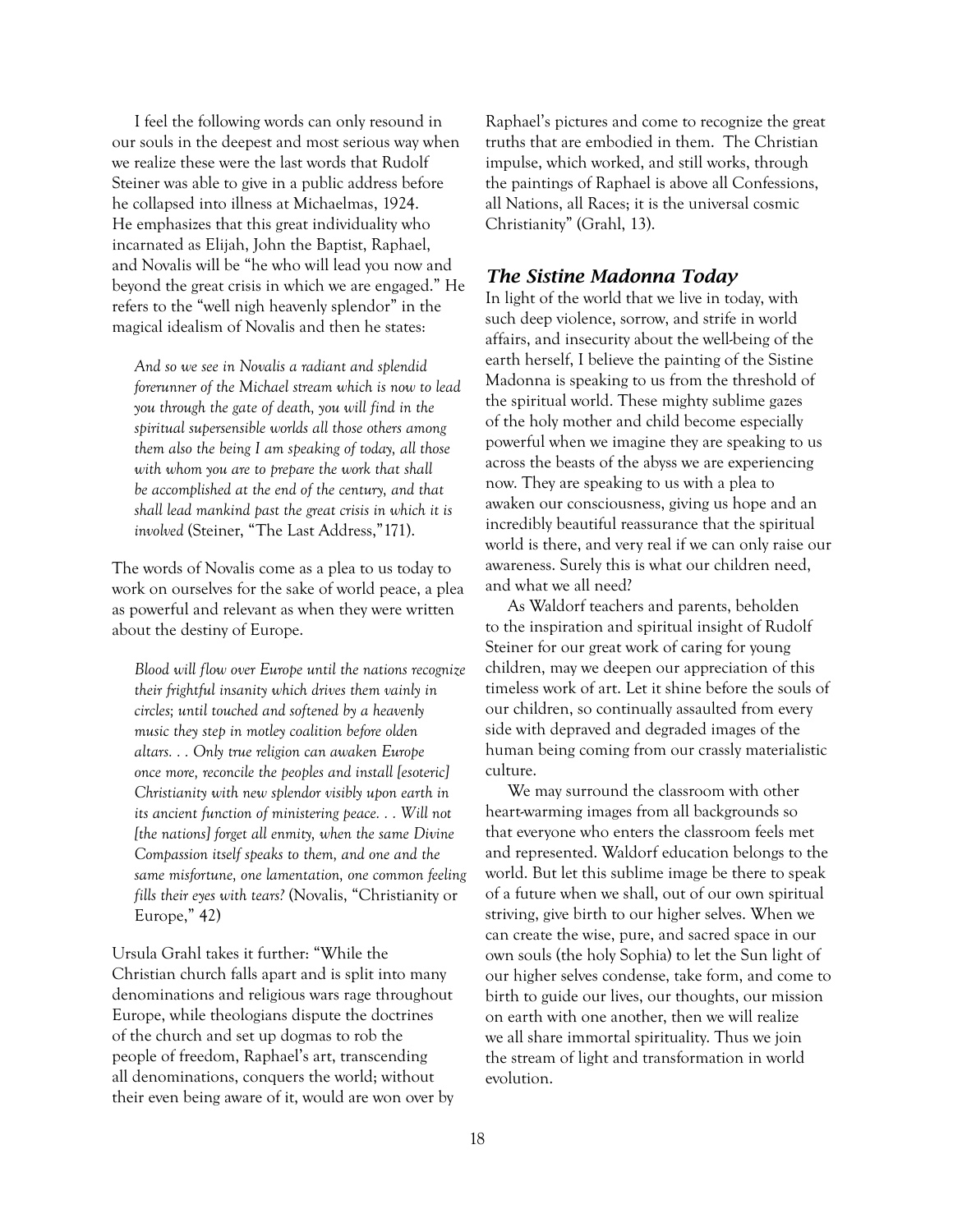*Nancy Jewel Poer is a co-founder of Rudolf Steiner College, where she still teaches. Nationally known lecturer, author (*Living Into Dying *and* Mia's Apple Tree*), artist, grandmother of 14, she is the founding teacher for three Waldorf kindergartens, most recently Cedar Springs Waldorf School in Placerville, CA.*

*Nancy writes, "I, like my colleagues, have struggled for many years on presenting images of the Madonna for the parents. To that end I created* Mother of All*, showing all the world's ethnic Madonnas in a rainbow. While not necessarily for the classroom, it could be nearby for the parents." Available through* nancyjewelpoer.com *or Rudolf Steiner College.*

#### *References*

Boardman, Terry and David Newbatt. *Kaspar Hauser: Where Did He Come From?* Midlands, UK: Wynstones Press, 2006.

Grahl, Ursula. "Elijah—John the Baptist," *Anthroposophical Quarterly* Number 3, Autumn 1977. London: Anthroposophical Society of Great Britain.

Novalis. "Christianity or Europe," *Journal for Anthroposophy*, Number 3l, Spring, 1980. Anthroposophical Society in America.

————. *Hymns to the Night and other Selected Writings*, translated by Charles E Passage. New York: Liberal Arts Press, 1960.

————. *Hymns To the Night*. Spring Valley, NY: Mercury Press, 1983.

Steiner, Rudolf. "The Christmas Mystery: Novalis, the Seer," lecture given December 22,1908, Berlin. *Anthroposophical Quarterly*, Volume 12, Number 4, Winter 1967. London: Anthroposophical Society of Great Britain.

————."The Mission of Raphael in the Light of Spiritual Science," lecture given January 30, 1913, Berlin. Manuscript available from Rudolf Steiner Library, Ghent, New York.

————. *The Four Seasons and the Archangels*. London: Rudolf Steiner Press, 1947.

————. "The Last Address," *Karmic Relationships, Esoteric Studies, Volume IV*, translated by George Adams. Forest Row, UK: Rudolf Steiner Press, Forest Row, England 2008. The Last Address is not included in earlier editions.



#### *Madonna and the Abyss*

*In the course of writing this article I felt this timeless art is now very close to the threshold to inspire us to our higher selves. Yet at the same time, in this world of violence, fear, and uncertainty, we can experience the beasts of the abyss are right there as well. I created this juxtaposition of the madonna with the beasts of the abyss because Rudolf Steiner has indicated that in art for today, spiritual truths (always the purpose of true art) often need to be conveyed by the ugly and the beautiful in the same composition. It is not meant for the classroom, but for our thoughtful contemplation as teachers and citizens of our time. —*Nancy Jewel Poer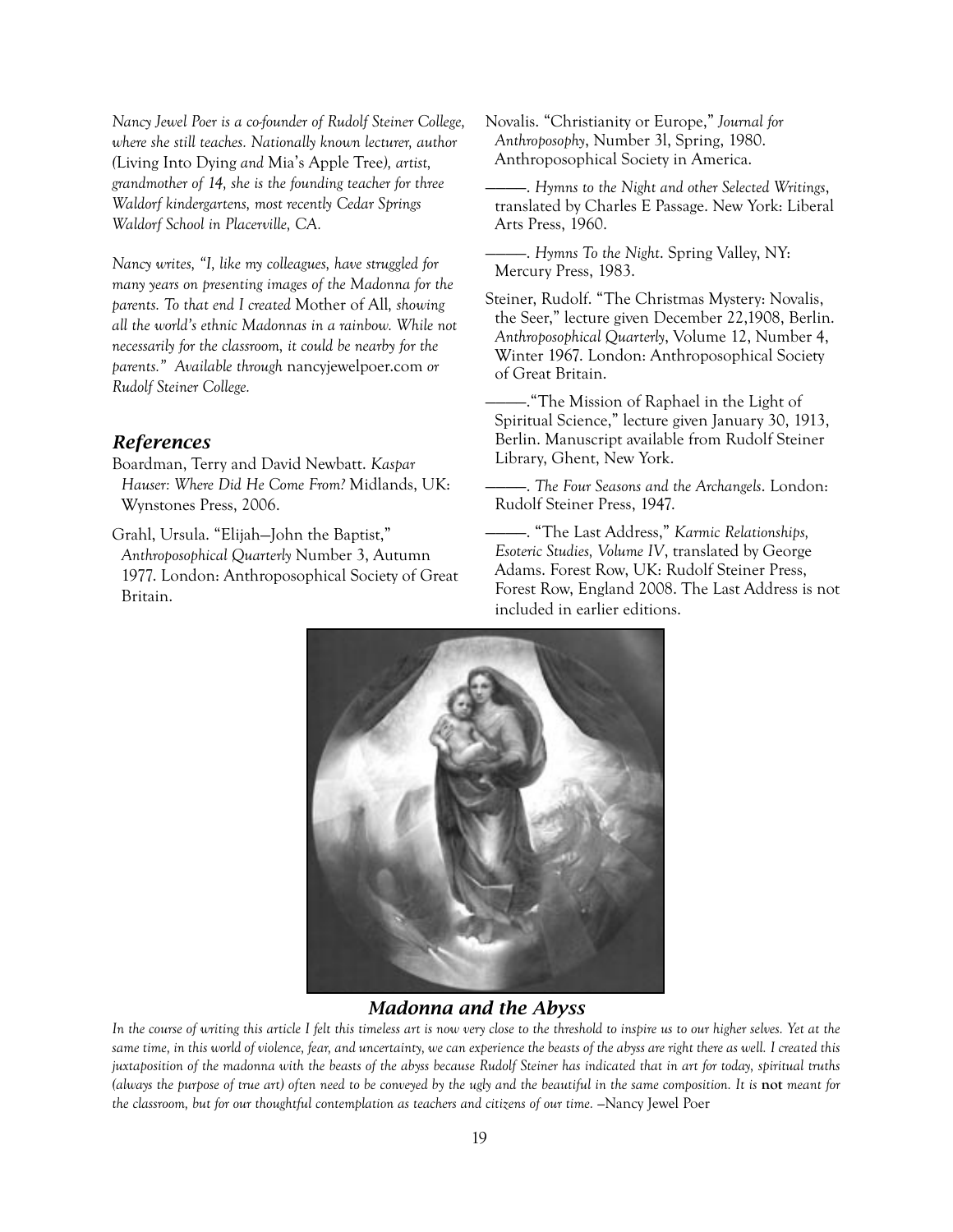## *Working and Living with So-Called Difficult Children, Part II*

*2008 East Coast Waldorf Early Childhood Conference*

#### **Nancy Blanning**

Dr. Karnow's presentations began with the following verse, which Rudolf Steiner gave to Dr. Ita Wegman in December, 1920.

*The human being is a bridge Between the past and future existence. The present is a moment; moment as bridge. Spirit grown to soul in matter's husk Comes from the past. Soul growing to spirit as seed encased Journeys toward the future. Grasp future things through past ones Hope for evolving things through what has evolved. So grasp existence in evolving growth; So grasp what will be in what exists.*

 This image can serve as a bridge as well to contemplating the second major topic Dr. Karnow offered in his keynote addresses. The first theme, described in the Spring 2008 issue of *Gateways*, considers what mood of soul the teacher must develop in order to understand and serve the child. We need to cultivate selfless emptiness so the being of the child can speak into us and guide us in what to do. We must shed our sympathies and antipathies, our expectations and judgments about the child. We let the development and experiences of the child resonate within us and then guide us into future action on the child's behalf. We do not label. We develop reality-based thoughts formed not on abstract ideas, but upon what we observe.

This leads to the second major theme, observation of the child as a threefold being. Dr. Karnow described that Rudolf Steiner worked for thirty years before he shared the content of his thoughts on the threefold organization of the human being. These are ideas we need to work with more and more seriously, as this threefold picture is the motif of our work. This gives an approach to understand the **time structure** of the human life so we can begin to know what to do. When we are working with the "difficult" child, we are struggling

to understand the threefold nature of the human being.

This time structure and the threefold human being are discussed in *Riddles of the Soul*. Rudolf Steiner perceived through his years of research that the human being has three aspects which find expression in both the physical body and in soul activities. There is the nerve-sense system (including the brain and nerves), the rhythmic system (including the heart and lungs), and the metaboliclimb system. These are the physical expressions of this threefold nature. Connected to these systems are soul activities of thinking, feeling, and willing, respectively. The physical base for thinking is the nerve-sense system. Feeling, emotional life, lives not in the nerve-sense system but rather in the rhythmic system. In conventional psychology, everything is assumed to function within the nervous system, but Steiner's observation-based research said that this is not so. Feeling life lives in the rhythmic system. Willing activity lives in the metabolic-limb system. Steiner states:

*Just as, when something is mentally pictured, a nerve process occurs upon which the soul becomes conscious of its mental picturing, and just as, when something is felt, a modification of the breathing rhythm takes place through which a feeling arises in the soul: so when something is willed, a metabolic process happens, which is the bodily foundation for what is experienced in the soul as willing* (Steiner, *Riddles of the Soul,*  133-134).

The *whole* physical/physiological human being is the basis of the life of soul, not just the nervous system. For those active in Waldorf education, to make the above observations may seem commonplace. We speak of thinking, feeling, and willing all the time. But Dr. Karnow emphasized it is important that we consider these deeply; these are vast ideas and profound insights. Truly understanding the development and expression of thinking, feeling,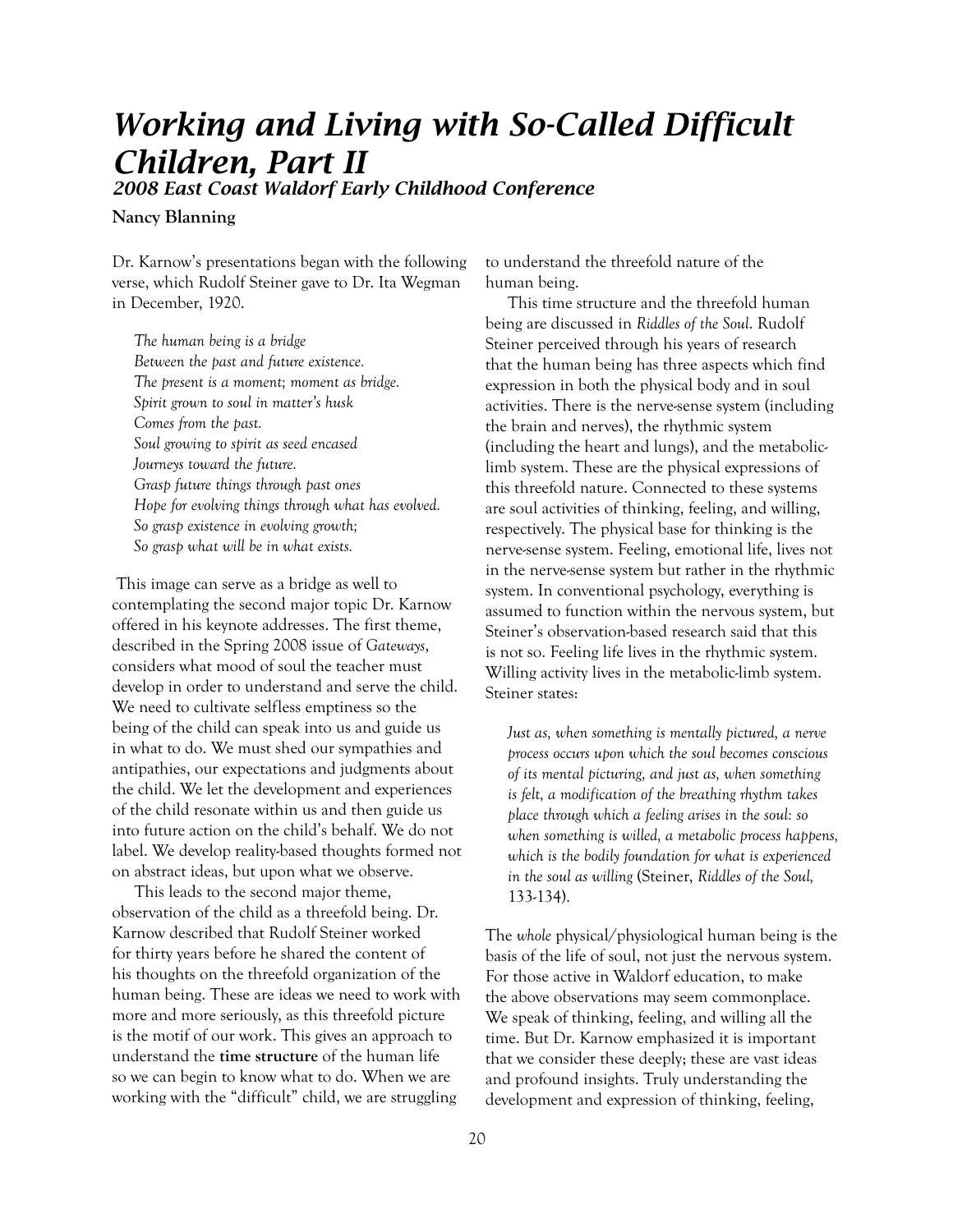and willing can be the "foundation stone" for the teacher's work.

Rudolf Steiner further explains that thinking, feeling, and willing develop in the course of time. Aspects of these physical and soul processes, which operate in time, permeate the whole human being; yet each system is also identified with a physical region as well. The head, the physical center of the sensory and nervous systems, has its concentrated development during the first seven years of life. The trunk and rhythmic system have focused development, leading toward maturity, in years seven to fourteen. And development of the metabolism and limb system is the focal point between the ages of fourteen to twenty-one, when the body fills out and develops muscles and a solid physical form.

While this development, which we can physically see, is occurring, there is also development occurring for an "invisible" human during these seven-year periods. From birth to age seven, the etheric body—the body of formative forces—is growing and molding the physical body. From seven to fourteen, the astral body—the body of consciousness, of sympathy and antipathy—is educating the feeling life. Then from fourteen to twenty-one, the I or ego force is working to grow and strengthen independent thinking forces which can flow into deed through the human will. When each of these "invisible" bodies has completed its work in these ways, it is liberated for new tasks in the soul life. These soul elements of thinking, feeling, and willing are not only rooted in the physical body but undergo liberation and transformation when bodily processes complete their phases of development. The energies which have been dedicated to physical growth become available for new processes in the soul life. Specifically, the first seven-year period completes the forming of the child's physical body through the activity of etheric growth forces. Then the forming activity is transformed into powers of thought.

This is described in the first chapter of *Fundamentals of Therapy* by Rudolf Steiner and Ita Wegman:

*Forces functioning in the ether body are active at the beginning of the human being's life on earth—most distinctly during the embryonal period—as the forces of formation and growth. During the course of earthly*  *life a portion of these forces emancipates itself from this occupation with formation and growth and becomes forces of thinking, just those forces which, for the ordinary consciousness bring forth the shadowlike world of thoughts.*

*It is of the utmost importance to know that the human being's ordinary forces of thinking are refined form and growth forces. A spiritual element reveals itself in the forming and growing of the human organism. And this spiritual element then appears during the course of later life as the spiritual power of thought.*

That which forms the body comes to a level of completion and is now available to be forces that allow us to have content in our mind. We have a visible human being forming—the physical body which we can experience with our physical senses. As this attains completion in its formation, the "invisible" human being is being born. The true bridge spanning the past into the future manifests only when the invisible I or individuality is born. Before the birth of the I, everything is from the past. Our capacity to think comes from the transformed forces that have formed and grown the physical body. How we think is grounded in what type of form we have accomplished in the physical body. If we can observe and understand the *form* of the body, then we can develop windows into understanding how thinking, feeling, and willing manifest themselves. The physical human being has a physical physiology; the invisible human-coming-into-being also has a soul-spiritual physiology. As we observe children's behavior, we are actually talking about an anatomy of the soul. This anatomy of soul is rooted in the physical body, in the substance of the human body.

Now Steiner takes this picture of the threefold human being yet a further step. He points out that each of the seven-year periods has within itself a threefold aspect as well. He states in *Soul Economy*: "One can recognize such seven-year periods throughout the entire course of human life, and each of these periods again falls into three clearly differentiated shorter periods" (110). The big seven-year phases mentioned above follow the developmental motifs of nerve/sense system, rhythmic system, and metabolic/limb system respectively. Yet within each seven-year period, there is a mini-recapitulation of these developmental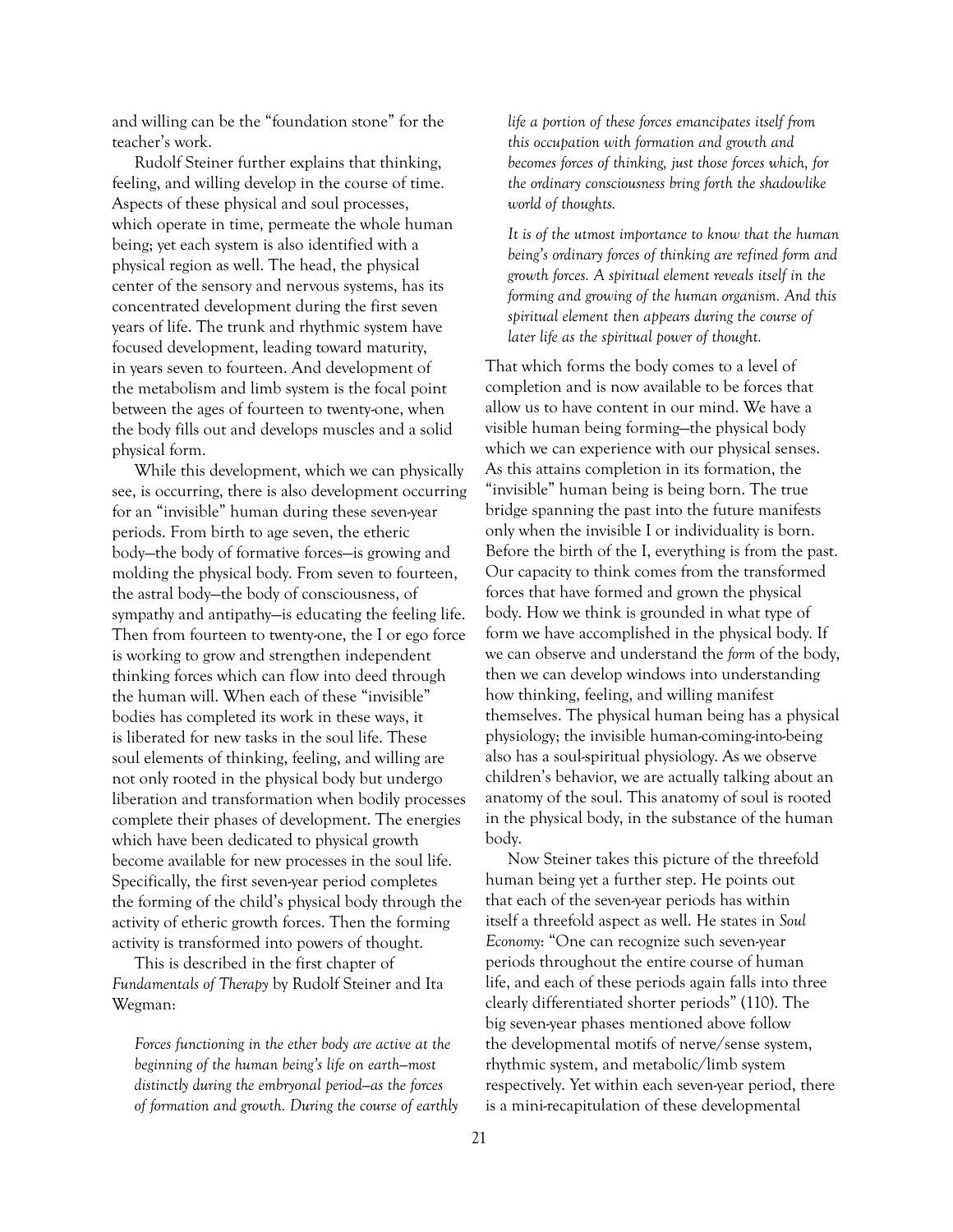motifs.

Since our work as early childhood educators is primarily concerned with the time from birth to age seven, we will use that as the focus for our consideration here. From birth to two years and four months, development concentrates upon the nerve/sense system and is most visible in the development of the head. From that point until four years and eight months of age, the rhythmic system is in the forefront, and changes in trunk are the visible physical expressions of development. In the final stage, which lasts through the seventh year, the maturation achieved in the metabolic/limb system shows itself through structural changes in the arms and legs.

From this physical picture, let us return to consideration of what is happening with the "invisible" soul development for the child. When this growth task is completed, the etheric forces become available for use by soul activities. Steiner states: "Now, at the end of the first seven-year period, most of these etheric forces are released to flow into the child's soul and spiritual nature." He points out that

*. . . a supersensible contemplation of man will reveal to us, apart from his physical body, another finer body which we have called the etheric body or the body of formative forces. From this etheric body spring not only all the forces sustaining nourishment and growth, but it is also the source of the faculties of remembering and of making mental images, of ideation. It becomes an independent entity only during the change of teeth, at which time it is born in a similar way in which, at physical birth, the body is born from its mother. This means that up to the change of teeth the forces of the etheric body are entirely working in the processes of the child's organic growth, whereas after that time—though still remaining active in this realm to a great extent they partly withdraw from these activities. These released forces of the ether body now begin to work in the soul realm of mental picturing and memory, as well as in the many other nuances of the child's soul life. (*Steiner, *Soul Economy and Waldorf Education*, 110).

When the etheric forces have achieved a certain completion in growth of the physical body, those forces are liberated for the soul activities of thinking, feeling, and willing. With each visible, physical

completion come changes in the behavior and consciousness of the child. This is true for each full seven-year cycle as a whole and also for the threefold divisions of each larger cycle. As the etheric body completes it growth tasks, this body of formative energies becomes available for soul activity in thirds as well. So we will see changes in consciousness, emotional and will life in distinct thirds within each seven-year period, too. The more we study human development, the more we will be able to observe the changes in consciousness that correspond with physical developmental completions. The changes in physical form will guide us into knowing whether different soul capacities have been liberated for the tasks of school, for example. If the physical development is incomplete or atypical, as will often be true with the "difficult" child, we can begin to understand why and how there may also be unusual aspects of behavior and consciousness, which are the expressions of the "invisible" human soul. By looking at outward forms of the human body, we practice a special kind of perceiving. Dr. Karnow described this as a flexible "seeing thinking," a kind of conscious clairvoyance where the thinking is willed into us by the child.

Dr. Karnow emphasized Steiner's insight that points of physical development and changes in conscious soul life are not only related but are interdependent. If we truly school ourselves to know what these changes are, we will have a map guiding us in our child observation. We must know what is normal and typical for the child and appropriate to each age phase before we can begin to observe deviations or exceptions which the difficult child might present. Knowing the hallmarks of these nodal points is essential in helping us observe whether developmental completion has been achieved and a child is ready to go on to a next step, such as going on to first grade.

A primary source for understanding the threefold division of the seven-year phases is Dr. Bernard Lievegoed's *Phases of Childhood*. Dr. Karnow has added this volume to the pedagogical "bibles" of *Study of Man* and *Education for Special Needs: The Curative Education Course*. Dr. Lievegoed took the indications so briefly sketched above and gave detailed descriptions of how these developments are manifested in both the physical body and in the soul life in thinking, feeling, and willing. It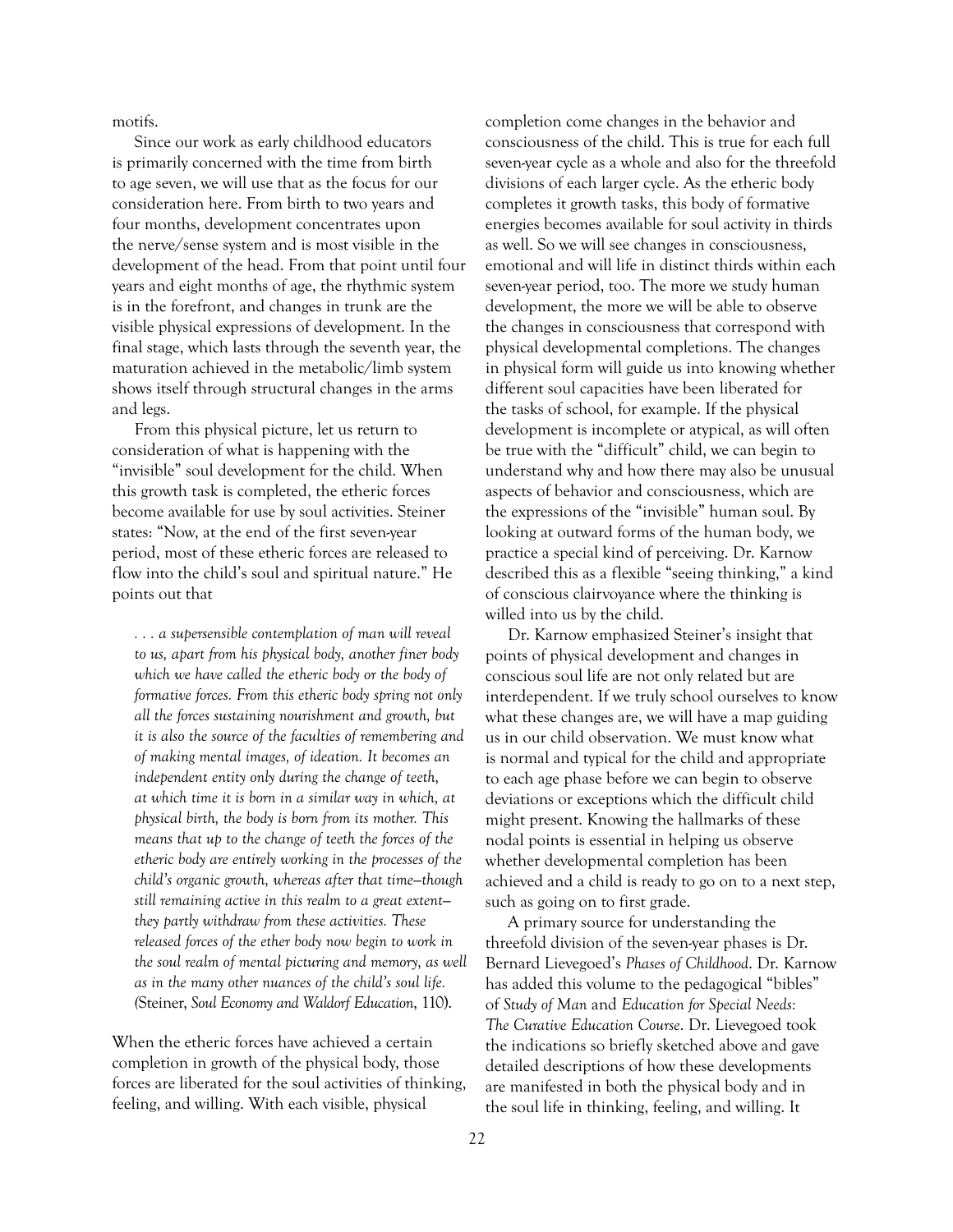is not possible in this article to do justice to the detailed and precise descriptions he offers to guide the teacher's observation of the child. The book is a masterwork that deserves dedicated study. Below are offered only some of the basic motifs to help us develop a framework for organizing our own picturing of these processes.

Dr. Lievegoed begins by pointing out how the proportion of head size to the rest of the body changes. In a baby the proportion of head to body is 1:4. Up to about two years, the head predominates as the focal point, due to its size. By two years, the ratio has changed to 1:5, and by age six to 1:6. Until a new growth spurt begins at about age two, with growth in the trunk area, the upper half of the baby's body predominates. "The upper half of the body runs ahead of the lower half; the head in relation to the trunk, the shoulders in relation to the pelvis, the skull in relation to the facial structure, the eye sockets in relation to the lower jaw, and so on" (Lievegoed, 31).

From about two-and-a-half to five years, the toddler figure is evident. With the head-to-body proportion now reduced to a 1:5 ratio, growth is seen in the trunk. At this time growth in height occurs mostly through stretching in the trunk region, not in the limbs. There is primarily growth in breadth of the body, with a characteristic large tummy, and the angle at the bottom of the rib cage still flat. On the head, the chin has come more forward and gives the face more expression.

From five to seven years, there is dramatic growth in the limbs, as they grow longer and more slender. A waist develops, the stomach grows flat, the spine develops an S-shaped curve, and the collarbones become more pronounced. Body movements appear more angular and more purposeful. The body develops greater freedom of movement and there is much motor activity of the whole body.

The school-ready child will show physical aspects, as the face begins to change around the age of seven, marking the beginning of a whole new phase. By this time the head to body ratio is 1:6. The eyes, which have been below the halfway line of the head until now, have moved upward, making the forehead less dominant. The eyes now appear smaller in the face and can look expectant and more conscious, observing the world with some judgment. Dr. Lievegoed describes that "the whole impression is

one of slim agility and easy, comfortable mobility, of an elegance which was lacking in the toddler." Children tend to be rather thin at this stage, as well.

There is parallel development of soul life of the little child as well. Up through the first two years at least, the child is an open sense organ who responds through the body to all things that come into her sensory life. Experiences and expressions of pleasure or pain, joy or sadness are body-based. Emotions depend on the state of the physical organism. Behavior is based on drives of the body.

The toddler, in roughly the second third of the first seven-year period, begins to become aware of the world as something separate from her. She is not only influenced by the world but begins to influence it as well. Play arises in an exchange with the environment. The imagination for play arises out of what is in the child's surroundings, not out of an inner imagination which marks the next step of development. The child can respond to the world only in the present moment. She plays with things in her horizon, with what is available *now.* Play can take on a rhythmic quality that seems to flow in an imaginative stream. Behavior is no longer based primarily upon drives. The child at this age loves to live in rhythms which can smoothly carry her along.

With the beginning of the final third, a big change comes in play and imaginative life. The child is able to take a step back from the world and consider it, rather than be so directed by it. Lievegoed calls this "creative imagination," which stands separate from the world and which can imaginatively change the environment as play dictates. The environment is used to create the inwardly-held play imagination rather than suggest or even dictate to the child what to play. Play has a goal directed by the child's will. In practical life, the child begins to be aware of what he can do and be frustrated by what he cannot achieve according to his own expectations. He begins to look to the adults in his environment and to respect them for what they *can do* rather than by what they intellectually *know* or attempt to explain to him.

Dr. Lievegoed summarizes: during the period from birth to seven, the first third is dedicated to developing the foundation of the nerve/sense system of head, senses, and nerves as the foundation for later thinking. At its conclusion, the etheric force births itself from the head region. The second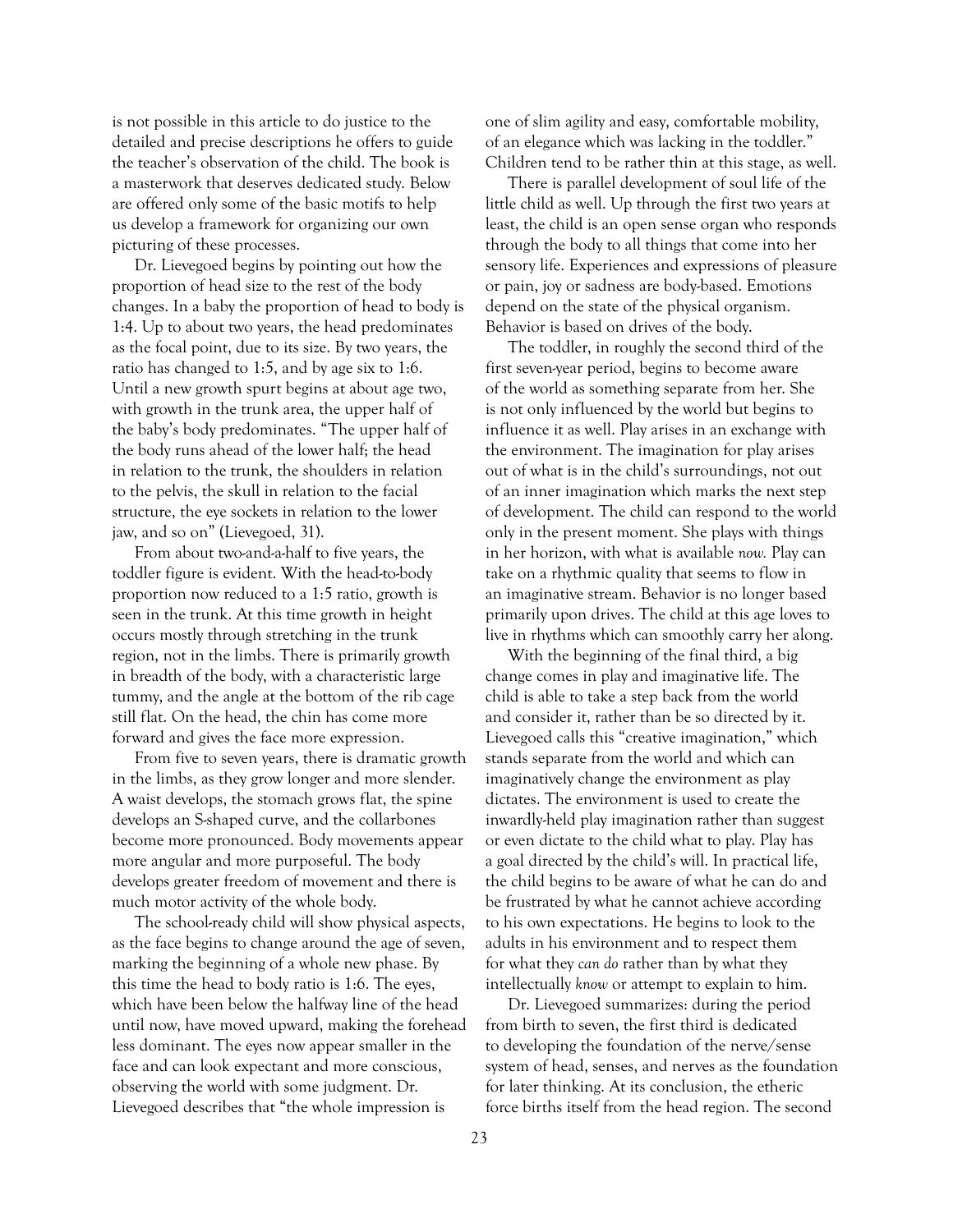third shows development in the young child's feeling life and the emergence of creative imagination. The etheric forces liberate from the trunk region at this phase's end. The final third shows development of intentional will, as the child forms an inner imagination which he then executes in the world through his will. The final partial birthing of the etheric forces is achieved when the limbs show the mature and elongated form of the school-ready child.

A general summary relating to each of the sevenyear phases from birth to twenty-one is further given by Dr. Lievegoed*:*

*Every metamorphosis in thinking coincides with an*  important change in the appearance of the head, the *expression of the face.*

*The periods of the changes in feeling correspond to the periods of growth in breadth of the trunk.*

*The critical periods in the development of the will coincide with moments of growth in height, when the limbs in particular grow much longer.*

As shown above, this is certainly true for the first seven years. It also applies to the changes in physical growth and of consciousness seen during the cycles of the school-aged child and of the adolescent.

This consideration began with the image of a "bridge" which connects the past with the future. Dr. Karnow stated that the true bridging occurs with the birth of the I, the true individuality of the human being. What have been described above are all steps along the way to the resounding birth of the I at age twenty-one. How well that event will occur depends mightily upon how each of these earlier steps and developmental phases were completed. As teachers, we are "incarnational" guardians for the children. What we provide for them in early childhood is important for the whole of life, not just for this immediate time during which they are in our care. We serve the children well when we know what archetypal developmental stages are, both physically and in terms of consciousness, in emotional life, and in the expression of the child's will. Only then can we observe when development is proceeding in a healthy fashion and when there are impediments to the incarnation process. If we know the hallmarks of development, we can observe where things are on an archetypal course and where there may be delays or incongruities. If we can observe the match or mismatch of chronological

age and developmental manifestation, we can gain a sense of where the child may be frustrated or stuck in development and gain sympathy for his or her struggles. This opening up to the child's situation can inspire insight into the "difficult" child and guide us to help the child move beyond the obstacle in his or her path.

This series began considering the inner work of the teacher. This educational guardian must strive to develop a selfless emptiness, which becomes an open space into which the being of the child can speak. This second article has attempted to expand our understanding of what is a true picture of the human being in early childhood. This concluding thought from Rudolf Steiner ties these threads together:

*What really matters in education is the mood and attitude of soul, which the teacher carries in his heart with regard to the being of man. . . What really matters is that each teacher carries within himself a true picture of man and if this picture stands there before his inner gaze, he or she will act rightly, though outwardly possibly in very different ways* (Steiner, *Soul Economy and Waldorf Education,* 110).

*Nancy Blanning presently serves as a therapeutic and remedial teacher at the Denver Waldorf School. Her special focus is on developing movement enrichment for young children. With her colleague, Laurie Clark, she has co-authored the book* Movement Journeys and Circle Adventures. *She also does consulting work with Waldorf schools in North America, teacher training and mentoring.*

#### *References*

Lievegoed, Bernard. *Phases of Childhood.* Edinburgh, UK: Floris Books, 1987.

- Steiner, Rudolf and Ita Wegman. *Fundamentals of Therapy.* Spring Valley, NY: Mercury Press, 1999.
- Steiner, Rudolf. *Riddles of the Soul.* Spring Valley, NY. Mercury Press, 1996.
- Steiner, Rudolf. *Soul Economy and Waldorf Education*. Spring Valley, NY: Anthroposophic Press, 1986.
- Schoorel, Edmond. *The First Seven Years.* Fair Oaks, CA: Rudolf Steiner College Press, 2004. This excellent book gives a comprehensive look at the birth of the etheric forces from birth to seven, in regard to all of the phases described in this article.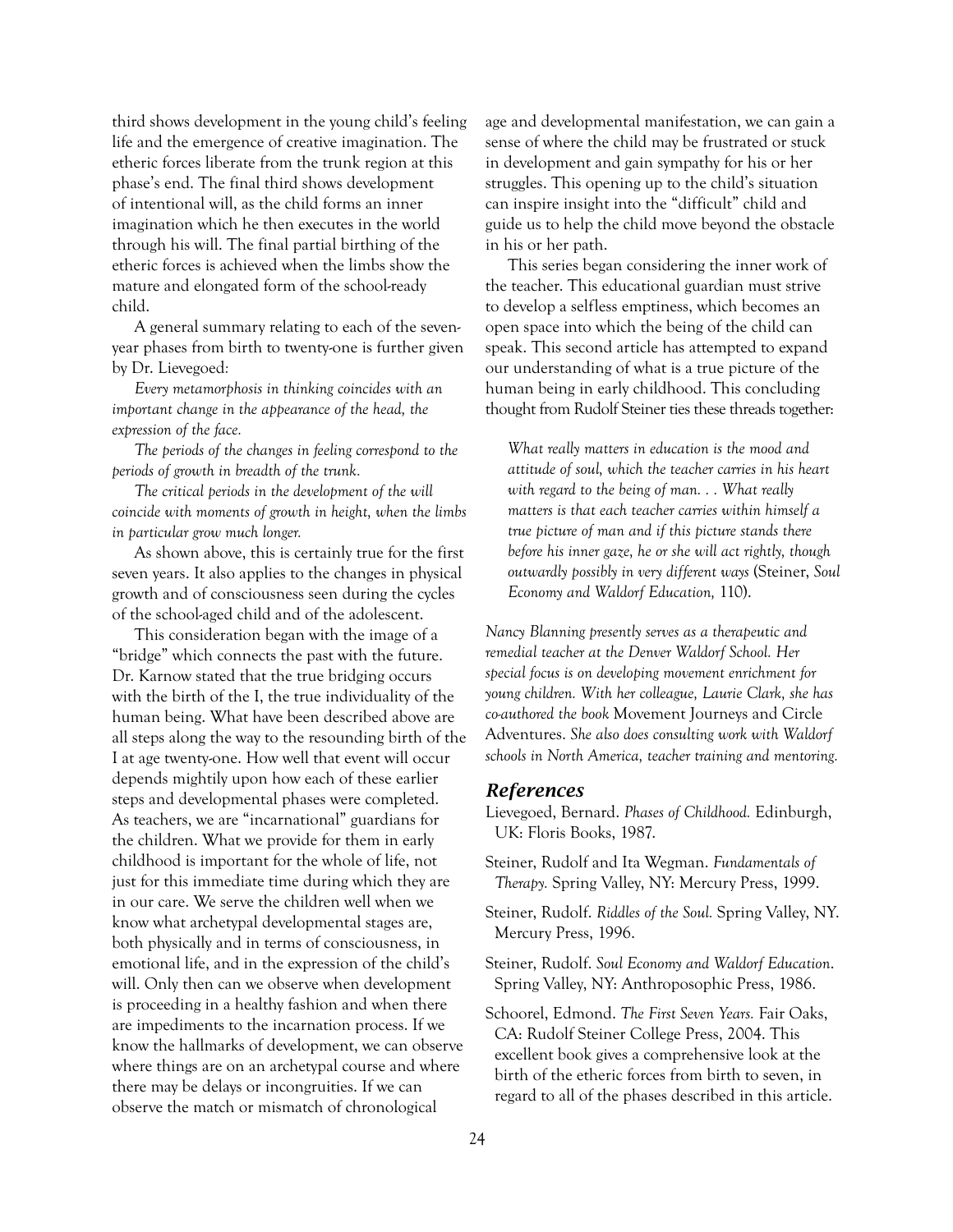## *Supporting the Development of Movement in Children Under Three*

**Renate Long-Breipohl**

Two streams are especially important in early childhood, the one which leads to the development of imagination and thinking, and the other stream which is related to the development of movement and will; the stream of connecting with the past, the pre-birth experiences, and the stream into the future, moving forward into earthly life. In working with movement, especially with older children, there is a wonderful merging of both aspects, imagination and will.

The following considerations relate to the steps that children need to have completed in order to happily and confidently participate in guided movement programs such as the morning circle.

In the process of working with issues of movement, the question of what is needed for a healthy development of movement has condensed for me into one single main aspect: **Uprightness.** Rudolf Steiner has placed great emphasis on uprightness as the archetypal human gesture, and my own work with children has confirmed this for me.

In the last decade important publications have appeared related to the theme of movement and young children. A range of different support programs is offered around the world for prevention and treatment of delays in the development of movement. Some of them are used in Steiner early childhood programs in Australia. I especially would like to mention the work of Sally Goddard Blythe and the Institute for Neurophysiologic Psychology (INPP) and her discovery of the connection between "retained reflexes" and learning difficulties of children. This research has gained international recognition and has also influenced the "Extra Lesson" work in Australia. I would like to add to this some more recent research into the development of movement, which has become available in Germany in 2005 and has lead to a different approach in movement therapy.

#### *Uprightness: The spiritual picture*

Two spiritual processes are at work behind the development of movement in the first three years of life:

- the process of spiritual growth forces working from the head downward in the formation and fine tuning of the skeletal-muscular system and the inner organs, and
- the process of learning to walk, speak and think in which the I works together with the will forces from below upwards.

The spiritual origin of movement is the I, who works in the forces behind movement, as described by Rudolf Steiner in his lectures to teachers (Steiner, *Study of Man,* Lecture 12). The intention to move which originates in the I may become conscious in the human being or remain totally unconscious as is the case when young children learn to stand upright and begin to take their first steps.

The working together of the two streams, the will stream from below and the formative forces from the head down, brings about three important milestones in child development.

#### *First milestone: the acquisition of uprightness*

As the child randomly moves arms and legs and at the same time perceives her movement with her senses, the child becomes more and more conscious of her body and able to direct movement. This process moves through the body from the head downward. As the child tirelessly attempts to first bring the head out of the horizontal plane into the vertical position, then the torso and then the whole body, she works with her will and ego forces, which rise up from the lower part of the body.

### *Second milestone: the change of teeth in the seventh year*

Here Steiner describes the co-working of both streams in the form of a "battle" through which a new stage of development is achieved. The battle happens between what he calls the "musical" forces rising from the body and the formative growth forces descending from the head, and serves the process of pushing out the second teeth. The musical forces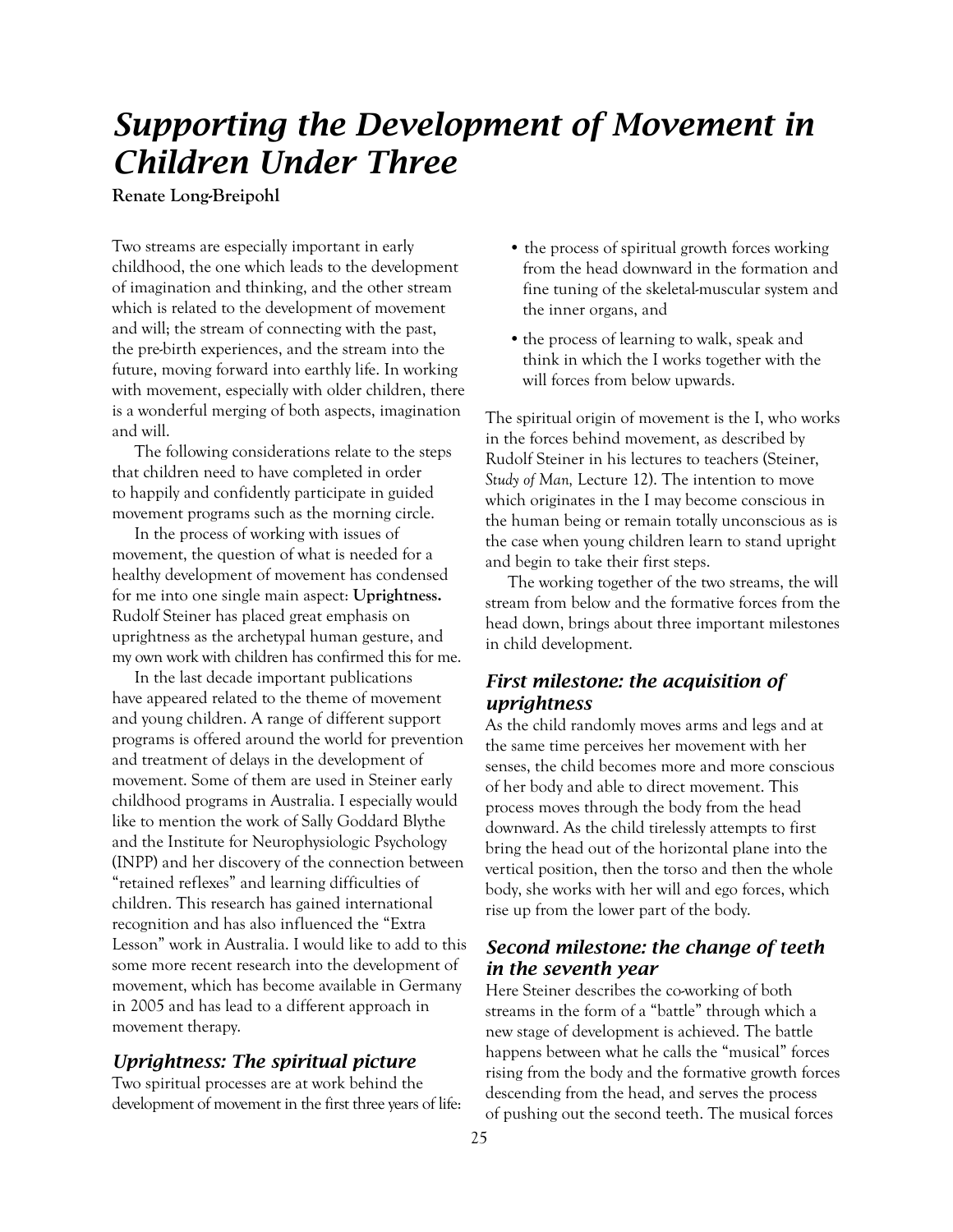then recede back into the body. The etheric head forces are freed, which enables the child to achieve new, more advanced abilities in imagination and thinking.

#### *Third milestone: puberty*

Musical forces from below rise up again and meet with formative forces coming from the head in a kind of big clash in the region of the larynx. In this process the changes of puberty occur, and again there is a significant step in the development of thinking (see Steiner, *Balance in Teaching;* Klocek, Chapter 3). Steiner was able to spiritually perceive that growth and development arise out of the working of two opposite streams or forces. In other developmental pictures we are directed only to one stream, that from the head down (the cranio-caudal stream), to the process in which the formative forces take hold of the entire body and work on refining the skeletal-muscular system and the inner organs. Steiner also was the first to see the unique significance of human uprightness in the physical and spiritual development of the human being and in the process of spiritual collective evolution.

Regarding the development of the individual human being, it takes two and a half years to develop uprightness fully, not only one year. It takes all that time for the I together with the spiritual hierarchies to fine tune the skeletal/muscular system, the speech organs and the human brain as physical foundation for the development of the human soul forces of willing, feeling and thinking.

Standing upright at around twelve to eighteen months is only the first step. The entire process is not completed until the hands have reached a certain independence from the lower body and are able to act in accordance with sense perception for exploring the world, and the head is able to be held in balance and becomes independent of the movement of the limbs so that the child can experience thoughts. Uprightness and balance belong together; it is the greatest achievement of the child, if he is able to stand still. Dr. Michaela Glöckler once summarized this milestone with the following words: What are we wishing for in terms of movement achievement by the age of three? The answer: that the child stands with full uprightness in the world, expressing through his posture and gesture: "This I am" (Glöckler, 2002). Up to this

time, according to Steiner, the child is a "hermit" and not yet open to other human beings' will and intentions.

At the age of two-and-a-half the spiritual beings and the higher I start to withdraw after having established the child's orientation in space, his ability to speak and to think. At the same time the child becomes able to separate his impressions of the outer world from his perception of self. In consequence the child reaches a more detached way of perceiving what is around him. This results in more acute observations as to what adults are doing and in a new interest in experiences that adults are offering.

Now the opportunity arises for adults to take on the role of "helpers" in guiding the child further into life activities. This is the time when a more formal movement program or circle time can be introduced.

#### *Uprightness: The physiological picture and therapeutic approaches*

According to the model of cranio-caudal development, the child grows "from the head down." The increasing differentiation of the structure of the brain enables the child to develop new movement patterns and skills. Involuntary or uncontrolled movement gradually becomes directional. Yet often this does not happen properly. Research into the sequence of developmental movement patterns has been conducted with the aim of identifying the causes for the increasing number of children with delayed or incomplete movement development. These developmental irregularities are linked back to problems with the hierarchical sequence of processes in the brain and to an inability to integrate sensory and motor activity.

Sally Goddard's research into the phenomenon of "retained reflexes" and her therapeutic approach are based on the hypothesis that all children go through the same sequential pattern of "primitive reflexes." While these reflexes have an important role at a certain point of development, they do become a hindrance for further development if they are retained beyond their time. Goddard designed a developmental movement program with the aim of overcoming these retained reflexes. In this movement program the sequence of reflexes is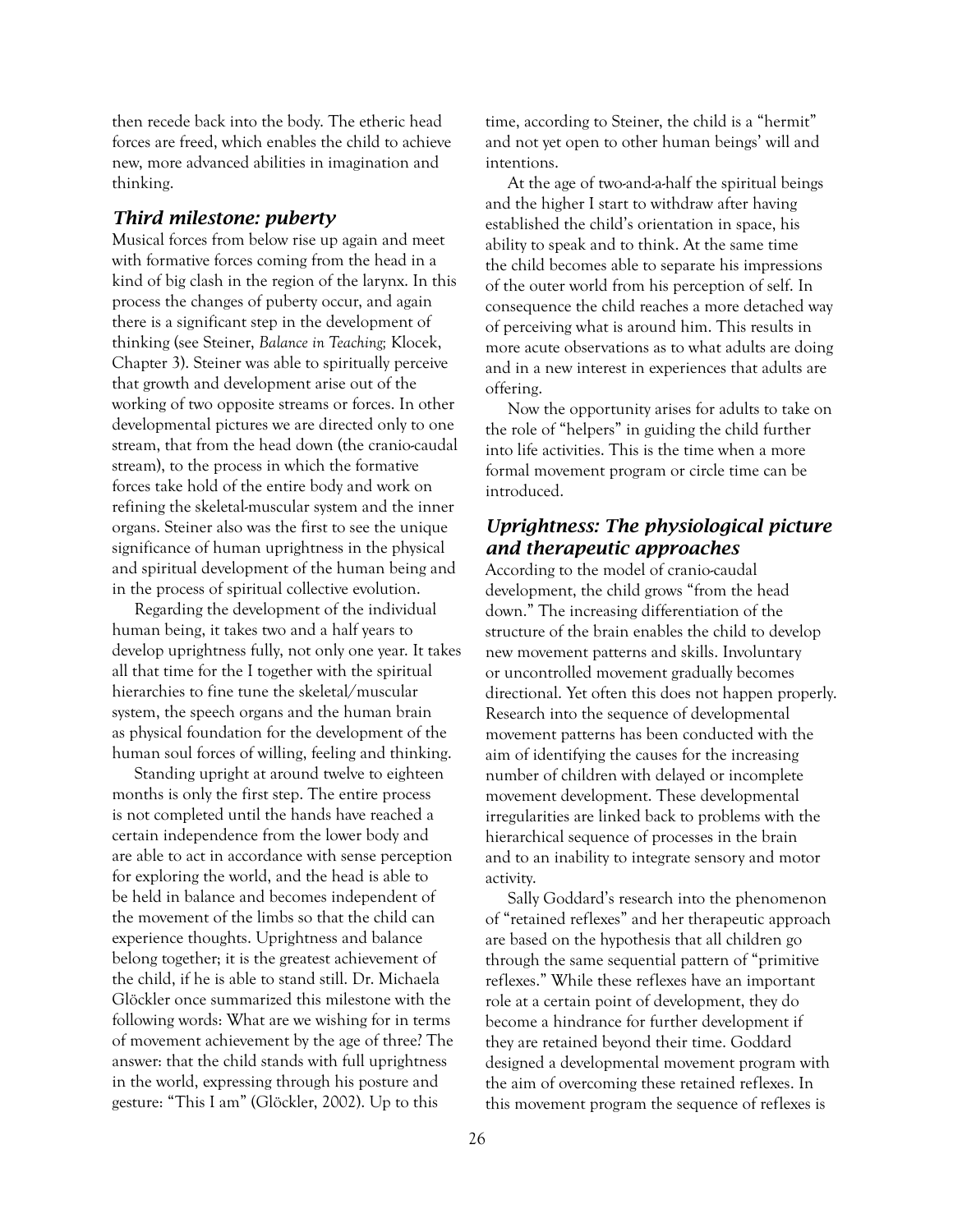repeated in the order in which they are normally occurring and in which they are meant to disappear under normal circumstances. These so-called "floor exercises" are used in Extra Lesson work and to some extent in the kindergarten work as well.\*

Through her work with children Goddard has made some interesting discoveries about the vital role of the sense of balance and the vestibular system in the prevention and therapy of learning difficulties. As balance is situated in the lowest parts of the brain, it is fundamental for the development of free deliberate movement. Therefore in her therapeutic program Goddard emphasizes the stimulation of the vestibular system. She was able to produce evidence that musical therapeutic programs clearly benefit children with movement disturbances and resulting learning difficulties (Goddard Blythe, *The Well Balanced Child)*.

In 2004 a former co-worker of Goddard, Wibke Bein-Wierzbinski, published a dissertation proving the therapeutic success of a movement program which does not repeat the sequence of primary reflexes, but is based on specific movements which she claims play a key role in movement development. She questions programs based on the theory of repeating all stages of primitive reflexes and suggests that a child may have overcome the primitive reflexes initially, but then at a later time and possibly under stress may have returned to primitive reflex patterns. She suggests that all primitive reflexes may be present in an inactive state within the human being and that they can "flare up" under certain circumstances.

Bein-Wierzbinski proposes that the repetition of the sequence of primitive reflexes should be avoided in therapeutic programs, and that only certain key developmental movements, leading towards uprightness, should be practiced and reinforced in a developmental therapy. She found that there is a critical age at around four to six months for these

*\* Originally Audrey McAllen's program did not include these floor exercises. Neither did she recommend beginning the Extra Lesson program in the first seven years of life. She states that this remedial/therapeutic work should only be done with children older than seven years to allow the etheric forces the full period of early childhood to complete the development of the physical body.*

key movements. If they are mastered correctly, they will set the child on a track of subsequent normal development. Bein-Wierzbinski suggests that these particular movements should be practiced and strengthened through therapy.

They are described as follows:

- Firstly a full stretch as occurring naturally between four to six months of age, with the back straight, legs straight, arms straight, head up. The head tilt backwards and the pulled up legs as in the Symmetrical Tonic Neck Reflex should be avoided**.**
- Secondly a movement with the opposite quality to the full body stretch: bringing the foot to the mouth with the help of the hands. The entire body is curved.

Both movements together form something like an expansion—contraction movement sequence. Bein-Wierzbinski was able to show that if these two movements are performed correctly and frequently, then the process of becoming upright proceeds normally.

In her therapeutic program she focuses on the spine as the area of development of uprightness. She found that if movement is no longer initiated from the upper body and head but from the area of the lower spine and hips, then the head is able to move or stay still independently of the rest of the body. The whole picture of limitations in movement activity through retained reflexes does not occur. Therefore in her therapeutic approach she uses exercises of leg movements guided by the rotation of the hip rather than the turning of head and shoulder. This will cause a shift of the gravitational point from the upper part into the lower part of the body.

There are now movement therapists in Germany, who are working from Steiner's indications and have started to work with "Rota Therapie." Ingrid Ruhrmann focuses in her movement program for children with retained reflexes on a simple set of movements based on variations of turning sideways and rolling over as they naturally occur in movement sequences such as crawling, rotation, sitting, rotation to change direction, crawling in new direction, rotation, sitting, and so on.

In addition she uses Anthroposophical therapies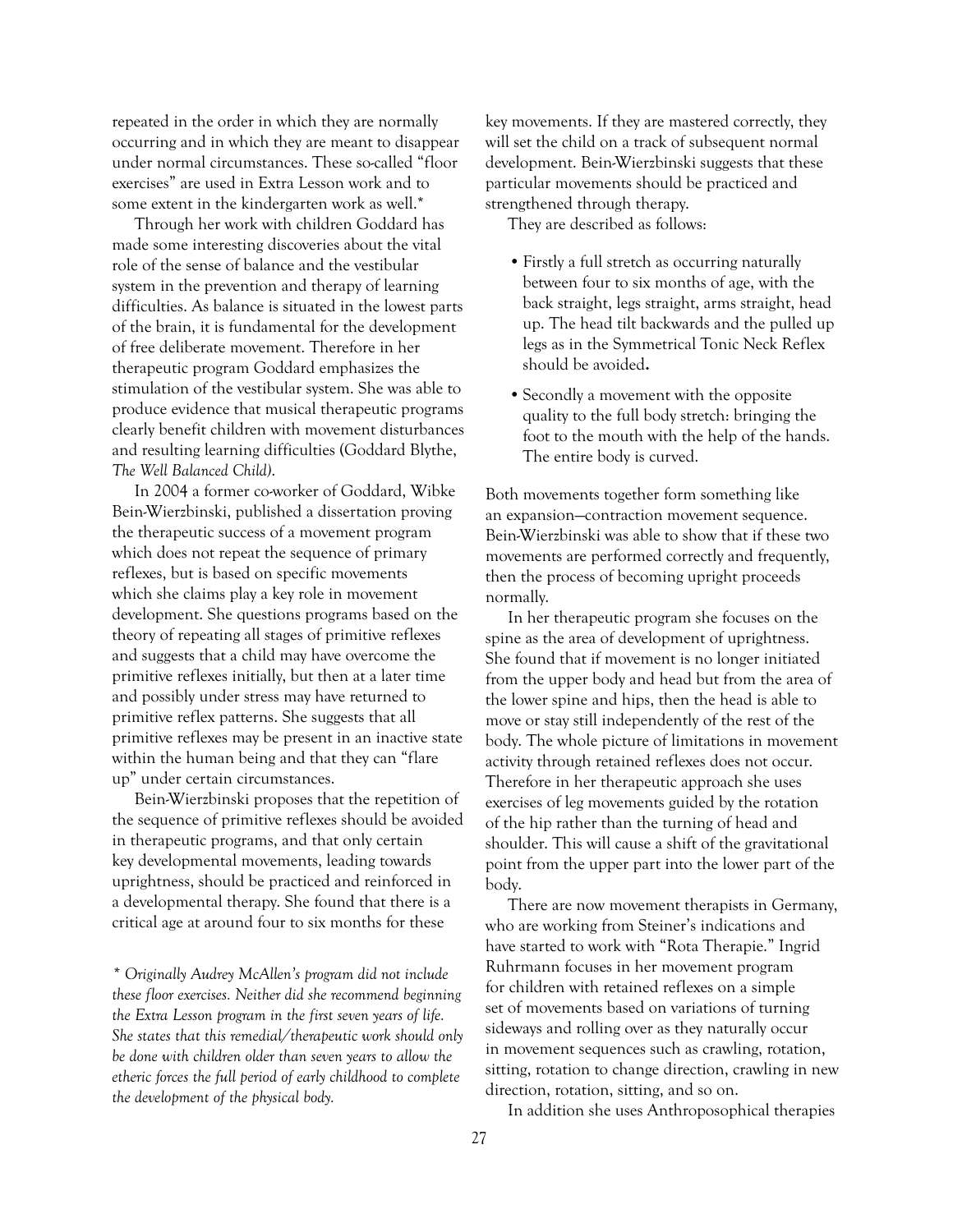to strengthen the etheric and astral forces of the child through water applications, nutrition and rhythm. She teaches mothers how to use Rota Therapy at home in a playful way. It is heartwarming that the child before three years can be held on mother's lap during the therapy and thus be in a protected space. Ruhrmann was able to confirm that basic hip rotational movements will stimulate normal development into uprightness.

Existing reflex patterns are ignored in Rota Therapy; the aim is to strengthen the deliberate movement at that crucial point from which movement development will proceed normally.

#### *Supporting movement in young children*

If one wishes to enable the child to feel comfortable and free in the upright position, one needs to be able to recognize when development is not following the normal order of steps or when steps are omitted.

Healthy movement at age two-and-a-half should include:

- Upright posture, the child is able to stand still (balance)
- Free head rotation without causing either arms or legs to move
- The head does not tip to the front nor is the neck extended towards the back.
- The arms swing freely while walking
- Movement is intentional
- The hands can be brought together in the sagittal plane at will
- The hands move freely in the horizontal plane, above and below the horizontal midline (butterfly)
- The speed and force of movement can be varied at will and adapted to different situations
- The centre of gravity and the rotation point of the spine is in the hip area
- The face is relaxed while moving, which means that the child does not spend extra effort in maintaining posture and balance (Ruhrmann, 2006).

Uprightness must be regarded as the foundation for all further differentiation and refinement of movements, such as those brought in morning circles. If uprightness and balance are not yet achieved, the child will not be able to fully live into the action/movement patterns of the circle, and will have difficulties imitating the gestures of the teacher and confidently moving within all spatial dimensions.

#### *The steps to uprightness are the young child's work*

The child needs time and the appropriate space to practice these. Adults should step back and watch the little ones' progress with love and minimal intervention.

Emmi Pikler's documentation of the development of movement of the children in her care at the Loczy orphanage in Hungary (see Pikler, *Give Me Time*) has shown how the child explores and practices a wide range of movements: rotations, pushing forward of backward, lifting and turning. Through this process the child experiences her own capacities in mastering her body and develops confidence and a sense of freedom.

Regarding the connection between the development of the dexterity of the hands and speech development, Wilma Ellersiek has shown through her hand gesture games how we can support movement development of the very young child, starting on a one-to-one basis (see Ellersiek, *Giving Love—Bringing Joy*).

The life forces are stimulated in hands and feet through gentle hand touching games accompanied by rhythmical speech or song. Gestures such as the opening and closing of the hand, holding and releasing are practiced.

From Sally Goddard's work the need of stimulation for the vestibular system has become apparent and this should flow into our work with young children. Mothers have always intuitively stimulated the baby's vestibular system through gentle rocking. Later the child is rocked on the lap to the rhythms of nursery rhymes. Once the child has achieved the upright position, the child delights in being rocked more vigorously backward and forward, sideways or up and down in a see-saw motion. Swinging up and down or being held by the hands and whirled around will have a stimulating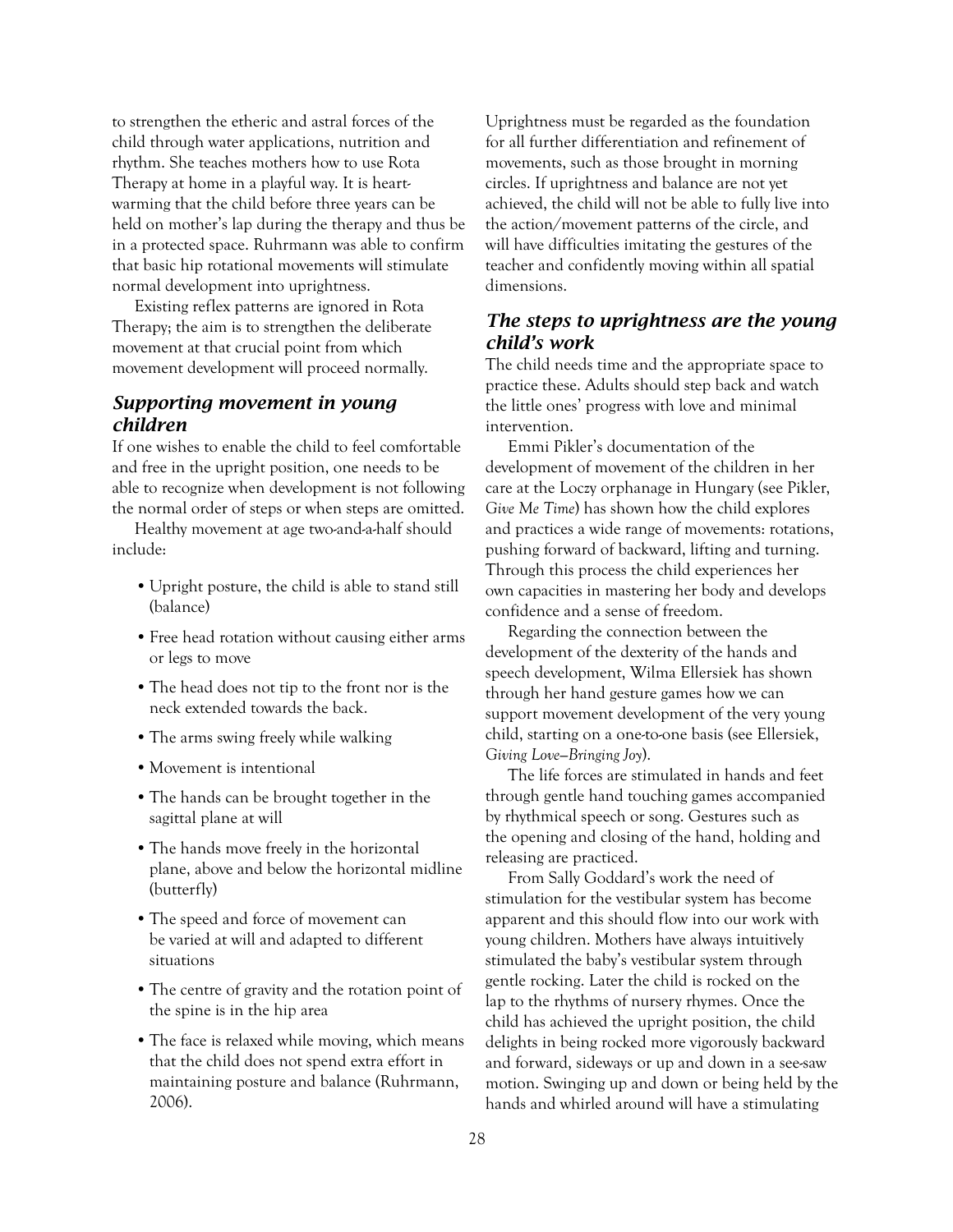effect as well. From the third year of life the healthy child will find pleasure in rolling in the grass, jumping and sliding, sitting on a swing, or turning and spinning in the upright position. Many of the traditional outdoor movement games contain vestibular stimulation.

I would like to make the point that in the work with children under three there is no need for a formal movement program as we practice it in the work with children aged three to six in Steiner kindergartens or pre-schools. Whenever one experiences circles in play groups for toddlers, the circle seems to be more directed towards the mothers' experience and learning while the child is "taken along."

In a group situation with children under three, whether in child care or in toddler play groups, the play area is the space for free movement and the child's play time is the movement program**.** The space, however, needs to be prepared with the possibilities for climbing, for exploring different heights and ways to get up and down. It is a space for practicing differentiated, child-initiated movement. The involvement of the adults in their domestic or craft work will provide an opportunity for children to observe the movements and gestures of the grown ups. The child absorbs these gestures deeply. Some of these may be imitated and reappear in the child's free play.

The adult accompanies the child's "movement work" with warmth, love, and reverence and as much as possible without interference. Steiner's warning not to impose the adult's will on the young child, as this may damage the child's further development, needs to be taken seriously.

We turn now back to the beginning, to the spiritual mystery of movement. It is the I who moves the limbs and thus imprints each child's individuality onto the body movements.

It is one of the most difficult challenges to learn to perceive this imprint of the individuality. The following questions arise:

- How can we learn to understand the individual signature of movement?
- What is the spiritual intention or destiny that expresses itself in individual variations of developmental movement patterns?
- Why are reflexes retained or re-enlivened in a child?
- Why do some people have to live all their lives with retained reflexes?
- What is the lesson to be learned through physical challenges?
- If the physical hindrance evokes a greater effort of will in the child, will this effort later bear fruit?

Holding such questions within and pondering about them, will help to see the child with intensified human interest and compassion. They are the big moral questions of education and of therapeutic intervention. May we never forget to ask these moral questions. Through professional training one can learn to identify patterns in the development of movement. Through inner spiritual work one can become sensitive to the hidden forces behind movement and tune into what wants to evolve as the child's destiny. As Rudolf Steiner says, "To be a teacher and educator one must work with what is taking place in the depths of human nature" (Steiner, *Study of Man,* 67).

#### *Conclusion*

How does one educate the young child under three? Rudolf Steiner's answer to this question is very clear. The child educates himself under the guidance of spiritual beings. The adults around the child contribute through their own self-education. The fruits of self-education become visible for the child in the quality of our gestures and these gestures are imitated by the child and work in physical growth and development.

Beyond this the child also unconsciously absorbs movements and rhythms of the earth and the cosmos and these one can see beautifully in the levity and dance-like quality of the movements of the young child. To contemplate how we could work in accordance with planetary forces in movement programs would be a further step towards a spiritually based education of the young child. A quotation by Rudolf Steiner may just hint at the dimensions of this issue.

*Our purpose is to imitate, to absorb the movement of the world into ourselves through our limbs. What do*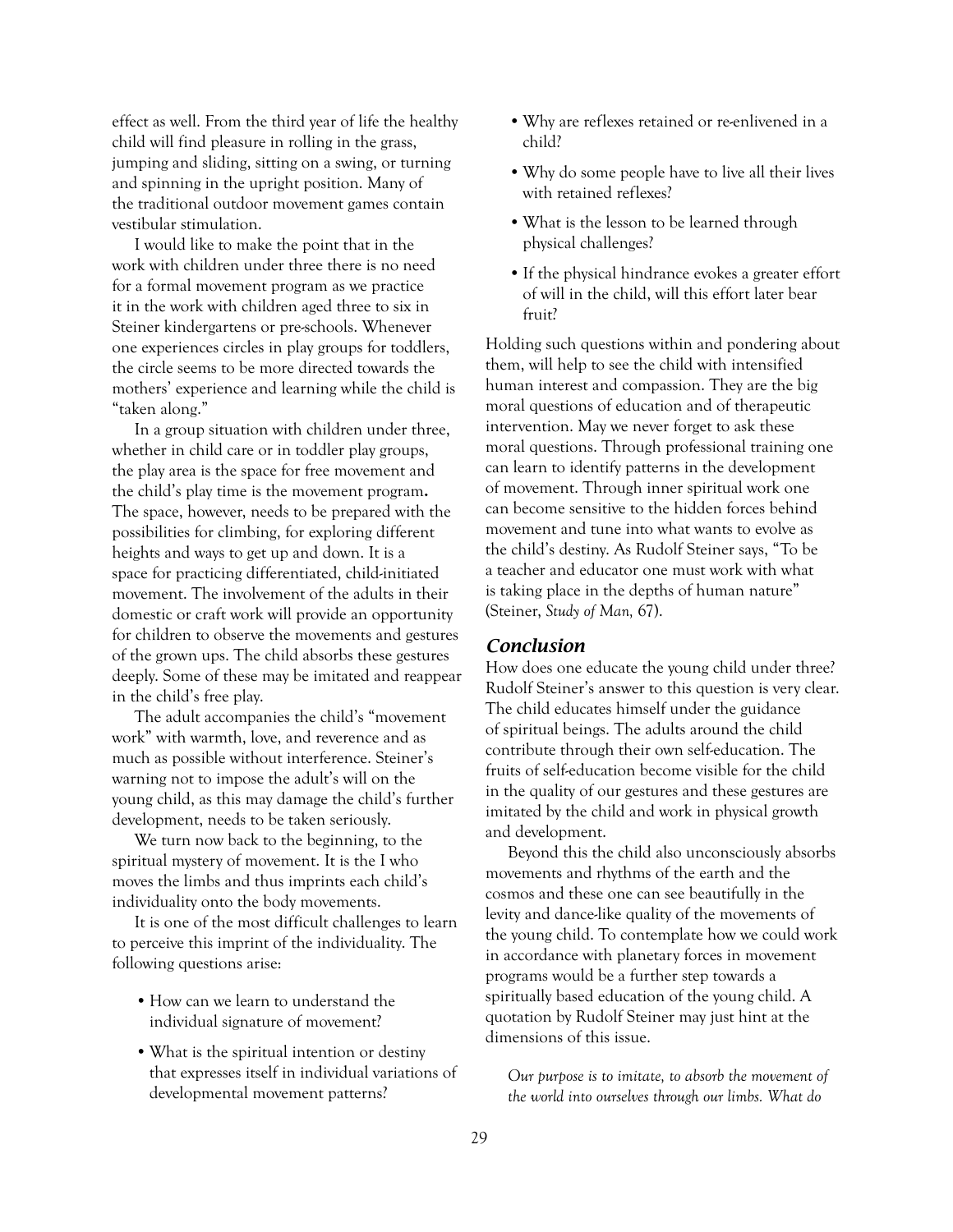*we do then? We dance. . . All true dancing has arisen from imitating in the limbs the movement carried out by the planets, by other heavenly bodies or by the earth itself. . . The head rests and the soul, being related to the head, must participate in the movements while at rest. It begins to reflect from within the dancing movement of the limbs. When the limbs execute irregular movements, the soul begins to mumble. When the limbs perform regular movements, it begins to whisper. When the limbs carry out the harmonious cosmic movements of the universe, it even begins to sing. Thus the outward dancing movement is changed into song and into music within* (Steiner, *Study of Man*, 144).

*Renate Long-Breipohl is coordinator of early childhood courses at Parsifal College in Sydney, Australia, and teaches and lectures internationally. Her two lectures on "The Developing Adult" from the 2008 international conference on the theme* Meeting the Needs of the Child Today *will soon be published by WECAN (along with lectures by Michaela Glöckler and Johanna Steegmans).*

#### *References*

Ellersiek, Wilma. *Giving Love—Bringing Joy.* Spring Valley, NY: WECAN, 2003.

Goddard Blythe, Sally. *The Well Balanced Child: Movement and Early Learning.* Stroud, UK: Hawthorn Press, 2004.

Glöckler, Michaela. Personal conversation, July, 2002.

Klocek, Dennis. *Knowledge, Teaching and the Death of the Mysterious.* Fair Oaks, CA: Rudolf Steiner College Press, 2000.

Ruhrmann, Ingrid. "Examples for Remedial Support." In M. Gloeckler, *Education—Health for Life*. Dornach: Kolisko Conferences Publication, 2006.

Steiner, Rudolf. *Study of Man.* London: Rudolf Steiner Press, 1966.

———. *Balance in Teaching.* Great Barrington, MA: SteinerBooks, 2007.

Pikler, Emmi. *Give Me Time. T*ranslation by Alexandra Sargent of an excerpt from *Lass Mir Zeit (*Munich: Plaum Verlag, 1988).

#### *Web resources*

Bein-Wierzbinski research: www.paepki.de Rota Therapy: www.rota-therapie.de

## *The Stars Are Brighter in Your Peripheral Vision, Part II*

*Working Towards a Constitutional View of the Epileptic/Hysteric Polarity* **Adam Blanning, MD**

When development is closely observed it is always dynamic. What do we mean by dynamic? We mean that it is moving, in process. While modern science loves nouns and labels, facts and numbers, development really happens in verbs. This poses a real challenge, of course, because it is easier and safer to stay with the labels, the descriptors, but that rarely helps us know what we should do. When we can begin to live into the process then we can understand the *origin* and the *healing* of a developmental imbalance.

In Part One of this article, the constitutional polarity of the epileptic and hysteric process was explored (please refer to the Spring 2008 issue of *Gateways* for the full picture). In the epileptic

process the physical and etheric bodies are not yet able to serve as an adequate vehicle for the higher members because they are too dense. Because of this density, these children's relationship to their environment is "numbed," as the astral body and I are trapped inside. They then have to work hard to break through that dense barrier and truly connect with the world around them. Out of this dynamic process—one in which there is a continuous damming up and then breaking through of the higher members—we can understand why these children wake slowly in the morning. We can also understand why they may not be ready to meet and digest food, or sensory impressions, until late in the day. Waking, reintegrating the astral body and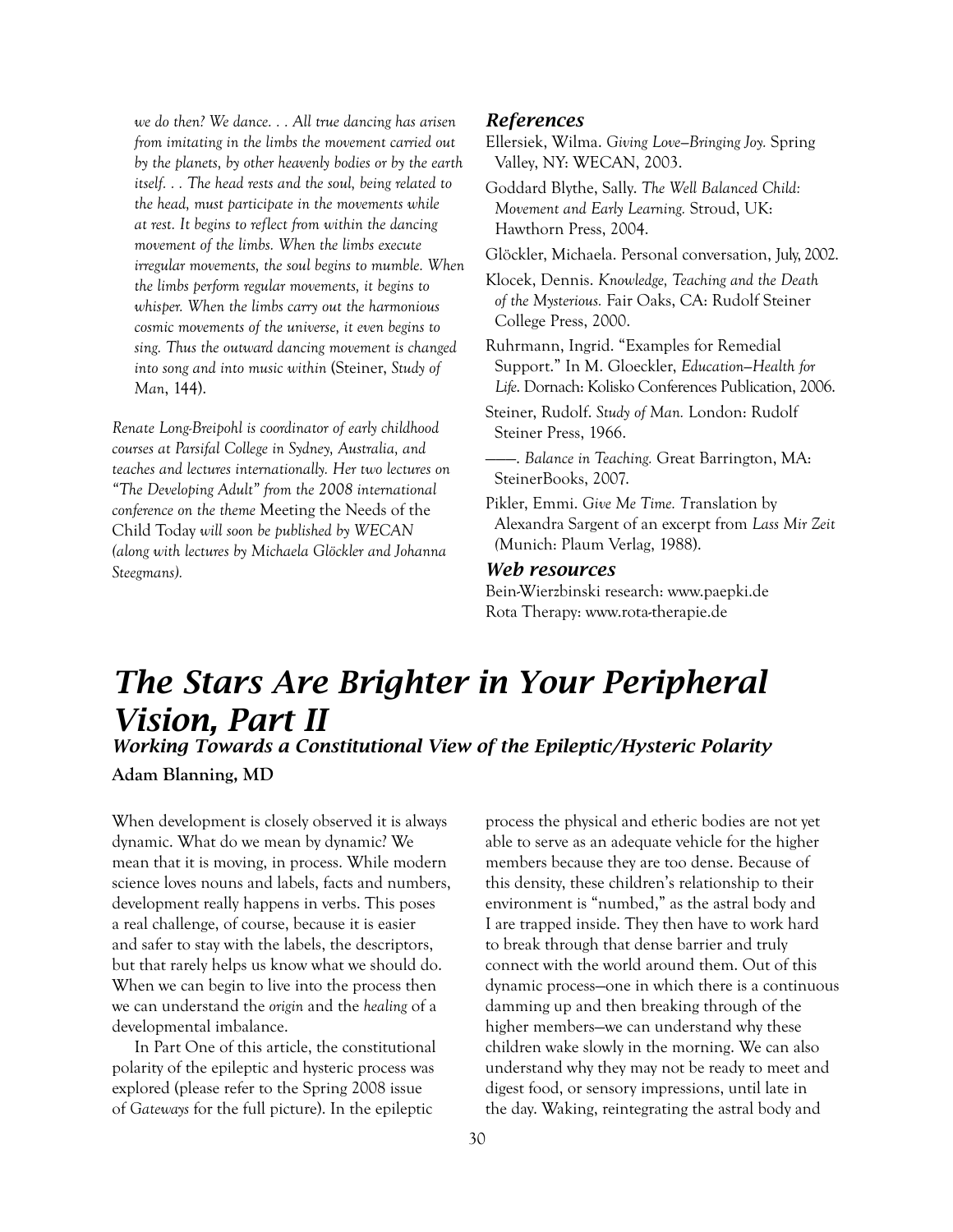I after sleep, is a laborious process and takes time. Strong sensations—big physical movements, rough play—may help to speed up this process, just as you might shake and bang your leg when it has fallen asleep from sitting too long. We can see the epileptic process expressed in how a child sleeps, eats, and interacts, in many different aspects of their daily life.

The child with a hysteric process does not get stuck; however, he or she overflows. Instead of the physical and etheric bodies being too dense and locking in the higher members, here they offer too little form and boundary. Everything is felt and noticed, and therefore has to be paid attention to. Where in the epileptic process it is long and laborious to make healthy contact with the environment, now there is way too much contact. The child has difficulty releasing the environment. This manifests in difficulty falling asleep; then in the morning, the child is immediately awake and aware of the environment again. And since everything flows in, it is actually easiest for the hysteric child to digest food in the morning. This is because by the end of the day, the "sensory diet" has overwhelmed his or her digestive capacity, and food nourishment is simply too much to handle. The social interactions of a child with a hysteric process may be excessive, even invasive, and the child truly finds it difficult to rein in all of these sensations and interactions.

After looking at the developmental polarity of the epileptic and hysteric process, after looking at its phenomenology (physical, physiological, and spiritual), we can hopefully start to appreciate why a child acts a certain way. But we can't stop there; we need to move to the will sphere and look at what we can practically do. Making observations about a child is a rich and wonderful process, but it is important that its fruits also flow into daily consciousness and activities.

This step from observation to implementation can be a daunting one, and always needs to be considered carefully. On the one hand, casually applying judgments about constitutions and polarities is a dangerous business, because we can again easily get caught in the world of nouns. "Epileptic" can quickly become just a label, like ADHD, or opposition-defiant, or, or, or. . . But if our observations can stay in the realm of careful, reverential focus and consideration, if we can

imaginatively live into the dynamic of a polarity, then our study will bring great gifts. If our study of the child is infused with love and interest then we will be guided in the right way.

One open and loving gesture we can make n order to begin thinking therapeutically about a child is simply to say, "What does this child crave?" The child is usually showing us exactly what he or she needs. It is safe to say that the kinds of experiences small children regularly seek out (when we remove the artificial influences of modern media and too many labor-saving devices) express exactly what they need.

To summarize again, briefly: if a child's borders are numb and hard to penetrate (as we may see in the epileptic process, in which the astral and ego organization have trouble coming into, and then through the physical and etheric bodies to meet the environment) he or she will often seek out *big movements*, with *strong experiences of touch and gravity*. In a way, with each strong movement, each gravitational encounter, such children are creating a little seizure-like process to help themselves break through. Steiner says that this process is confirmed if the child has problems with vertigo, or dizziness, in which the entire sense of one's body in space, in relation to gravity, is disturbed. This numbed relationship with the environment may manifest itself on another level as well, in that these children's moral sense is weakened or absent. They are stuck inside their bodies (literally ego and astral inside of physical and etheric) and cannot meet the other—their "social" sense of touch is numbed. So then the child who greets you like a bulldozer, or who never seems to be able to have a social interaction without physical contact, may well be repeatedly healing his or her own epileptic process. The timing and form of the interaction is often inopportune (and disruptive), but the underlying intention is healthy, and actually really a seeking-out of healing experience.

If a child's borders are loose, porous, overflowing (the hysteric process, in which the sensitivity of the astral body extends far beyond the physical borders of the body) then the child will try to find ways to rein in the astral body. This generally also involves an increase in stimulus, but instead of seeking a sensation of strong touch or gravity, the child with a hysteric process likes rhythm and surprise.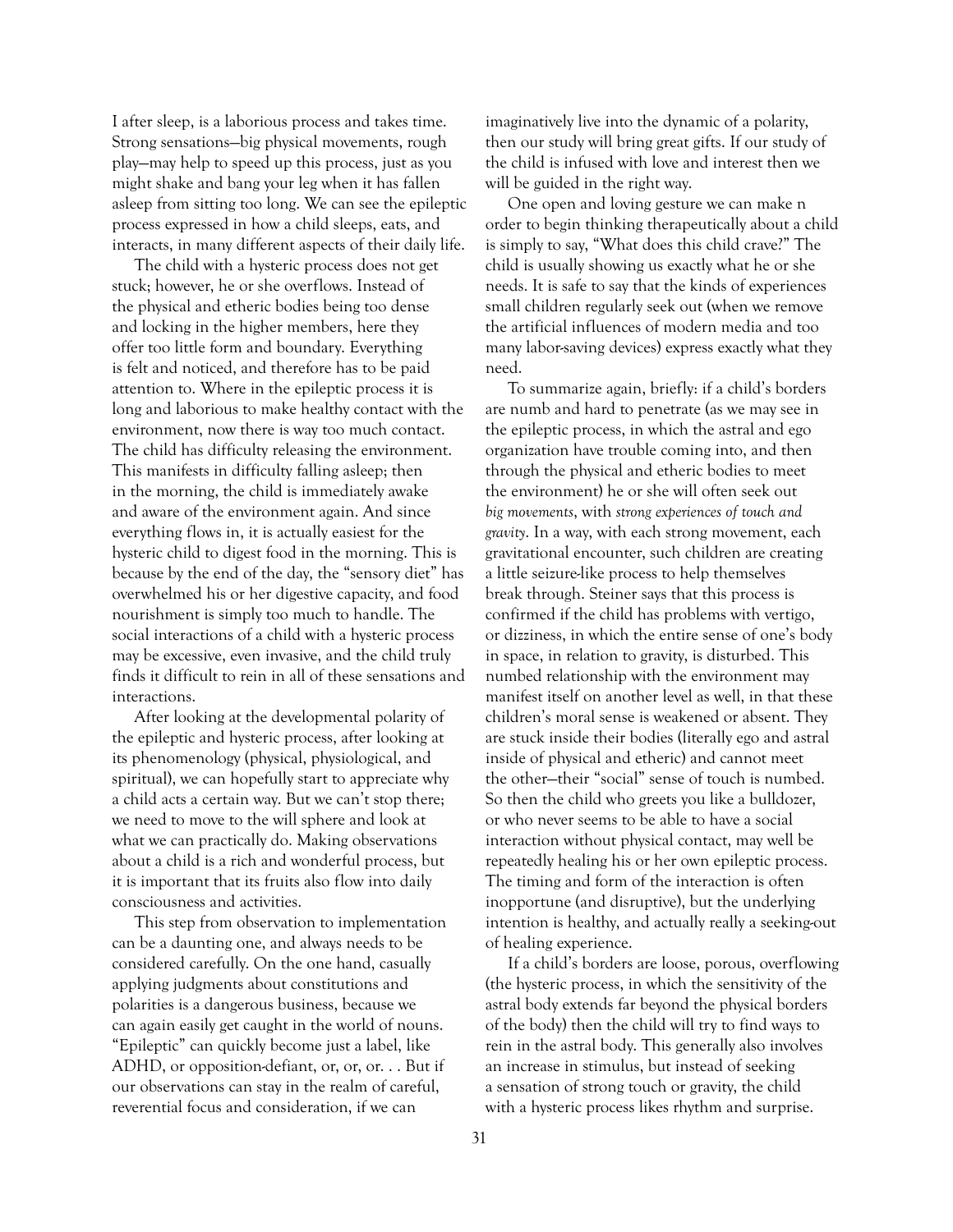*Rhythm*, in that they are better able to collect and feel themselves when things are accelerated; *surprise* (the word Steiner actually uses is shock, "*Schockwirkungen"*) to contract and focus.

In *Education for Special Needs*, Rudolf Steiner describes these therapeutic, healing experiences as follows. For the epileptic process:

*If you find this to be the case [symptoms of vertigo], let the child do gymnastics or eurythmy, but giving him always at the same time objects to hold, such as dumb-bells or the like. . . If you give the child two dumb-bells of exactly the same weight—you must have them weighed on a chemical balance—and let him do exercises with them, making eurythmy movements, or other gymnastic movements, this will be one thing achieved. Then you can go on to something else. Let the child hold in his left hand a dumb-bell that is lighter than the one in his right, and once more do exercises; then let him take in his right hand a dumbbell that is lighter than the one in his left, and once more do exercises. Then tie some object—it need not be particularly heavy—to one of his legs, and let him walk about with it, so that he becomes conscious of the force that is pulling at his leg. When he walks in the ordinary way, he is not conscious of the force of gravity. It is, however, important for him to place himself, with his ego organization, right into the force of gravity*  (Steiner, Lecture 3).

And for the hysteric process:

*Anything in the environment that may cause even a slight shock to the child—if it originates in the unconscious, in the temperament of the teacher—must be avoided. And do you know why? Because the teacher must also be capable of inducing shock consciously and deliberately; shocks are often the very best remedy for these conditions! They take effect, however, only if they do not proceed from unconscious habit but are given consciously and deliberately, the teacher watching intently all the time to observe the effect on the child. . .*

*Try to bring the work into a quicker tempo. . . The fact that the child is at this moment compelled to come into his state of anxiety, compelled to enter into an experience that has been artificially promoted and is different from the previous one, brings it about that he strengthens within him, consolidates with him, the ego and astral body that are trying to flow out. If you* 

*repeat such things systematically with a child, over and over again, a consolidation of ego and astral body will take place* (Steiner, Lecture 4).

One of the kindest gestures one can make to a small child in the classroom, is to observe the children with real interest and attention, try to find out what experiences they are seeking, and then provide the opportunity for those sensations in a formed, consciously-held, and socially affirming experience. In a way, it is trying to find the child's itch and respond to it before he or she needs to scratch it. What could possibly be a more loving and enriching social gift?

The following article by Nancy Blanning includes a movement journey/circle time written with precisely these two constitutional polarities in mind. It offers some special gifts of its own:

- The esoteric needs of the child, from both the epileptic and hysteric sides of the polarity, are directly addressed and met.
- The activity is playful and imaginative. In contrast, one could imagine a weight machine of a very "modern" design with asymmetric weights, or a sing-along DVD that would shockingly speed up and then slow down its rhythms. That would perhaps meet the most mundane physical requirements of the two therapies, but it would hold no invitation for further incarnation, no artistic breathing, no archetypal pictures from the spiritual world. It would address only the coarsest aspects of the child but not help teach and encourage the higher members to do the balancing on their own.
- The circle time is fun, and has great humor. The children will be met, and engaged, and simply enjoy what they are doing.

*Adam Blanning, MD lives in Colorado where he works as a school doctor and anthroposophic physician for the Denver and Boulder communities. His special passion is finding ways to meet, support and encourage the incarnation pathway of the young child.*

#### *References*

Steiner, Rudolf. *Education for Special Needs: The Curative Education Course (*London: Rudolf Steiner Press, 1998).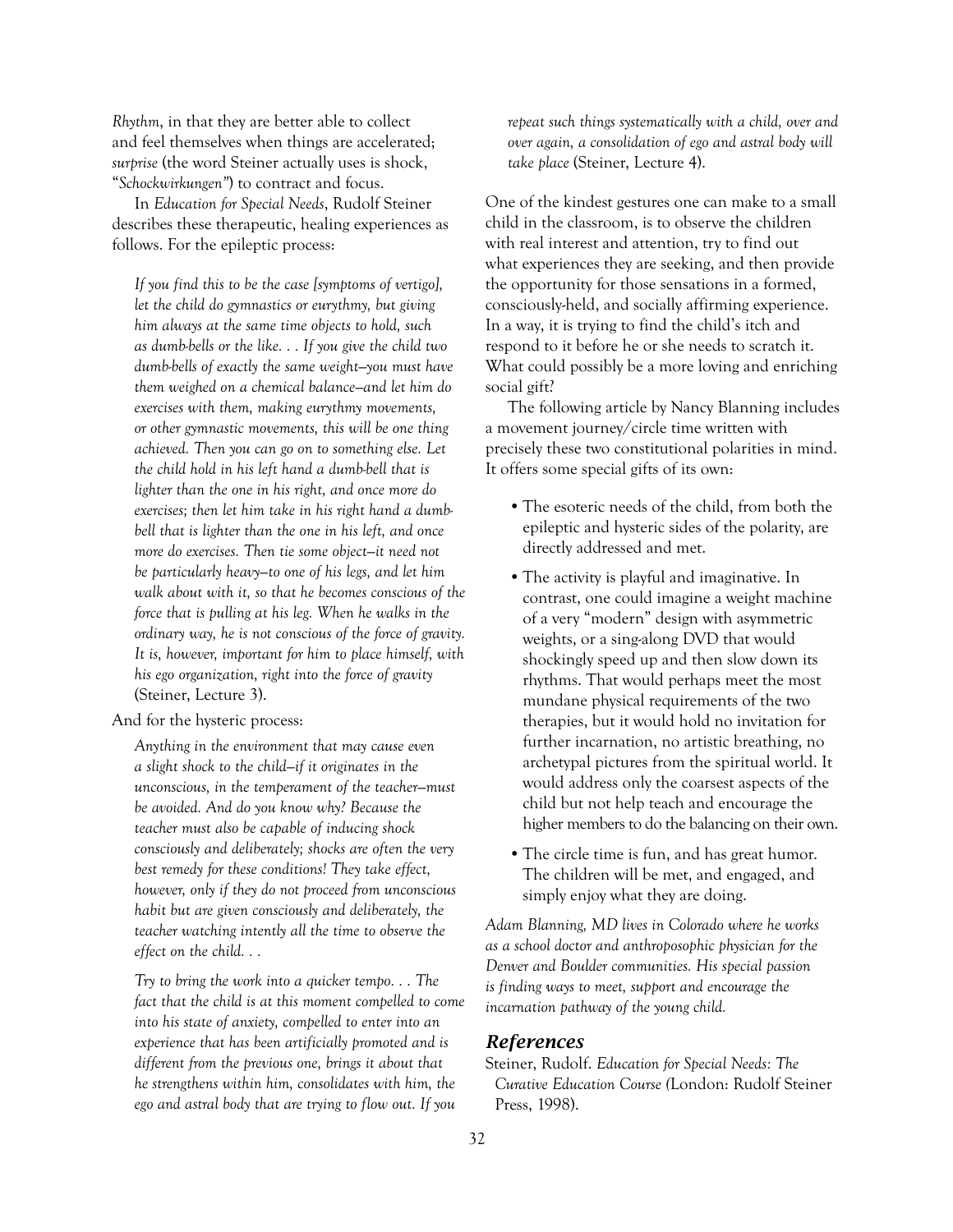### *Incorporating Movement for the Epileptic/ Hysteric Indications*

#### **Nancy Blanning**

In many ways we already incorporate movements into our circle times that express the indications Steiner gave for these polarities. Whenever we vary tempo, particularly when we accelerate movement and speech to create a little bit of tension, we are giving a therapeutic gesture for the hysteric-inclined child. One could picture that with a particular child for whom this little "shocking" is intended, the child could be next to the teacher. The teacher's calm, firm urging to "hurry up" will support the child in being "shocked" to make the shift in tempo. In general, whenever we alter the tempo, quickening or slowing down, we are offering healing experience for the hysteric constitution. For all children, the shift of pace is fun and offers opportunity to develop restraint and impulsive control of full body movement. Variation in tempo also provides a kind of breathing in the circle activity, the importance of which Steiner describes to us in the first lecture of *Study of Man.*

For the epileptic inclination, Steiner describes in *Education for Special Needs* that we want to bring the child into conscious relation to gravity. In subtle ways we do this whenever the child jumps off of something to the floor. The impact into the feet

and legs makes us more aware of body weight and the fact that we are propelled downward by gravity's pull. The following movement journey, "Lazy Jack," is unusual in that it employs beanbags; we do not usually carry anything or use props in our movement imaginations. This was done very consciously to emphasize the experience-of-weight element which Steiner suggests, but is something we would employ selectively.

There can be other opportunities besides circle time for giving a chance to feel weight. One favorite "game" I play with my students, which could be a small part of a movement imagination or even offered at outside or free-play time, is what we call "Erie Canal." Using the old American folk song I remember from my childhood, the imagination is one of carrying heavy bags of grain onto a boat, which will deliver the grain downriver. A beam is propped up onto a stool or small platform, creating an elevated ramp that the child climbs up. Held in his hands or slung over one shoulder is a beanbag of anywhere from two to ten pounds in weight. I sing the song, which has a measured, slow pace to set the tempo, while the child carries the bag up and drops it onto the boat (that is, onto the floor



over the edge of the stool). The child can jump off the stool or descend down the beam to get the next bag. This is repeated until all the bags are loaded. An individual child could repeat this several times; with a group, each child could carry one bag until all are loaded. When the boat has reached its imagined destination, then the bags can be unloaded and carried down off the ramp as well.

Children have loved this game. It seems to give a very satisfying feeling of experiencing one's body through the proprioceptive (sense of self-movement) pull of weight in the limbs and in feeling related to the earth.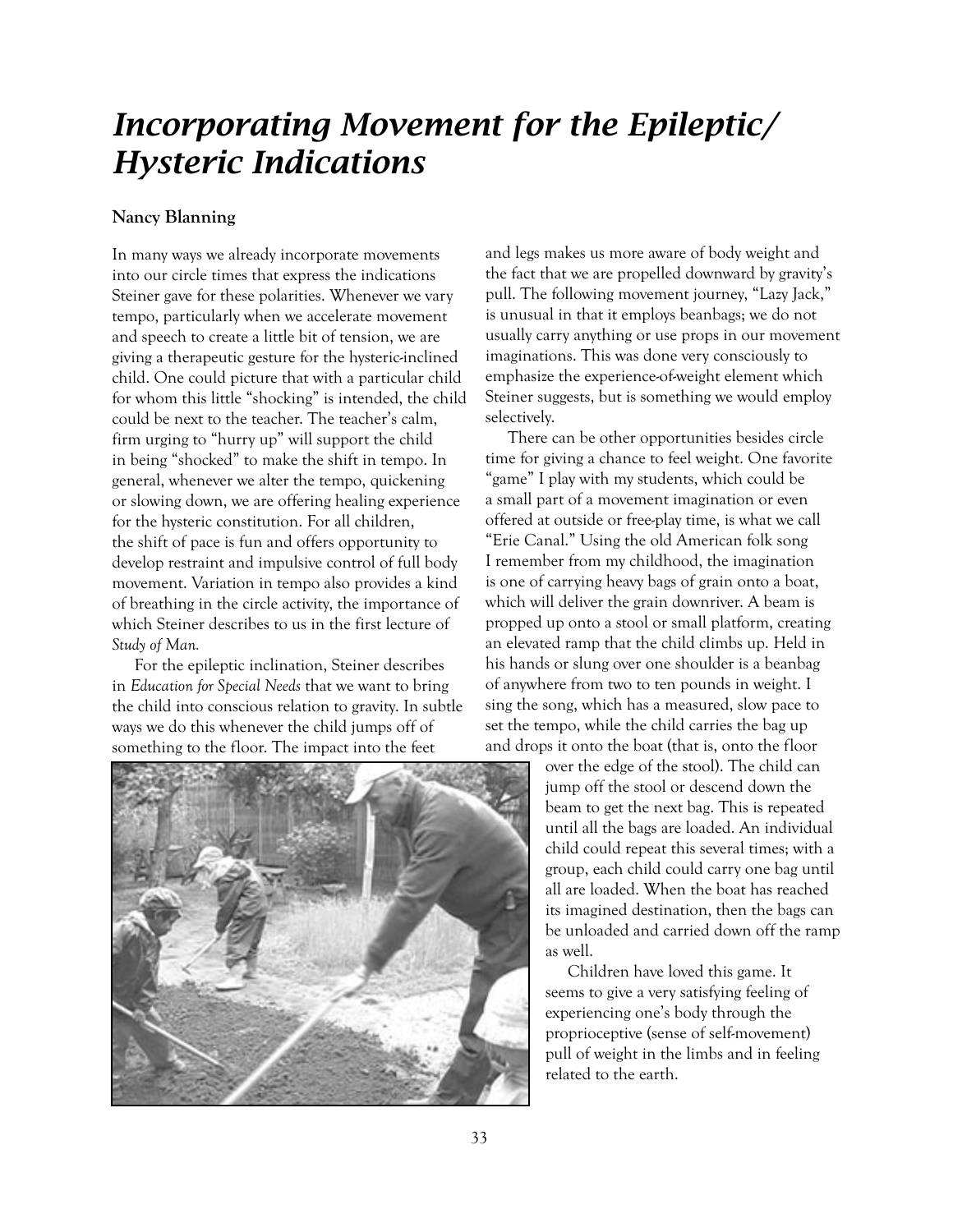# *Lazy Jack*

A movement journey based on the English tale from Jane Yolen's *Favorite Folktales from around the World*

#### **Composed by Nancy Blanning, 2008**

**Note:** *Movements in this journey were specifically chosen to incorporate indications, given by Rudolf Steiner in* Education for Special Needs, *to assist children who lean toward the constitutional polarities of epileptic/ hysteric. How these apply to young children is described in the Spring/Summer 2008* Gateways *article, "The Stars Are Brighter in Your Peripheral Vision," by Dr. Adam Blanning.*

**Preparation and equipment: Two beams of 6-8** *feet in length will be needed to create ascending and descending beams. These are propped up on opposite sides of a* **jump box** *or very stable stool (possibly a piano bench), so the children can climb up the beam on one side and then descend down the other. A* **blue cloth** *will be laid upon the floor as a "brook" to be jumped over. Sufficient* **bean bags**, *ideally of 1½ to 2 pounds each, are needed so each person participating will have one to carry.*

Who lived with his mother in a dreary, *Arch arms over head as roof.* poor shack. The poor woman made her living by *Balance on left foot, move right as though* 

But Jack just lay in the warm sun *Standing still, look upward, grin.* grinning. At last she said, "I've made up my mind. *Stomp foot for emphasis.* You must get work or a new home find!" *Cross arms on chest, nod head.*

Over the hills and far away. Slowly up hill, quicker down *Slowly up, quicker pace down.* 

He found work with a farmer *Gesture digging, raking, pitchforking, etc.* Who paid him a penny round. *Circle thumb and finger round.* "Jack," said his mother, "always put it in your pocket." *Gesture this action.*

There was a lad named Lazy Jack *Jump and make eurythmy /k/ gesture on "Jack," kick right foot forward and hit floor with heel.*

spinning. *treadling, arms moving in circular motion to suggest spinning wheel.* 

So Jack went out to the world that day *Ascend one beam, come down the other side,*

 *(Repeat as many times as necessary to accommodate the whole group's passage across the beams.)* But jumping o'er the brook he lost it. *Jump over blue cloth; gesture dropping the coin.*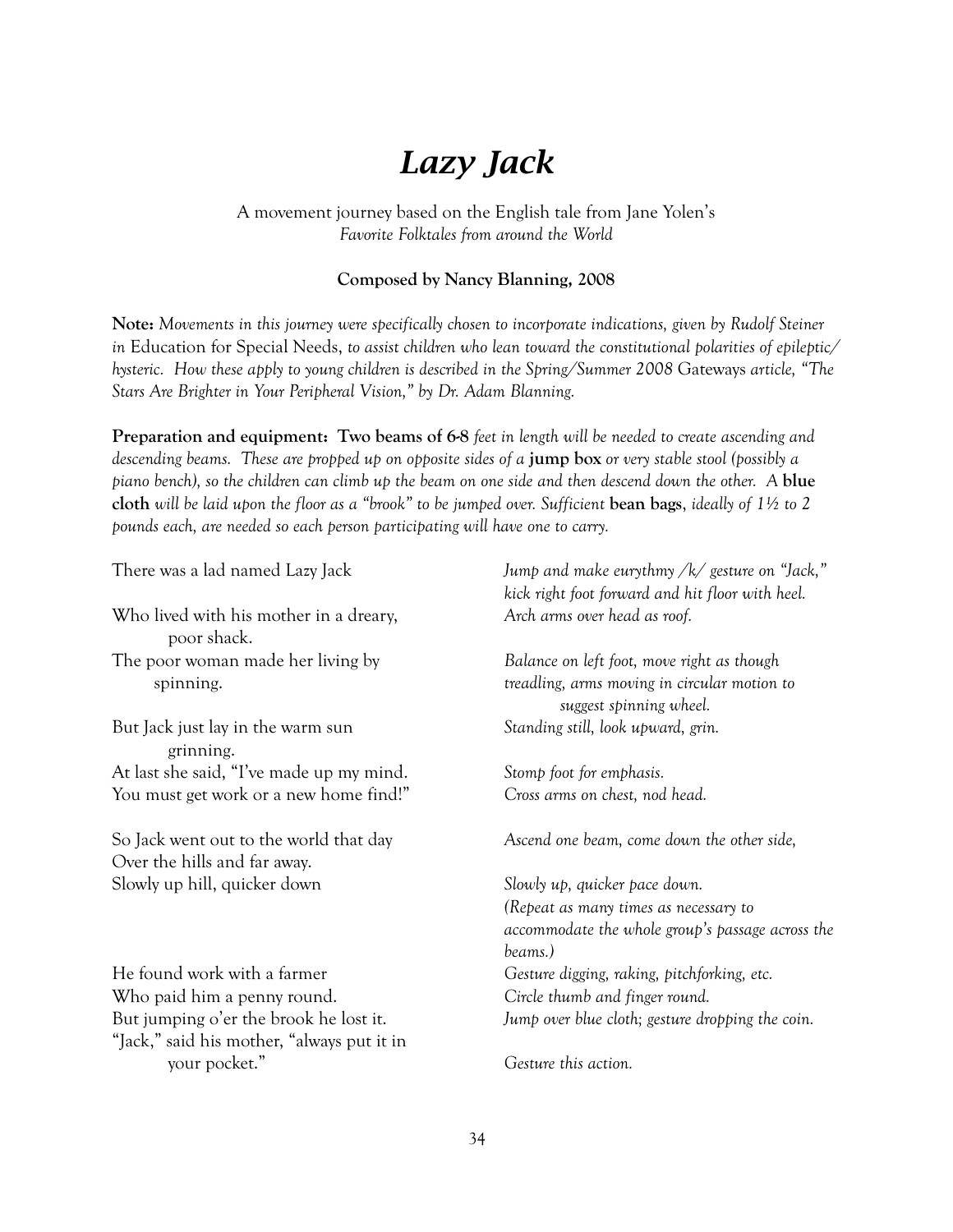#### **REFRAIN:**

*A B A G A B A* Jack, oh Jack, you sil-ly lad. *Sung while group circles around G G G G E G A G A G* What shall you do so things will not go bad? *holding hands. A B A G A B A* Trave-ling through the world you go, *G G G E G A G* Shall you now go fast or slow? *Vary speed between faster A B A G A B A* Trave-ling in the world at last, *and slower, with some G G G E G A G* Will you go now slow or fast? *unpredictability.*

His pay a jug of milk right now. He grinned and poured it in his pocket *Curl left arm to suggest pocket,* just so, *right hand gestures pouring into it.* But when he got home there was nothing *Arms held open with empty palms.* left to show. "Oh, Jack," said his mother, "don't do just what I said.

Next time carry it on your head instead." *Place both hands on top of head.*

**REFRAIN** *song as above*

Another farmer he did please *Hand each child a bean bag while*

It melted in the sun.

"Oh, Jack," said his mother, "This I cannot stand. Next time, for goodness sake, carry it *Hands held out together, palms*  in your hands." *upward, in carrying gesture.*

Another day he milked a cow, *Gesture milking—fingers curling in one at a time, index finger first, to squeeze out milk, alternating hands.*

Who gave Jack a nice cream cheese. *these two lines are spoken. Repeat as necessary until all are handed out* On his head he carried it. *Place bean bag on head and balance it there while walking in circle. Repeat so everyone has at least 10 steps.*

Cheese and cream down his face *Index fingers trace lines down face, eyes down to*  In rivulets did run. *chin. Tip head forward to slide bean bag off head into hands*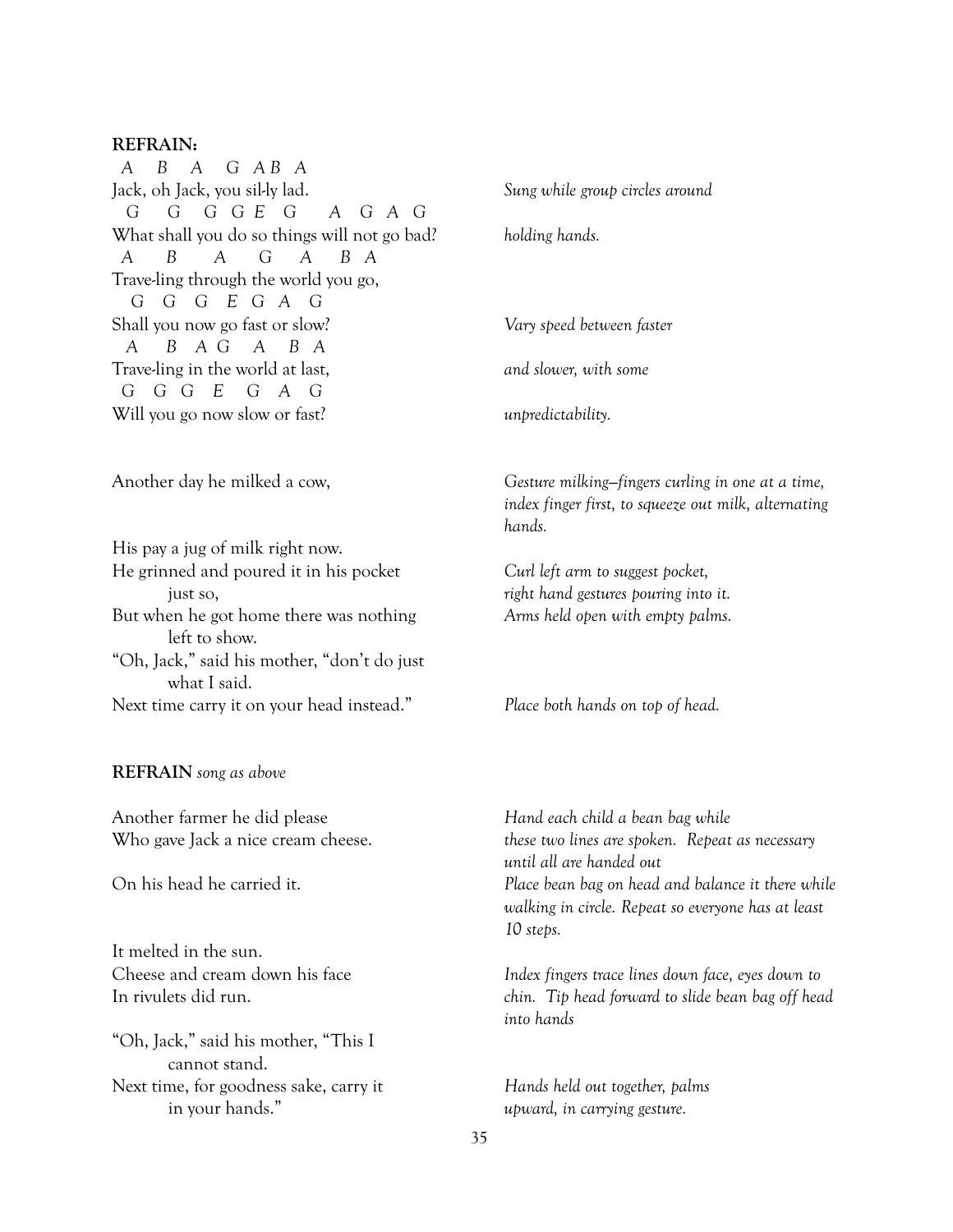Gave him an old tom cat.

"Not in your hands," his mother said, *Hands, palms up, held open.* "But tie it with a string. *Tying gesture* Pull it along behind you *Right hand extended back to gesture* To home then bring." *pulling something along.*

Then he helped a butcher *Hold bean bag out as the meat.* Who gave him a piece of meat. He tied it to a string *Place bean bag on floor and hold on to one corner* And pulled it home through the street. *of the bag, leaning down to drag it a short* 

Said Mother, "You're a ninnyhammer, *Arms open in exasperation.* Jack. Carry it upon your shoulder like a great *Motion as though slinging a sack up on one's* 

#### **REFRAIN** *song*

On Monday he was paid a donkey for *Do donkey kick 3X\* (see below)* his work. *Each pick up a bag from floor* did not shirk. *as the donkey.* He staggered on along the lane *Bend under the load, stagger along.* Where there lived a pretty girl Who always was so sad. Said her father, "I will marry her to Whoever makes her glad." She could not laugh or hear or speak. She could not even make a peep.

**REFRAIN** *song Walk around in circle form without holding hands. Each carries her own bean bag. Set pace according to how hard the bags are to carry.*

Next he helped the baker who *Hold bean bag in upturned hands as the cat.*

The cat did not sit still at all *Begin to shake the bean bag, tossing and catching*  But jumped and clawed and spat. *it as children can, letting it fall to floor on "spat."* 

**REFRAIN** *song Walk in circle holding bags.*

 *distance. Leave it on floor to free hands for next gesture.*

 big sack." *shoulder. Leave bags on the floor, circle around holding hands.* 

To lift the donkey to his shoulder Jack *Put bean bag up onto one shoulder to carry it*  Until to the rich man's house he came *Continue to walk slowly through this stanza.*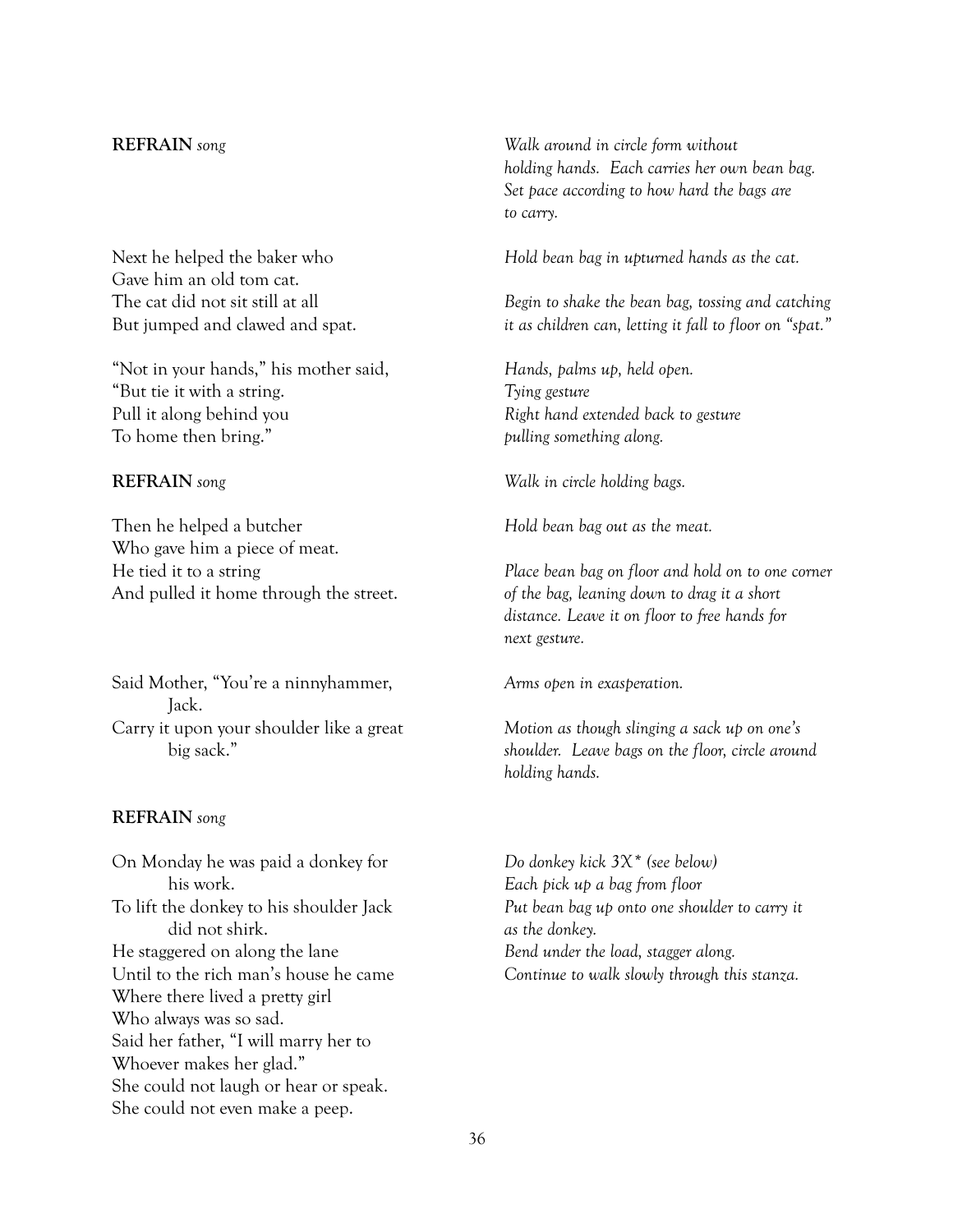But Jack and the donkey were so silly to see, She laughed and she giggled and spoke with glee. The donkey Jack put down. *Place bean bag on the floor.* They were married that day. *Everyone joins hands to dance*  Now all the village can dance and play *around in a circle.*

**REFRAIN** *with revised words:*

Jack, oh Jack, you silly lad, All has turned out well, Things did not go bad.*Dance around with varying speed* Traveling through the world you go. *as before.* Shall you now go fast or slow? Traveling in the world at last. Will you go now slow or fast?

Now we all can use a rest. *Everyone lies down for a resting* Lying on the soft ground is best. *interlude. Sing lullaby if desired.*

**\* DONKEY KICK:** *Bend over and place both hands on the floor. Kick your feet up behind you, holding weight on your hands. The donkey would kick up both feet together at the same time. This is ideal, but kicking up the legs one after the other in a kind of frolic is fine, too. The important aspect in this exercise is that the body weight is borne by the hands and arms and then that some pressure is brought into the feet, ankles, and legs as the body tips back down onto the feet. Rock back and forth between arms and legs bearing the body weight as the donkey would.*

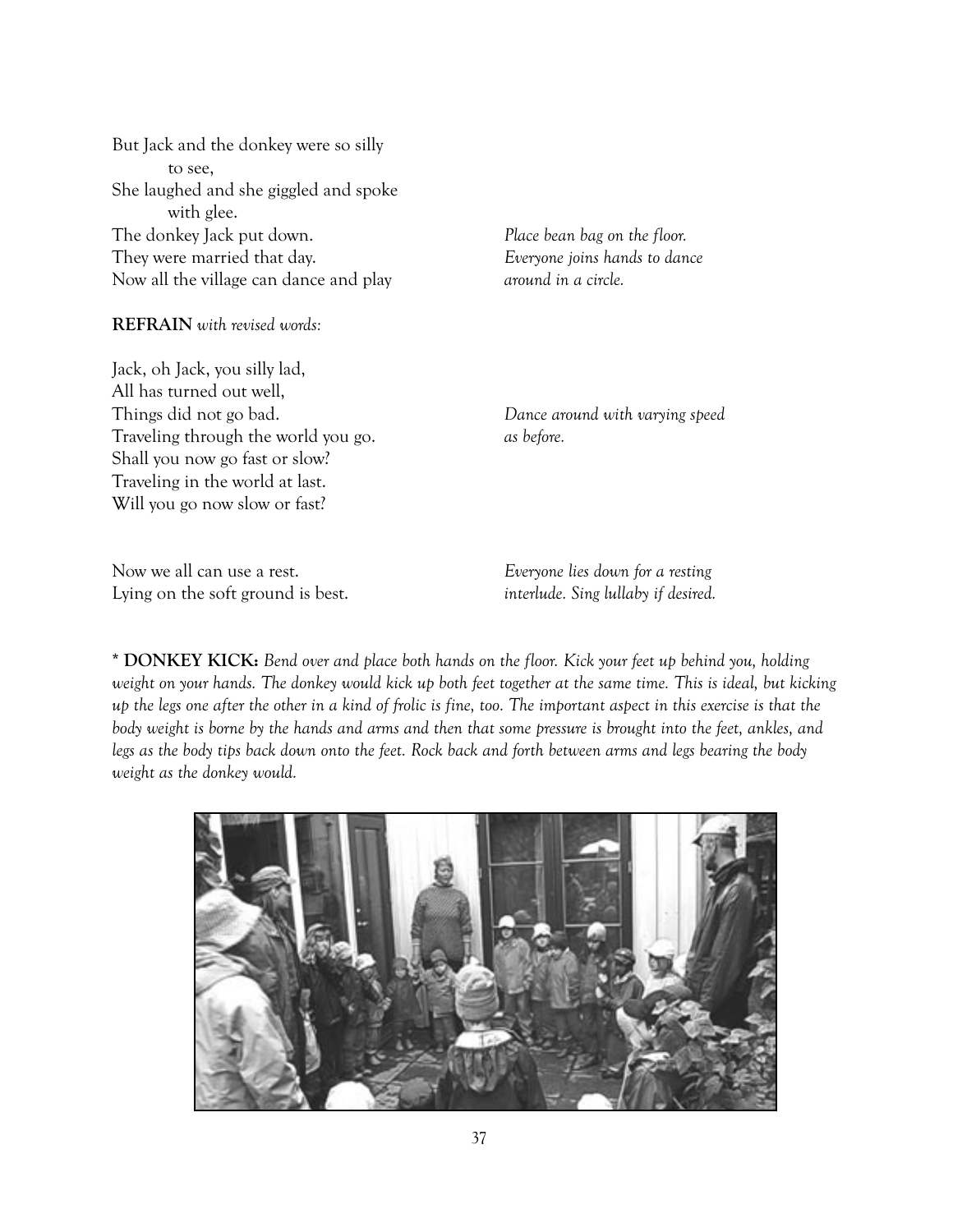# *News from WECAN Publications*

Several of our newest publications fill a need for more resources concerning work with very young children. Helle Heckmann's *Childhood's Garden* shows a thoroughly thought-through way of caring for children from ages one through seven in a group setting in Copenhagen, Denmark. The one-hour DVD and accompanying booklet strive to demonstrate the reasons behind each practice chosen, all with the goal of creating a healthy environment for the children. Photographs in this issue of *Gateways* are black-and-white versions of images from the book, which is in full color.

*Creating a Home for Body, Soul, and Spirit: A New Approach to Childcare* by Bernadette Raichle is "terrific," according to Rahima Baldwin Dancy, who says: "In describing the Awhina Day Nursery and Kindergarten she founded in New Zealand, Bernadette gives many descriptions and practical tips about attending to and strengthening the four 'sheaths' of any home or childcare facility: she calls them the physical, etheric, soul or astral, and ego sheaths."

*A Warm and Gentle Welcome: Nurturing Children from Birth through* 

*Age Three* is a collection of articles from a diverse group of authors, all of whom share a deep concern for understanding and honoring the needs of the first three years of life. Nancy Parsons (of Bob and Nancy's) writes: "What I love about *A Warm and Gentle Welcome* is that rather than simply saying that we must recreate our world from scratch, the authors one by one address modern necessities (for instance, the fact than many mothers quite simply must work outside the home in order to help provide for their family and children), and offer suggestions and approaches for working with them out of their own successful experience. For me,

this is an invigorating, health-giving breath of fresh air, one which I believe will serve our children and world very well indeed. In this book is hope, and the direction and help to make it a reality."

*Professional Review and Evaluation in Waldorf Early Childhood Education*  addresses another need: that for clear and useful procedures in the realm of professional development. This companion volume to *Mentoring in Waldorf Early Childhood Education* offers warm encouragement and many practical suggestions from two experienced teachers and mentors, Holly Koteen-Soule and Patricia Rubano. A useful set of photocopy-ready forms is included at the end of the book.

In the coming months we expect to publish several exciting new books on a wide variety of topics. *Meeting the Needs of the Child Today* will collect the lectures from the summer 2008 international conference in New Hampshire. *Dancing Hand, Trotting Pony*, the fourth volume in the series of gesture game books by Wilma Ellersiek, is in two parts: first a set of delightful games focusing on finger play, and then a section of animal games, sure to become favorites with children. A preview of *First Grade Readiness* appears in this issue with Ruth Ker's article on page 7. This much-needed resource will be edited by Nancy Blanning. Finally, *A Day Full of Song* by Karen Lonsky offers 40 original songs in the mood of the fifth created for many activities of the kindergarten day, from grinding grain and raking leaves, to washing hands and cleaning, to story time and birthday celebrations.

*For a current book catalog, contact WECAN at 845-352- 1690 or mlyons@waldorfearlychildhood.org.*

# *Helle Heckmann Announces 2009 Teaching Tour*

Helle would like to offer her experience in child observation, in developing a rhythm, in working with parents and colleagues, and out of this have a dialogue with teachers. In addition, she can also offer parent or public talks on Friday evenings, and Saturday workshops on a variety of themes. She can also meet parents with burning questions individually for ninety-minute consultations. She will be touring the United States from mid-October through December 2009, beginning in Seattle and working her way down the coast and across the country, staying up to one week in each location. Contact Vanessa Kohlhaas at butterflygarden@gmail.com for more information on available dates and daily rates.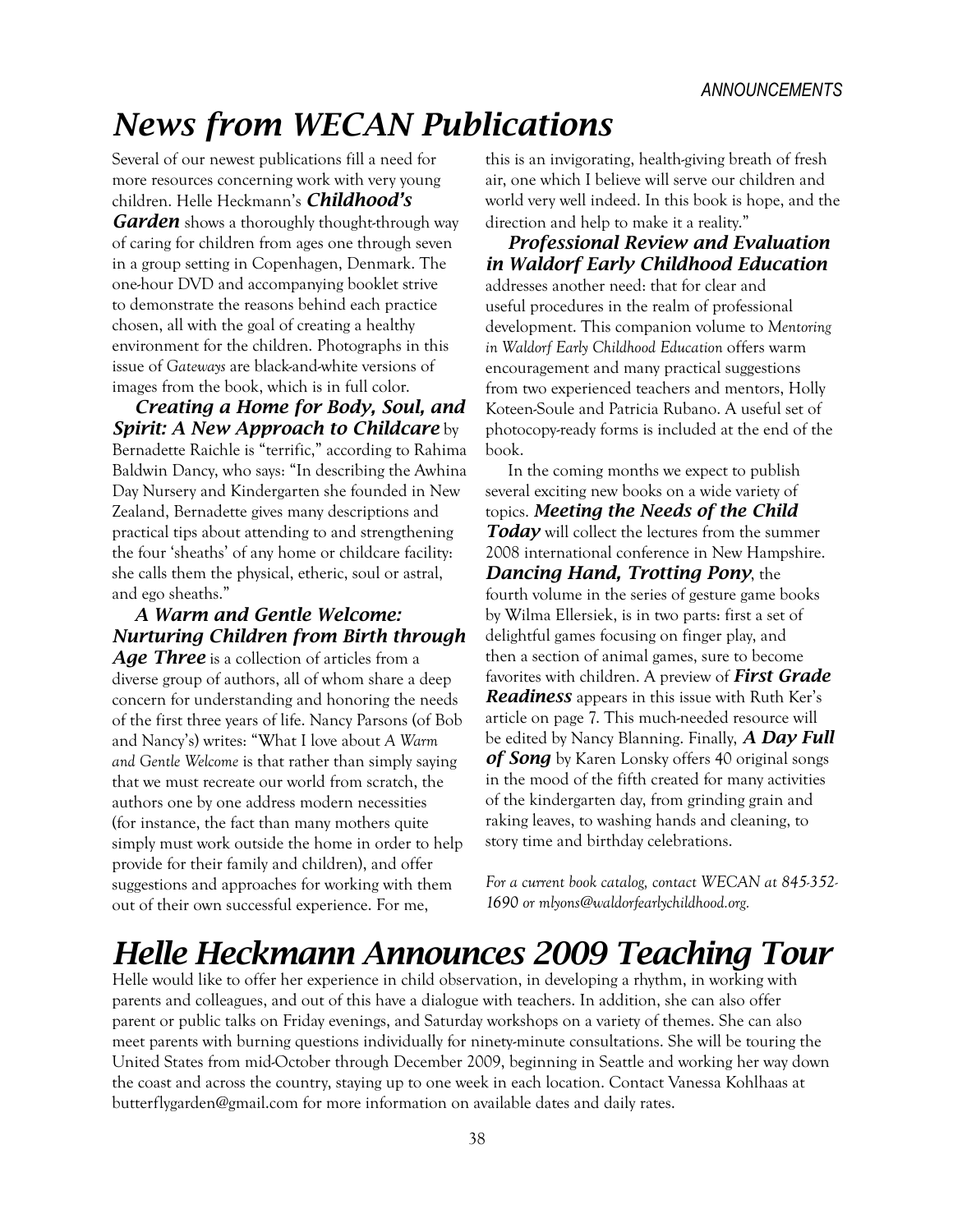### *Calendar of Events*

#### *Conferences*

February 6–8, 2009 in Chestnut Ridge, NY: **WECAN Early Childhood Conference: Developing the Eyes to See—Deepening our abilities to serve the children in our care** with Dr. Gerald Karnow. Dr. Karnow will return to the conference this year and continue the theme of observing young children through threefolding as described by Rudolf Steiner in *Study of Man* (*The Foundations of Human Experience*)*.* He will explore how this threefolding informs our way of seeing and gives us direction in serving the children in our care. Registration opens November 24. Contact Andrea Gambardella, Conference Coordinator, 516-801-4344, agambardella@waldorfearlychildhood.org, or see www. waldorfearlychildhood.org.

February 14–15, 2009 in Eugene, OR: **Pacific Northwest WECAN Conference: Insights Into Child Development—Pre-birth to Seven** with Dr. Johanna Steegmans. This conference, the first of a threeyear cycle with Dr Steegmans, will focus on the child from pre-birth to three and will offer an opportunity to all who wish to deepen their understanding of the developing human being in the light of anthroposophy. As well as our colleagues in school settings, especially invited to attend are childcare providers and home preschool teachers. Contact: Annie Gross, 250-537-4644, anniegross@gmail.com; Holly Koteen-Soule, 206-528- 1702, hollysgarden@qwest.net.

February 15–18, 2009 in Fair Oaks, CA: **Western Waldorf Educators' Conference: The Art of Education in the Light of Contemporary Scientific Evidence** with Christof Wiechert. Early Childhood Mini conference: Keynote speaker Dr. Adam Blanning. Contact Lauren Hickman, 916-961-8727 ext. 117, earlychildhood@steinercollege.edu.

April 18–19, 2009 in Vancouver, BC: **Healthy Family Conference: Honouring the Young Child**. Contact: lifeways@gmail.com.

April 25–26, 2009 in Fair Oaks, CA: **Celebrating Family Life** with Shea Darian, DeAnna L'am and other keynote speakers, plus three dozen workshops on family life and Waldorf education. Contact Rahima Baldwin Dancy through www.waldorfinthehome.com or call 303- 546-0070.

June 29–July 3, 2009 in Denver, CO: **Building the Moral Sense,** Early Childhood Therapeutic Conference. Presenters include Dr. Adam Blanning, Nancy Blanning, Laurie Clark, and Marielle Levin. Contact Dr. Blanning at adamblanning@hotmail.com.

#### *Workshops and Short Courses*

December 6, 2008 in Keene, NH: **Creative Discipline: Strategies for Guiding Two and Three Year Olds in Developing Successful Social Behaviors** with Susan Weber and Nancy Macalaster. Growing up from infancy to the pre-school years is a journey that begins in being part of the whole world and gradually leads to becoming a powerful individual. It is a time in which we as adults must determine appropriate boundaries, rhythms, and expectations for our children. At the same time, we must help them navigate the significant changes that come as they grow, and support the development of their new social skills. Conflict is a normal element in this process, and this workshop will explore the distinction between conflict and aggression. Contact Bonnie Chamberlin, 603 357-3755, bonnie@sophiashearth.org.

December 13, 2008 in Chestnut Ridge, NY: **Felting Gnomes and Crystal Caves** with Mikae Toma and Renate Hiller.Contact the Fiber Craft Studio, fibercraft@threefold.org or 845-425-2891.

January 2–4, 2009 in Saratoga, CA: **Storytelling Forum and Workshops** with Nancy Mellon*.* On Friday, January 2 Nancy will present "Meeting Henney-Penney : How to Turn A Negative Around" at the Kindergarten Forum. Panic, confusion, depression, angst and emotional conflicts of all sorts are encoded secretly in the picturelanguage of many of the most popular children's tales. Discover how to tap into these pictures to make up new rhymes and stories with the children in your care, and for your personal benefit. On Saturday, Nancy will give a workshop on her recent book, *Body Eloquence*, and on Sunday a workshop for grandmothers. Contact Anna Rainville, 408-872-1456 or annarainville@aol.com. See www.Kindergarten-Forum.com for more information.

January 3, 2009 in Fair Oaks, CA: **Family Ways— Rhythms and Routines** with Simone Demarzi. How to set up rhythms to support healthy daily life. Contact Lauren Hickman, 916-961-8727 ext. 117, earlychildhood@ steinercollege.edu.

January 15–19, 2009 in Chestnut Ridge, NY: **The Agriculture Course—An Intensive Study of the Origins and Future of Biodynamics** with Mac Mead, Steffen Schneider, and Malcolm Gardner. For students or practitioners of Biodynamic gardening, a chance to revisit Steiner's original lectures in a stimulating group setting. Not an introductory course. Contact Mimi Satriano, 845- 352-5020 x15, mimi@threefold.org.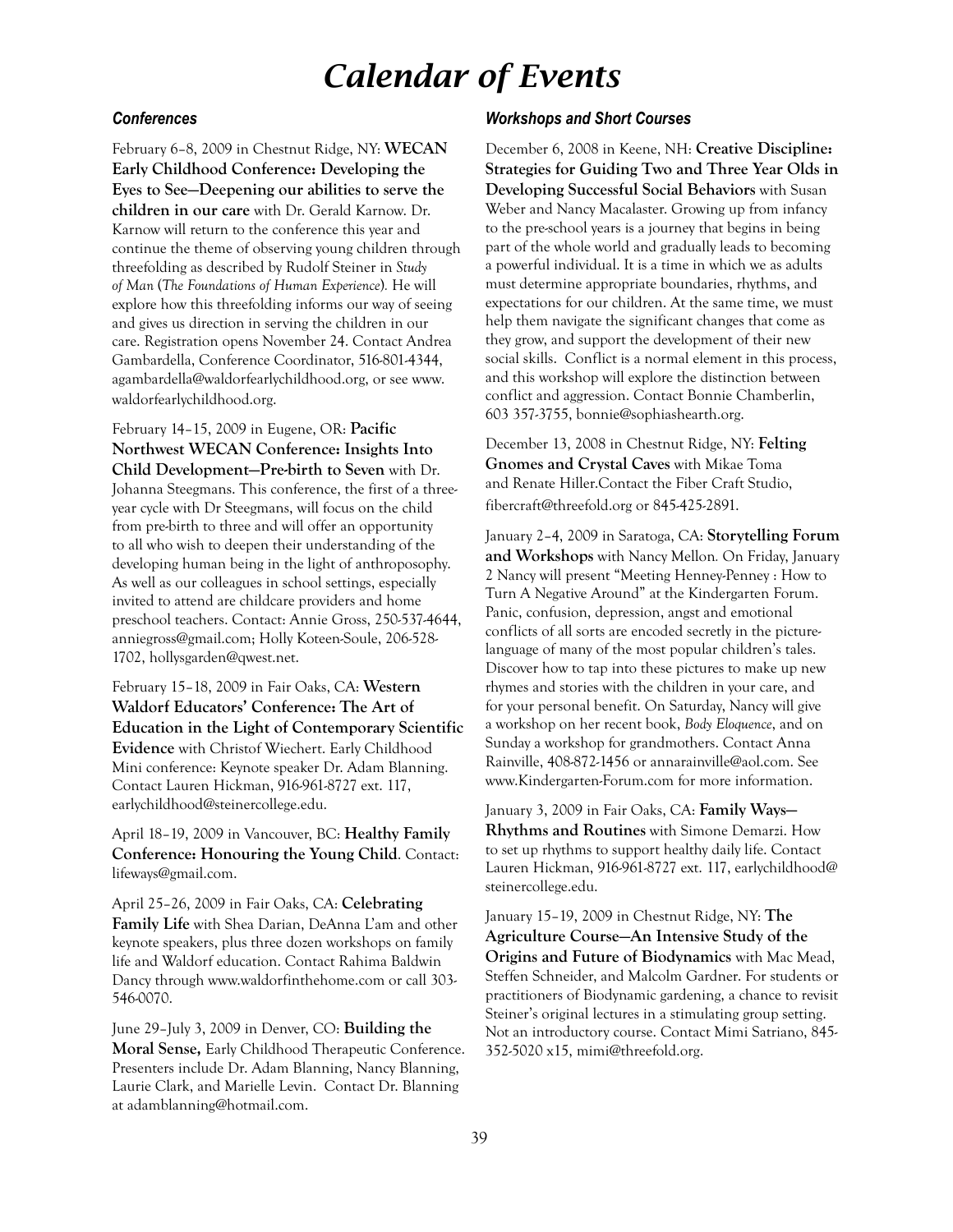February 7, 2009 in Fair Oaks, CA: **Family Ways— Creating Festivals with Young Children** with Cynthia Lambert. Contact Lauren Hickman, 916-961- 8727 ext. 117, earlychildhood@steinercollege.edu.

February 28, 2009 in Fair Oaks, CA: **Flowers and Animals: The Soul of the Backyard Garden**. Contact Lauren Hickman, 916-961-8727 ext. 117, earlychildhood@steinercollege.edu.

March 7, 2009 in Fair Oaks, CA: **Family Ways—Strong Willed and Wonderful: Working with Today's Children** with Nancy Poer. Contact Lauren Hickman, 916-961-8727 ext. 117, earlychildhood@steinercollege.edu.

April 4, 2009 in Fair Oaks, CA: **Family Ways— Working with Discipline** with Veronica Gunesekara. Contact Lauren Hickman, 916-961-8727 ext. 117, earlychildhood@steinercollege.edu.

April 6–10 in Arizona: **Walkabout Tales** with Suzanne Down. An Easter mood immersion in the art of meditative walking and writing story. We will invite the muse to inspire us through our walking in nature. Then we will create puppets to tell our healing earth stories. Juniper Tree School of Story and Puppetry Arts, 1-888- 688-7333 www.junipertreepuppets.com, suzanne@junipertreepuppets.com.

July 5–10, 2009 in Duncan, BC: **The Joys & Challenges of Working with the Older Child in the Kindergarten** with Ruth Ker and Barbara Klocek. Included: Observation of the 6-7-year-old • Discipline, Imitation & Authority • Building the Social Fabric of the Mixed Age Kindergarten • Meeting the Challenges of the Older Child in the Day, Week and Year • Handwork for the Older Child • Games • Circle • Story Development • Building Inside & Outside Environments. Contact Ruth Ker, 604 748-7791, info@westcoastinstitute.org.

May 2, 2009 in Fair Oaks, CA: **Family Ways—They Don't Come with a Manual! Parenting Today** with Lauren Hickman. Contact Lauren Hickman, 916-961- 8727 ext. 117, earlychildhood@steinercollege.edu

July 12–17, 2009 in Duncan, BC: **The Journey from Kindergarten to Grade One** with Ruth Ker and Nancy Blanning. Included: How Do We Have Accurate Observations of the Six-to-seven-year-old? • The Nature of the Change of Teeth • What is Readiness? • Readiness Assessments • Working with Parents • Activities That Help Teachers Recognize Readiness • Traditional Games

and Movement Journeys • Puppetry • Obstacle Courses • Scooter Boards • Nature Experiences. Contact Ruth Ker, 604 748-7791, info@westcoastinstitute.org.

#### *Training Programs*

April 20–29, 2009 in Vancouver Island, BC: **Six-week Full-time Professional Training in Puppet Theater.** Juniper Tree School of Story and Puppetry Arts, 1-888- 688-7333 www.junipertreepuppets.com, suzanne@juniper treepuppets.com.

June 29–July 17, 2009 in Keene, NH: **Sophia's Hearth Family Center Early Childhood Summer Institute and Training Program**. New courses for summer 2009 on working with parents with Carol Nasr Griset; Creating an Outdoor Environment for Young Children with Jane Swain, Marjorie Rehbach and others; Nurturing the Young Child with Susan Weber, Jane Swain and Marjorie Rehbach; new session of our Training Course—The Child and Family in the First Three Years. See website for full information or contact Bonnie Chamberlin, 603-357- 3755, bonnie@sophiashearth.org.

July 6–24, 2009 in BC, Canada: **Waldorf Early Childhood Teacher Training.** First summer session of a two-year, part-time course of study in Waldorf early childhood education intended for practicing early childhood educators who wish to deepen their knowledge of Waldorf education. Each year, three weeks in July, and one week each in the fall and spring. Contact Dorothy Olsen, 604-740-0539 or Marjorie Thatcher, 604-985-3569, info@westcoastinstitue.org.

Summer, 2009 in Chestnut Ridge, NY: **Applied Arts Program, Sixth Cycle begins.** The Applied Arts Program, a professional development opportunity for Waldorf handwork teachers and aspiring teachers, explores the art, philosophy, practice and pedagogy of teaching handwork. The course meets in the Fiber Craft Studio on the Threefold campus for two weeks each summer and one week each winter for four years. In their time together, students and teachers form a learning community that supports their artistic development as well as their spiritual and practical striving. Contact fibercraft@threefold.org, 845-425-2891.

**Please submit calendar items for May through December, 2009 by April 15 to Lory Widmer, publications@waldorfearlychildhood.org.**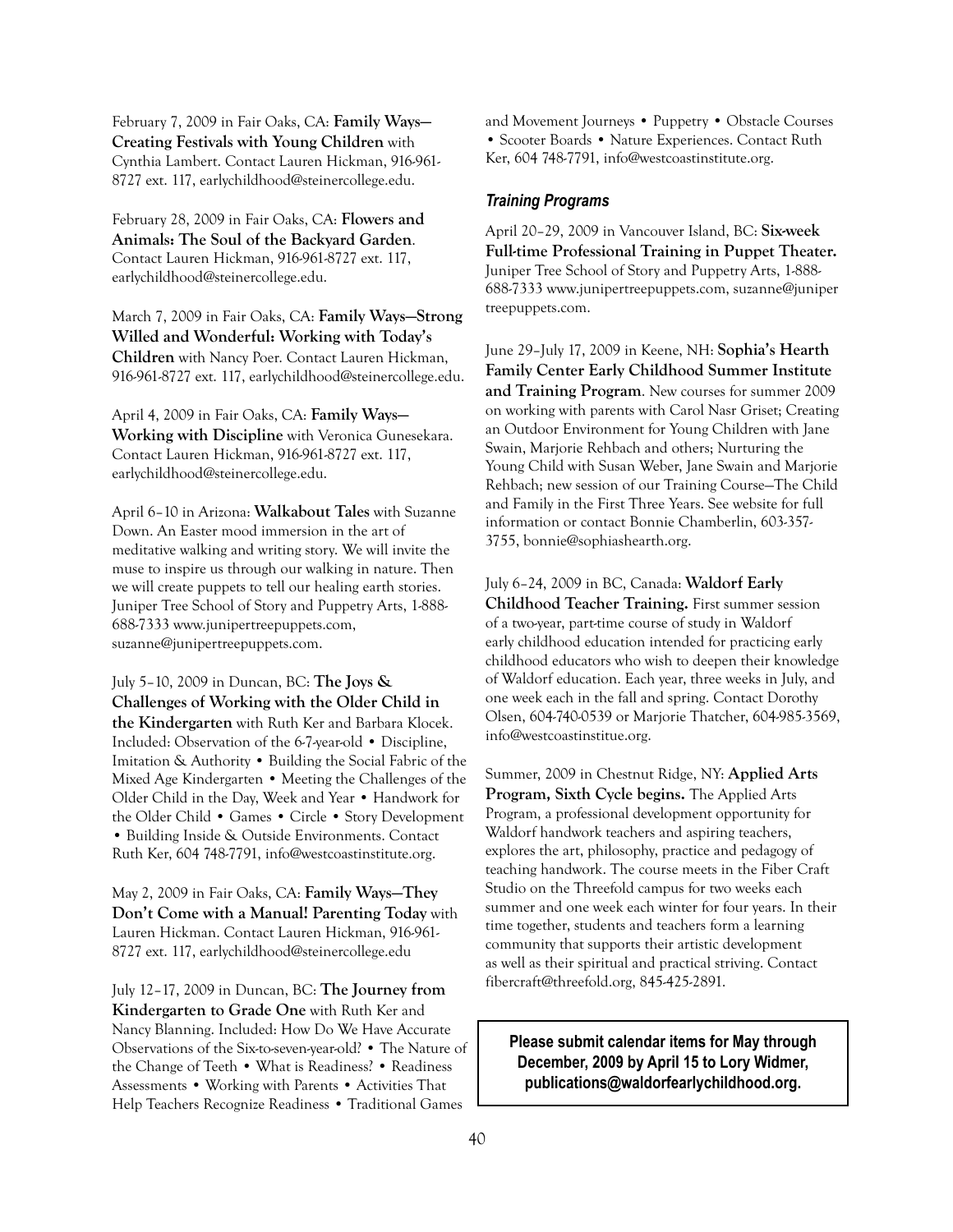*Gateways*

A Newsletter of the Waldorf Early Childhood Association of North America

> **Fall/Winter 2008 Issue 55**